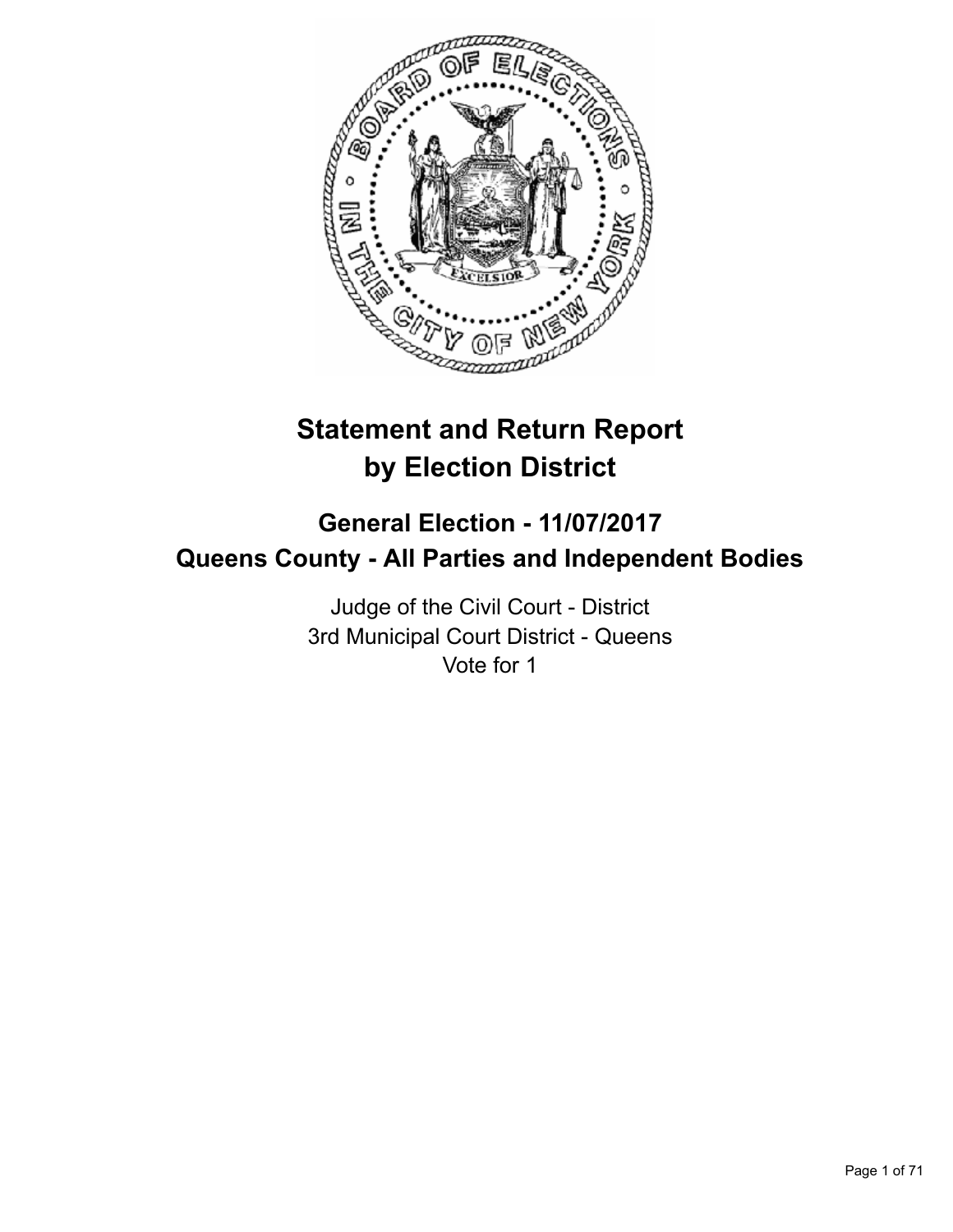

| PUBLIC COUNTER                                           | 96 |
|----------------------------------------------------------|----|
| MANUALLY COUNTED EMERGENCY                               | 0  |
| <b>ABSENTEE / MILITARY</b>                               | 0  |
| AFFIDAVIT                                                |    |
| <b>Total Ballots</b>                                     | 97 |
| Less - Inapplicable Federal/Special Presidential Ballots | 0  |
| <b>Total Applicable Ballots</b>                          | 97 |
| TRACY A. CATAPANO-FOX (DEMOCRATIC)                       | 76 |
| <b>Total Votes</b>                                       | 76 |
| Unrecorded                                               | 21 |

## **044/23**

| PUBLIC COUNTER                                           | 281      |
|----------------------------------------------------------|----------|
| <b>MANUALLY COUNTED EMERGENCY</b>                        | 0        |
| ABSENTEE / MILITARY                                      | 9        |
| AFFIDAVIT                                                | $\Omega$ |
| <b>Total Ballots</b>                                     | 290      |
| Less - Inapplicable Federal/Special Presidential Ballots | 0        |
| <b>Total Applicable Ballots</b>                          | 290      |
| TRACY A. CATAPANO-FOX (DEMOCRATIC)                       | 163      |
| RUDY GIULIANI (WRITE-IN)                                 | 2        |
| <b>Total Votes</b>                                       | 165      |
| Unrecorded                                               | 125      |
|                                                          |          |

| <b>PUBLIC COUNTER</b>                                    | 448 |
|----------------------------------------------------------|-----|
| <b>MANUALLY COUNTED EMERGENCY</b>                        | 0   |
| ABSENTEE / MILITARY                                      | 19  |
| <b>AFFIDAVIT</b>                                         | 2   |
| <b>Total Ballots</b>                                     | 469 |
| Less - Inapplicable Federal/Special Presidential Ballots | 0   |
| <b>Total Applicable Ballots</b>                          | 469 |
| TRACY A. CATAPANO-FOX (DEMOCRATIC)                       | 248 |
| FRED CAPUTO (WRITE-IN)                                   |     |
| JODI ORLOWL MACKOFF (WRITE-IN)                           |     |
| MICHAEL B ALOISE (WRITE-IN)                              |     |
| <b>Total Votes</b>                                       | 251 |
| Unrecorded                                               | 218 |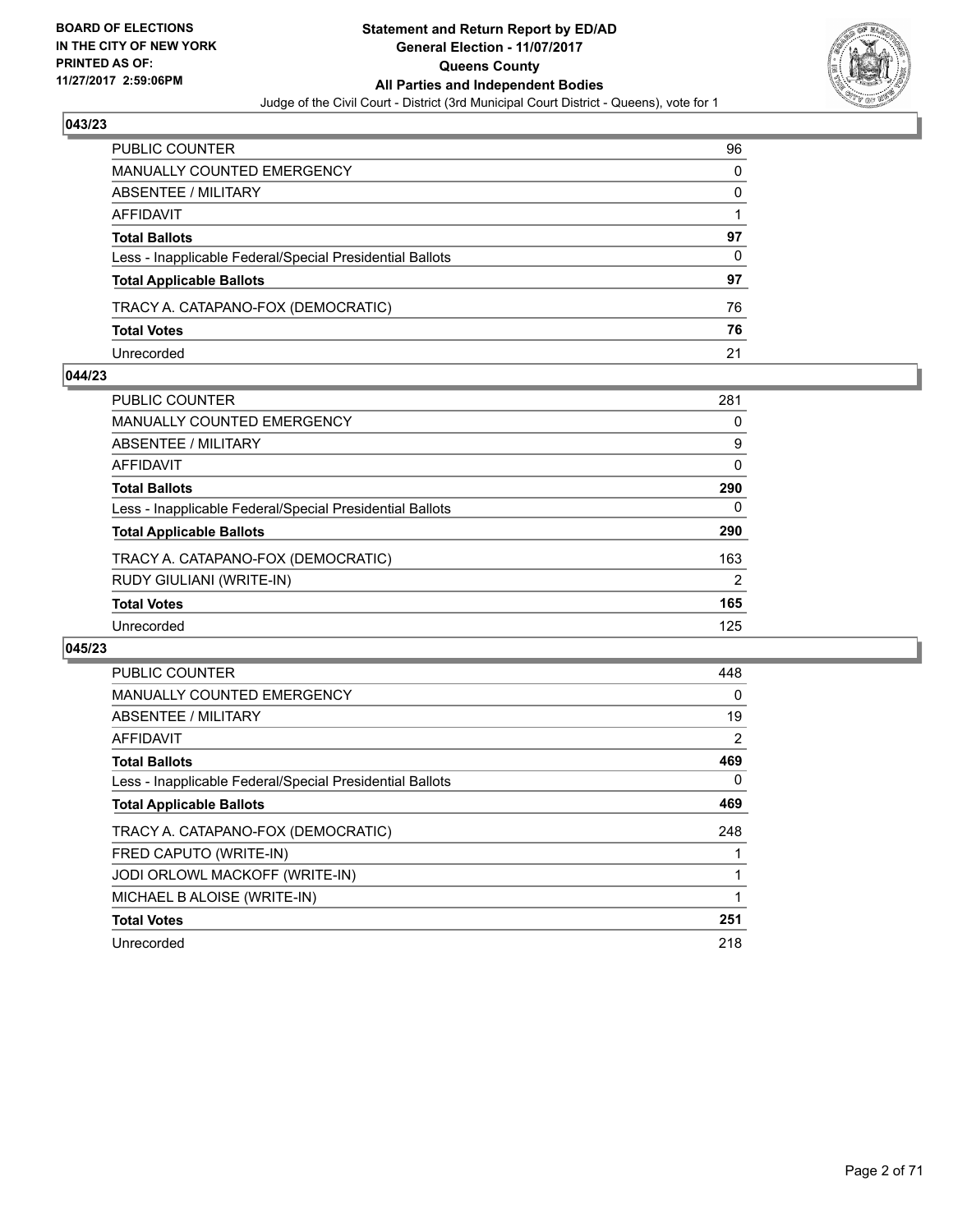

| <b>PUBLIC COUNTER</b>                                    | 348 |
|----------------------------------------------------------|-----|
| <b>MANUALLY COUNTED EMERGENCY</b>                        | 0   |
| <b>ABSENTEE / MILITARY</b>                               | 9   |
| AFFIDAVIT                                                |     |
| <b>Total Ballots</b>                                     | 358 |
| Less - Inapplicable Federal/Special Presidential Ballots | 0   |
| <b>Total Applicable Ballots</b>                          | 358 |
| TRACY A. CATAPANO-FOX (DEMOCRATIC)                       | 190 |
| UNATTRIBUTABLE WRITE-IN (WRITE-IN)                       |     |
| <b>Total Votes</b>                                       | 191 |
| Unrecorded                                               | 167 |

## **047/23**

| <b>PUBLIC COUNTER</b>                                    | 272 |
|----------------------------------------------------------|-----|
| <b>MANUALLY COUNTED EMERGENCY</b>                        | 0   |
| ABSENTEE / MILITARY                                      | 3   |
| <b>AFFIDAVIT</b>                                         | 2   |
| <b>Total Ballots</b>                                     | 277 |
| Less - Inapplicable Federal/Special Presidential Ballots | 0   |
| <b>Total Applicable Ballots</b>                          | 277 |
| TRACY A. CATAPANO-FOX (DEMOCRATIC)                       | 158 |
| DONALD TRUMP (WRITE-IN)                                  |     |
| NICHOLAS PHILIPPON (WRITE-IN)                            |     |
| <b>Total Votes</b>                                       | 160 |
| Unrecorded                                               | 117 |

| <b>PUBLIC COUNTER</b>                                    | 260 |
|----------------------------------------------------------|-----|
| <b>MANUALLY COUNTED EMERGENCY</b>                        | 0   |
| ABSENTEE / MILITARY                                      | 6   |
| <b>AFFIDAVIT</b>                                         |     |
| <b>Total Ballots</b>                                     | 267 |
| Less - Inapplicable Federal/Special Presidential Ballots | 0   |
| <b>Total Applicable Ballots</b>                          | 267 |
| TRACY A. CATAPANO-FOX (DEMOCRATIC)                       | 134 |
| UNATTRIBUTABLE WRITE-IN (WRITE-IN)                       | 3   |
| WOODRUFF L CARROLL (WRITE-IN)                            |     |
| <b>Total Votes</b>                                       | 138 |
| Unrecorded                                               | 129 |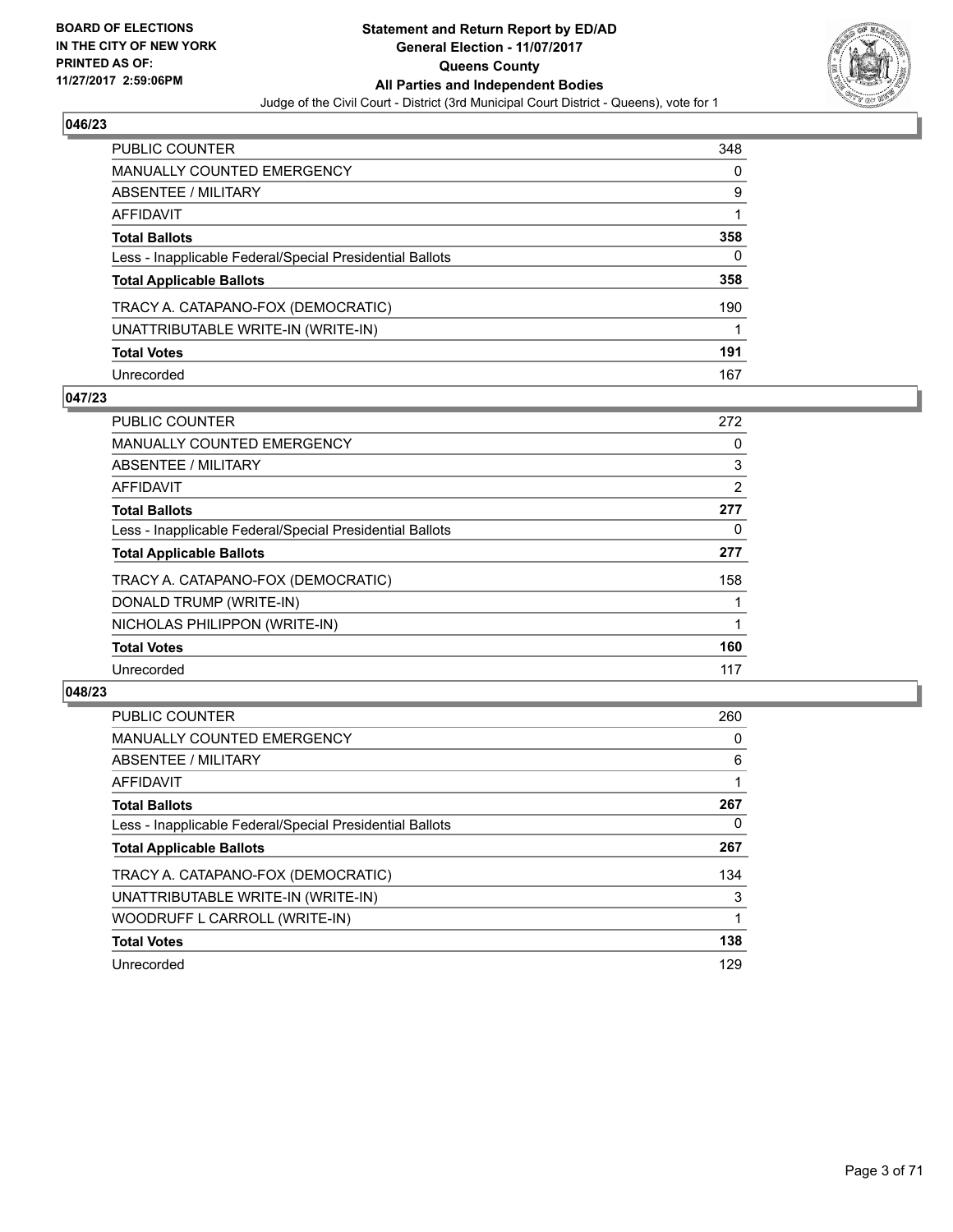

| <b>PUBLIC COUNTER</b>                                    | 441 |
|----------------------------------------------------------|-----|
| <b>MANUALLY COUNTED EMERGENCY</b>                        | 0   |
| ABSENTEE / MILITARY                                      | 17  |
| AFFIDAVIT                                                | 4   |
| <b>Total Ballots</b>                                     | 462 |
| Less - Inapplicable Federal/Special Presidential Ballots | 0   |
| <b>Total Applicable Ballots</b>                          | 462 |
| TRACY A. CATAPANO-FOX (DEMOCRATIC)                       | 227 |
| AL AMATO (WRITE-IN)                                      |     |
| JAMES GUNTHER JR. (WRITE-IN)                             | 1   |
| MICHAEL CAMPANELLA (WRITE-IN)                            | 1   |
| MICHAEL CAMPELLI (WRITE-IN)                              | 1   |
| UNATTRIBUTABLE WRITE-IN (WRITE-IN)                       | 1   |
| <b>Total Votes</b>                                       | 232 |
| Unrecorded                                               | 230 |

# **050/23**

| PUBLIC COUNTER                                           | 404 |
|----------------------------------------------------------|-----|
| <b>MANUALLY COUNTED EMERGENCY</b>                        | 0   |
| ABSENTEE / MILITARY                                      |     |
| <b>AFFIDAVIT</b>                                         | 8   |
| <b>Total Ballots</b>                                     | 419 |
| Less - Inapplicable Federal/Special Presidential Ballots | 0   |
| <b>Total Applicable Ballots</b>                          | 419 |
| TRACY A. CATAPANO-FOX (DEMOCRATIC)                       | 220 |
| MICHAEL FLEIDER (WRITE-IN)                               |     |
| UNATTRIBUTABLE WRITE-IN (WRITE-IN)                       | 2   |
| <b>Total Votes</b>                                       | 223 |
| Unrecorded                                               | 196 |

| <b>PUBLIC COUNTER</b>                                    | 469 |
|----------------------------------------------------------|-----|
| <b>MANUALLY COUNTED EMERGENCY</b>                        | 0   |
| ABSENTEE / MILITARY                                      | 6   |
| AFFIDAVIT                                                | 5   |
| <b>Total Ballots</b>                                     | 480 |
| Less - Inapplicable Federal/Special Presidential Ballots | 0   |
| <b>Total Applicable Ballots</b>                          | 480 |
| TRACY A. CATAPANO-FOX (DEMOCRATIC)                       | 238 |
| <b>BO DIETL (WRITE-IN)</b>                               |     |
| MICHAEL MOSSG (WRITE-IN)                                 |     |
| PJ CONNOLLY (WRITE-IN)                                   |     |
| UNATTRIBUTABLE WRITE-IN (WRITE-IN)                       |     |
| <b>Total Votes</b>                                       | 242 |
| Unrecorded                                               | 238 |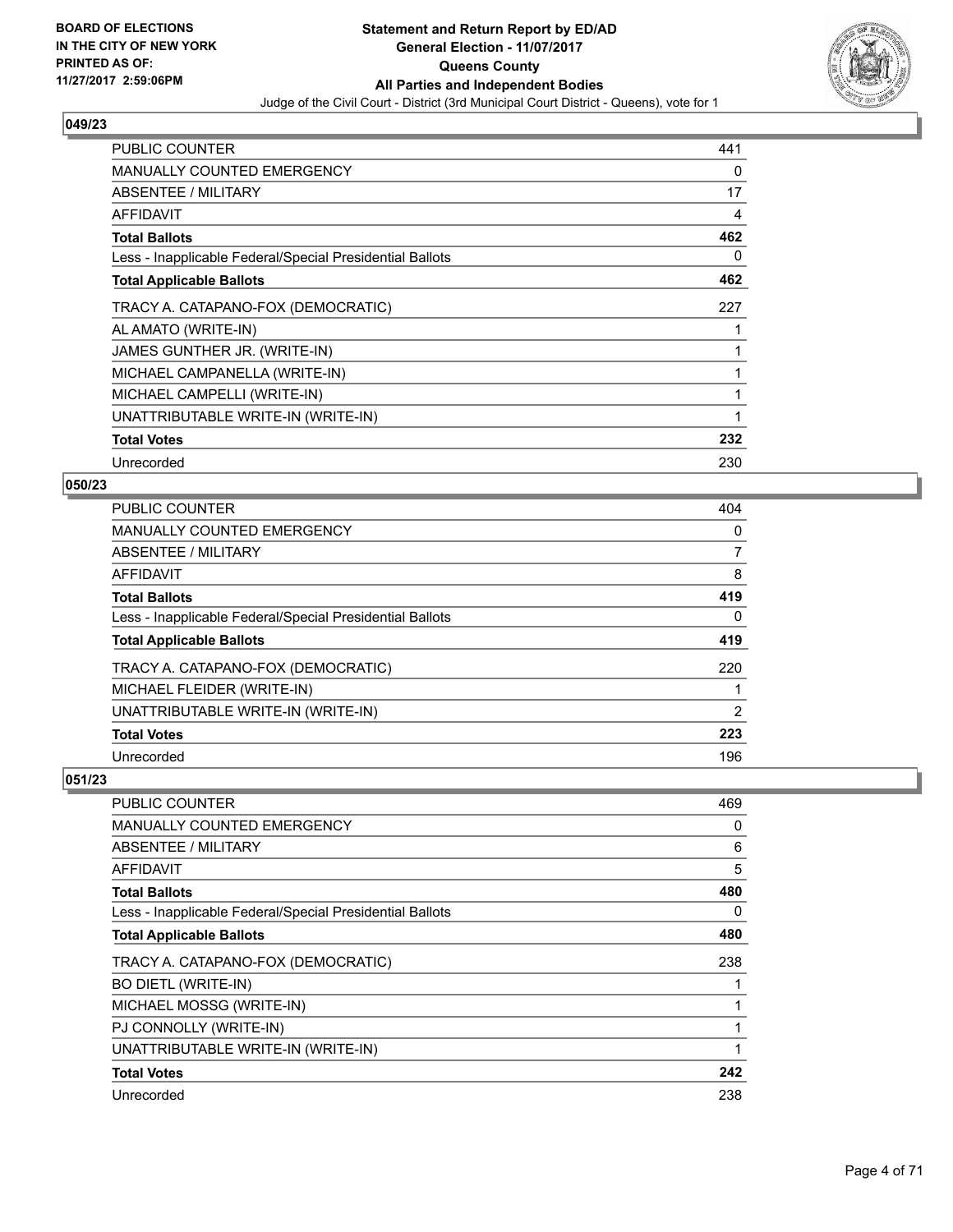

| PUBLIC COUNTER                                           | 400 |
|----------------------------------------------------------|-----|
| <b>MANUALLY COUNTED EMERGENCY</b>                        | 0   |
| <b>ABSENTEE / MILITARY</b>                               | 4   |
| AFFIDAVIT                                                | 11  |
| <b>Total Ballots</b>                                     | 415 |
| Less - Inapplicable Federal/Special Presidential Ballots | 0   |
| <b>Total Applicable Ballots</b>                          | 415 |
| TRACY A. CATAPANO-FOX (DEMOCRATIC)                       | 221 |
| JOE ADDABBO (WRITE-IN)                                   |     |
| <b>Total Votes</b>                                       | 222 |
| Unrecorded                                               | 193 |

## **053/23**

| <b>PUBLIC COUNTER</b>                                    | 279 |
|----------------------------------------------------------|-----|
| MANUALLY COUNTED EMERGENCY                               | 0   |
| ABSENTEE / MILITARY                                      | 5   |
| <b>AFFIDAVIT</b>                                         | 3   |
| <b>Total Ballots</b>                                     | 287 |
| Less - Inapplicable Federal/Special Presidential Ballots | 0   |
| <b>Total Applicable Ballots</b>                          | 287 |
| TRACY A. CATAPANO-FOX (DEMOCRATIC)                       | 186 |
| DOUGLAS PETRONIS (WRITE-IN)                              | 2   |
| UNATTRIBUTABLE WRITE-IN (WRITE-IN)                       | 2   |
| <b>Total Votes</b>                                       | 190 |
| Unrecorded                                               | 97  |

| <b>PUBLIC COUNTER</b>                                    | 276      |
|----------------------------------------------------------|----------|
| <b>MANUALLY COUNTED EMERGENCY</b>                        | 0        |
| ABSENTEE / MILITARY                                      | 8        |
| AFFIDAVIT                                                | 0        |
| <b>Total Ballots</b>                                     | 284      |
| Less - Inapplicable Federal/Special Presidential Ballots | $\Omega$ |
| <b>Total Applicable Ballots</b>                          | 284      |
| TRACY A. CATAPANO-FOX (DEMOCRATIC)                       | 178      |
| ALEX SATRAN (WRITE-IN)                                   |          |
| UNATTRIBUTABLE WRITE-IN (WRITE-IN)                       | 2        |
| <b>Total Votes</b>                                       | 181      |
| Unrecorded                                               | 103      |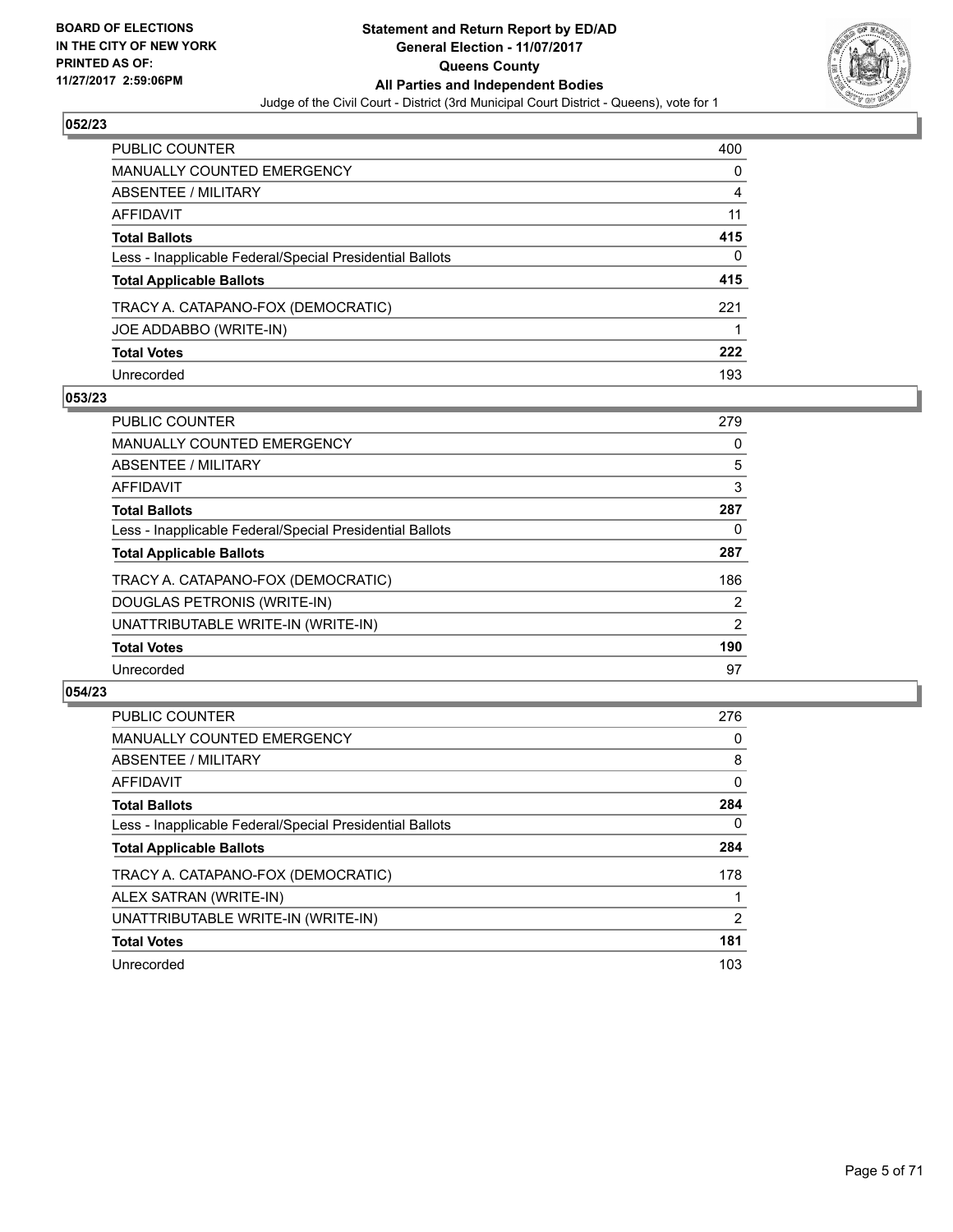

| <b>PUBLIC COUNTER</b>                                    | 224 |
|----------------------------------------------------------|-----|
| <b>MANUALLY COUNTED EMERGENCY</b>                        | 0   |
| ABSENTEE / MILITARY                                      | 6   |
| <b>AFFIDAVIT</b>                                         | 2   |
| <b>Total Ballots</b>                                     | 232 |
| Less - Inapplicable Federal/Special Presidential Ballots | 0   |
| <b>Total Applicable Ballots</b>                          | 232 |
| TRACY A. CATAPANO-FOX (DEMOCRATIC)                       | 145 |
| JOE DICANIO SR (WRITE-IN)                                |     |
| JOSEPH F KASPER (WRITE-IN)                               | 2   |
| MICHAEL B ALOISE (WRITE-IN)                              | 1   |
| <b>Total Votes</b>                                       | 149 |
| Unrecorded                                               | 83  |

## **056/23**

| <b>PUBLIC COUNTER</b>                                    | 192 |
|----------------------------------------------------------|-----|
| MANUALLY COUNTED EMERGENCY                               | 0   |
| ABSENTEE / MILITARY                                      |     |
| AFFIDAVIT                                                |     |
| <b>Total Ballots</b>                                     | 194 |
| Less - Inapplicable Federal/Special Presidential Ballots | 0   |
| <b>Total Applicable Ballots</b>                          | 194 |
| TRACY A. CATAPANO-FOX (DEMOCRATIC)                       | 127 |
| DONALD TRUMP (WRITE-IN)                                  |     |
| ERIC FERRAZZOLI (WRITE-IN)                               |     |
| LEW SIMON (WRITE-IN)                                     |     |
| <b>Total Votes</b>                                       | 130 |
| Unrecorded                                               | 64  |

| <b>PUBLIC COUNTER</b>                                    | 243            |
|----------------------------------------------------------|----------------|
| <b>MANUALLY COUNTED EMERGENCY</b>                        | 0              |
| ABSENTEE / MILITARY                                      | $\overline{2}$ |
| AFFIDAVIT                                                | 3              |
| <b>Total Ballots</b>                                     | 248            |
| Less - Inapplicable Federal/Special Presidential Ballots | 0              |
| <b>Total Applicable Ballots</b>                          | 248            |
| TRACY A. CATAPANO-FOX (DEMOCRATIC)                       | 162            |
| SAMUEL MARTINEZ (WRITE-IN)                               |                |
| <b>Total Votes</b>                                       | 163            |
| Unrecorded                                               | 85             |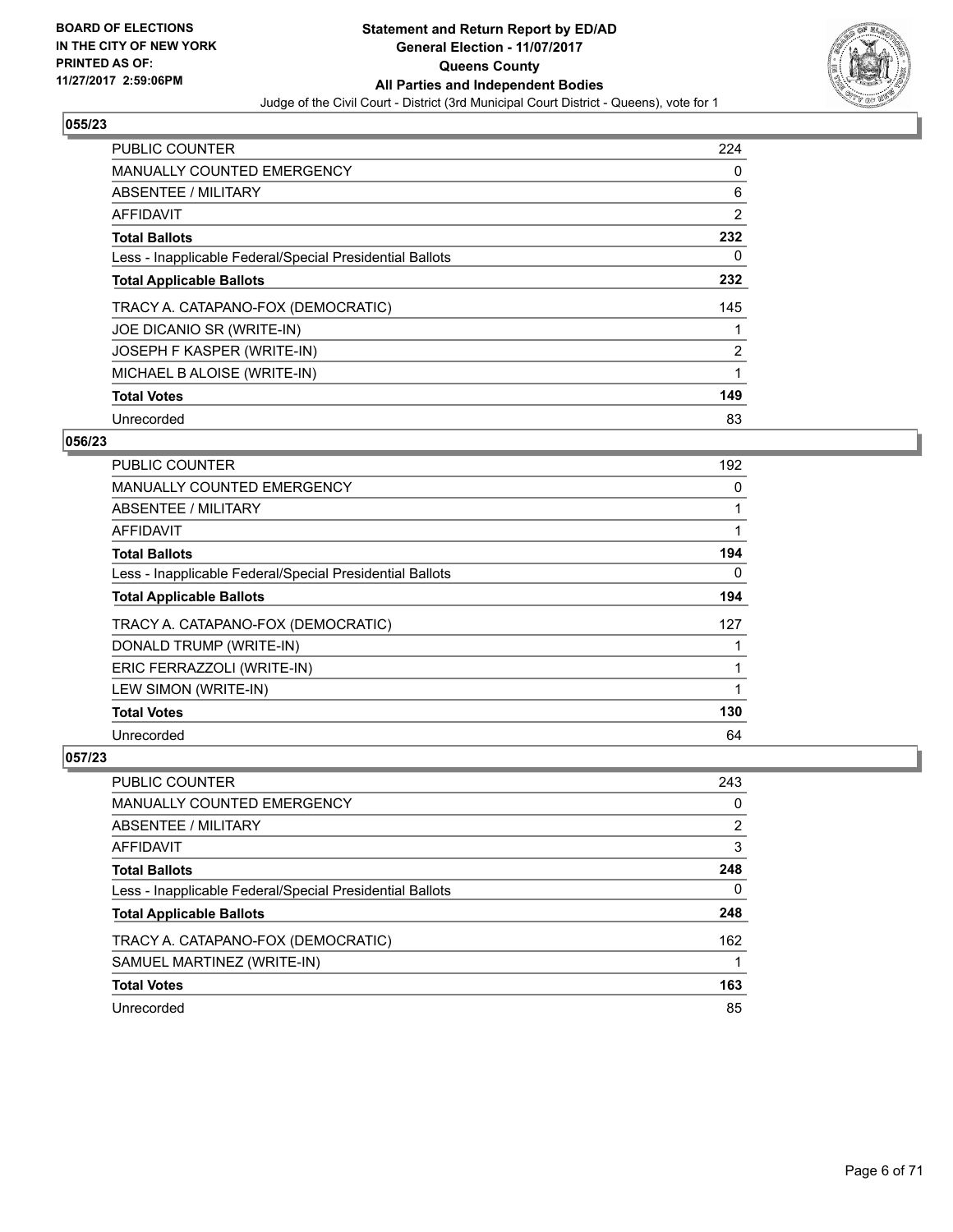

| PUBLIC COUNTER                                           | 265 |
|----------------------------------------------------------|-----|
| <b>MANUALLY COUNTED EMERGENCY</b>                        | 0   |
| ABSENTEE / MILITARY                                      | 4   |
| AFFIDAVIT                                                | 0   |
| <b>Total Ballots</b>                                     | 269 |
| Less - Inapplicable Federal/Special Presidential Ballots | 0   |
| <b>Total Applicable Ballots</b>                          | 269 |
| TRACY A. CATAPANO-FOX (DEMOCRATIC)                       | 179 |
| <b>Total Votes</b>                                       | 179 |
| Unrecorded                                               | 90  |

## **059/23**

| <b>PUBLIC COUNTER</b>                                    | 210 |
|----------------------------------------------------------|-----|
| MANUALLY COUNTED EMERGENCY                               | 0   |
| ABSENTEE / MILITARY                                      | 4   |
| AFFIDAVIT                                                | 0   |
| <b>Total Ballots</b>                                     | 214 |
| Less - Inapplicable Federal/Special Presidential Ballots | 0   |
| <b>Total Applicable Ballots</b>                          | 214 |
| TRACY A. CATAPANO-FOX (DEMOCRATIC)                       | 149 |
| ROSA ASTUTO (WRITE-IN)                                   |     |
| UNATTRIBUTABLE WRITE-IN (WRITE-IN)                       |     |
| <b>Total Votes</b>                                       | 151 |
| Unrecorded                                               | 63  |
|                                                          |     |

| <b>PUBLIC COUNTER</b>                                    | 220 |
|----------------------------------------------------------|-----|
| MANUALLY COUNTED EMERGENCY                               | 0   |
| ABSENTEE / MILITARY                                      | 4   |
| AFFIDAVIT                                                | 2   |
| <b>Total Ballots</b>                                     | 226 |
| Less - Inapplicable Federal/Special Presidential Ballots | 0   |
| <b>Total Applicable Ballots</b>                          | 226 |
| TRACY A. CATAPANO-FOX (DEMOCRATIC)                       | 151 |
| ANTHONY NAPOLITANO (WRITE-IN)                            |     |
| <b>Total Votes</b>                                       | 152 |
| Unrecorded                                               | 74  |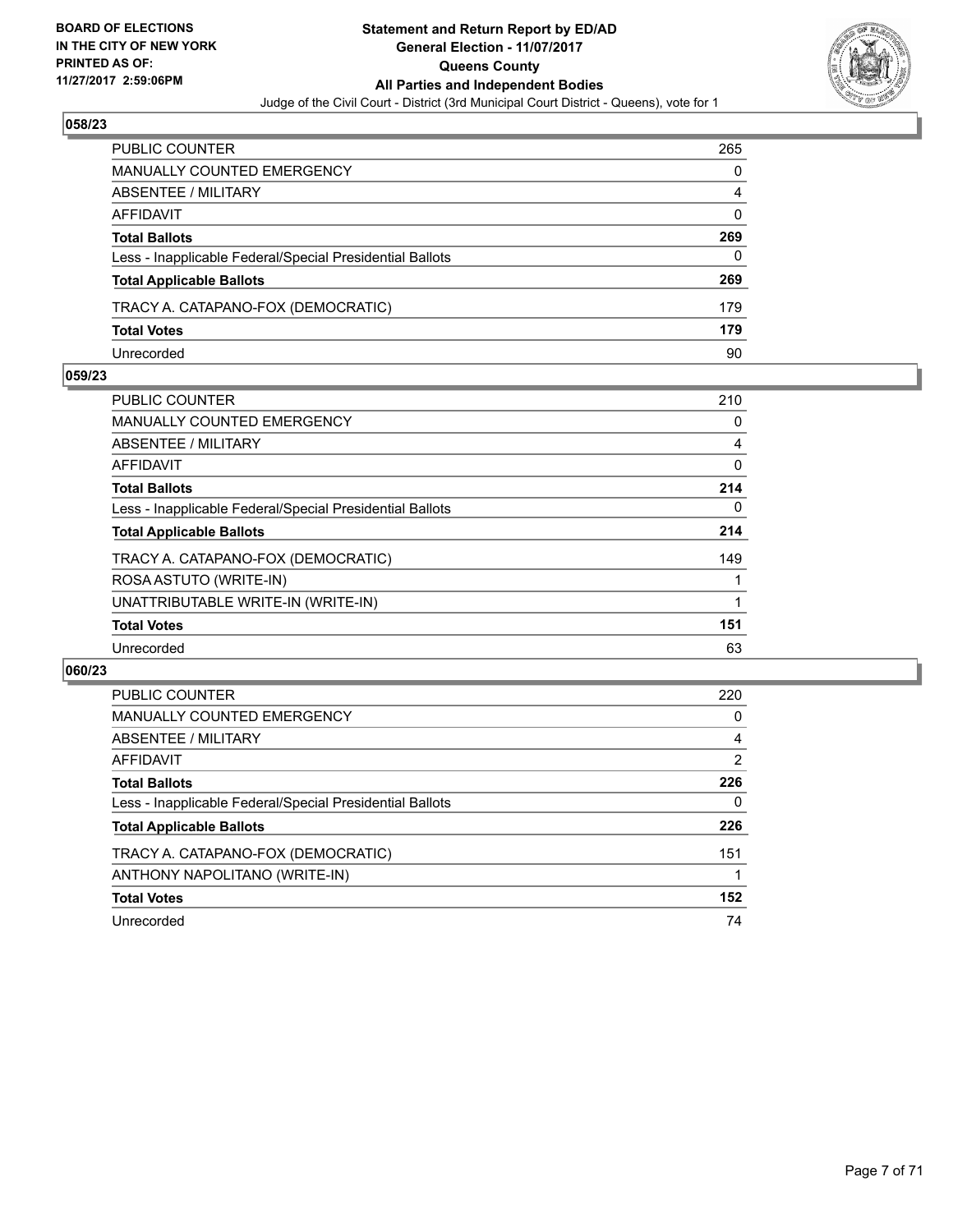

| PUBLIC COUNTER                                           | 354 |
|----------------------------------------------------------|-----|
| <b>MANUALLY COUNTED EMERGENCY</b>                        | 0   |
| <b>ABSENTEE / MILITARY</b>                               | 9   |
| AFFIDAVIT                                                | 4   |
| <b>Total Ballots</b>                                     | 367 |
| Less - Inapplicable Federal/Special Presidential Ballots | 0   |
| <b>Total Applicable Ballots</b>                          | 367 |
| TRACY A. CATAPANO-FOX (DEMOCRATIC)                       | 237 |
| <b>Total Votes</b>                                       | 237 |
| Unrecorded                                               | 130 |

## **062/23**

| PUBLIC COUNTER                                           | 399      |
|----------------------------------------------------------|----------|
| <b>MANUALLY COUNTED EMERGENCY</b>                        | 0        |
| ABSENTEE / MILITARY                                      | 14       |
| AFFIDAVIT                                                | 3        |
| <b>Total Ballots</b>                                     | 416      |
| Less - Inapplicable Federal/Special Presidential Ballots | $\Omega$ |
| <b>Total Applicable Ballots</b>                          | 416      |
| TRACY A. CATAPANO-FOX (DEMOCRATIC)                       | 273      |
| UNATTRIBUTABLE WRITE-IN (WRITE-IN)                       | 2        |
| <b>Total Votes</b>                                       | 275      |
| Unrecorded                                               | 141      |
|                                                          |          |

| <b>PUBLIC COUNTER</b>                                    | 294          |
|----------------------------------------------------------|--------------|
| <b>MANUALLY COUNTED EMERGENCY</b>                        | 0            |
| ABSENTEE / MILITARY                                      | 17           |
| <b>AFFIDAVIT</b>                                         | 3            |
| <b>Total Ballots</b>                                     | 314          |
| Less - Inapplicable Federal/Special Presidential Ballots | $\mathbf{0}$ |
| <b>Total Applicable Ballots</b>                          | 314          |
| TRACY A. CATAPANO-FOX (DEMOCRATIC)                       | 186          |
| THOMAS NAEF (WRITE-IN)                                   |              |
| <b>Total Votes</b>                                       | 187          |
| Unrecorded                                               | 127          |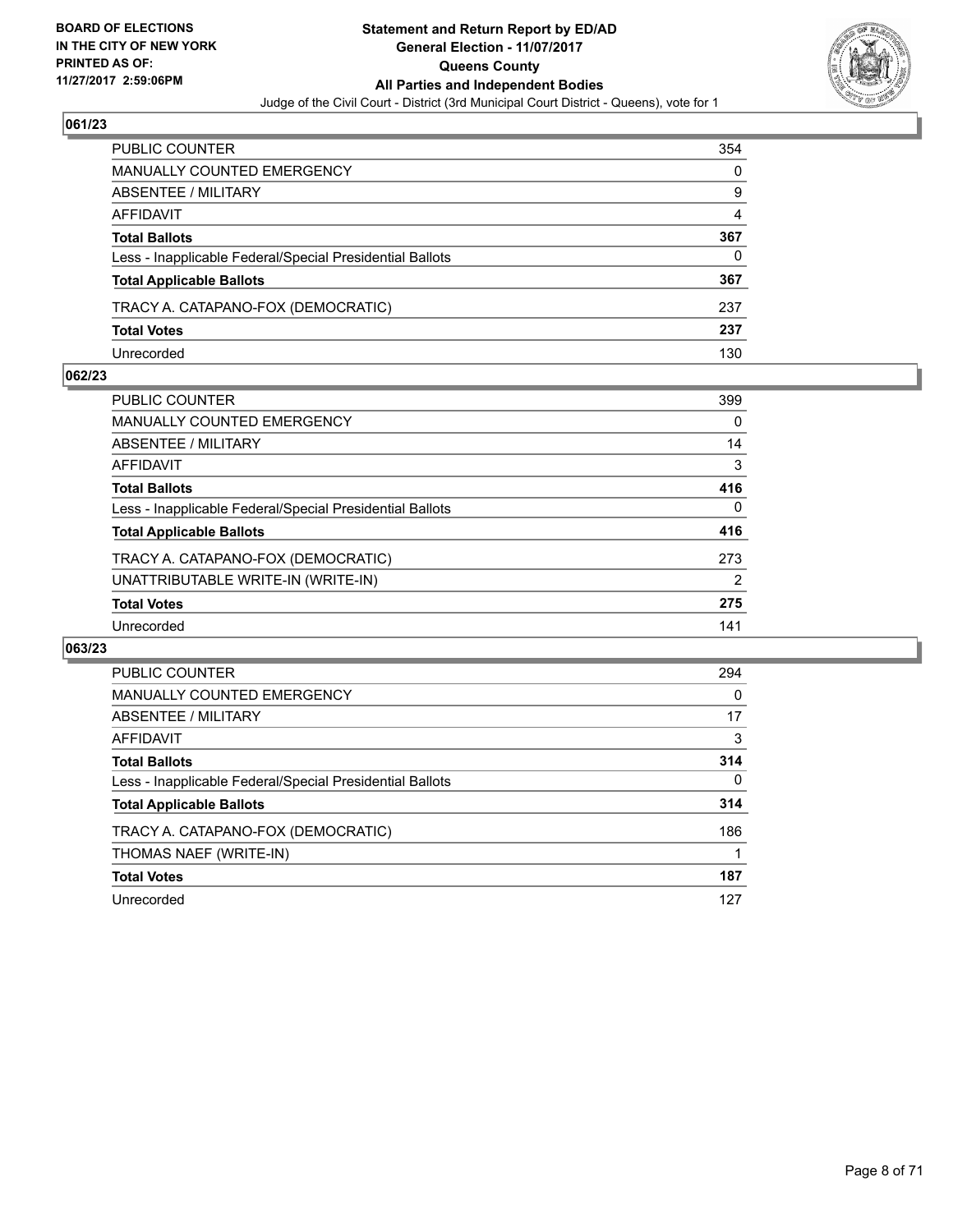

| PUBLIC COUNTER                                           | 418 |
|----------------------------------------------------------|-----|
| <b>MANUALLY COUNTED EMERGENCY</b>                        | 0   |
| <b>ABSENTEE / MILITARY</b>                               | 21  |
| <b>AFFIDAVIT</b>                                         | 2   |
| <b>Total Ballots</b>                                     | 441 |
| Less - Inapplicable Federal/Special Presidential Ballots | 0   |
| <b>Total Applicable Ballots</b>                          | 441 |
| TRACY A. CATAPANO-FOX (DEMOCRATIC)                       | 255 |
| UNATTRIBUTABLE WRITE-IN (WRITE-IN)                       |     |
| <b>Total Votes</b>                                       | 256 |
| Unrecorded                                               | 185 |

## **065/23**

| <b>PUBLIC COUNTER</b>                                    | 280 |
|----------------------------------------------------------|-----|
| <b>MANUALLY COUNTED EMERGENCY</b>                        | 0   |
| ABSENTEE / MILITARY                                      | 5   |
| <b>AFFIDAVIT</b>                                         | 6   |
| <b>Total Ballots</b>                                     | 291 |
| Less - Inapplicable Federal/Special Presidential Ballots | 0   |
| <b>Total Applicable Ballots</b>                          | 291 |
| TRACY A. CATAPANO-FOX (DEMOCRATIC)                       | 196 |
| ABRAHAM SEXTON (WRITE-IN)                                |     |
| UNATTRIBUTABLE WRITE-IN (WRITE-IN)                       |     |
| <b>Total Votes</b>                                       | 198 |
| Unrecorded                                               | 93  |

| <b>PUBLIC COUNTER</b>                                    | 134 |
|----------------------------------------------------------|-----|
| MANUALLY COUNTED EMERGENCY                               | 0   |
| ABSENTEE / MILITARY                                      |     |
| AFFIDAVIT                                                | 2   |
| <b>Total Ballots</b>                                     | 137 |
| Less - Inapplicable Federal/Special Presidential Ballots | 0   |
| <b>Total Applicable Ballots</b>                          | 137 |
| TRACY A. CATAPANO-FOX (DEMOCRATIC)                       | 102 |
| TESSA ENG (WRITE-IN)                                     |     |
| <b>Total Votes</b>                                       | 103 |
| Unrecorded                                               | 34  |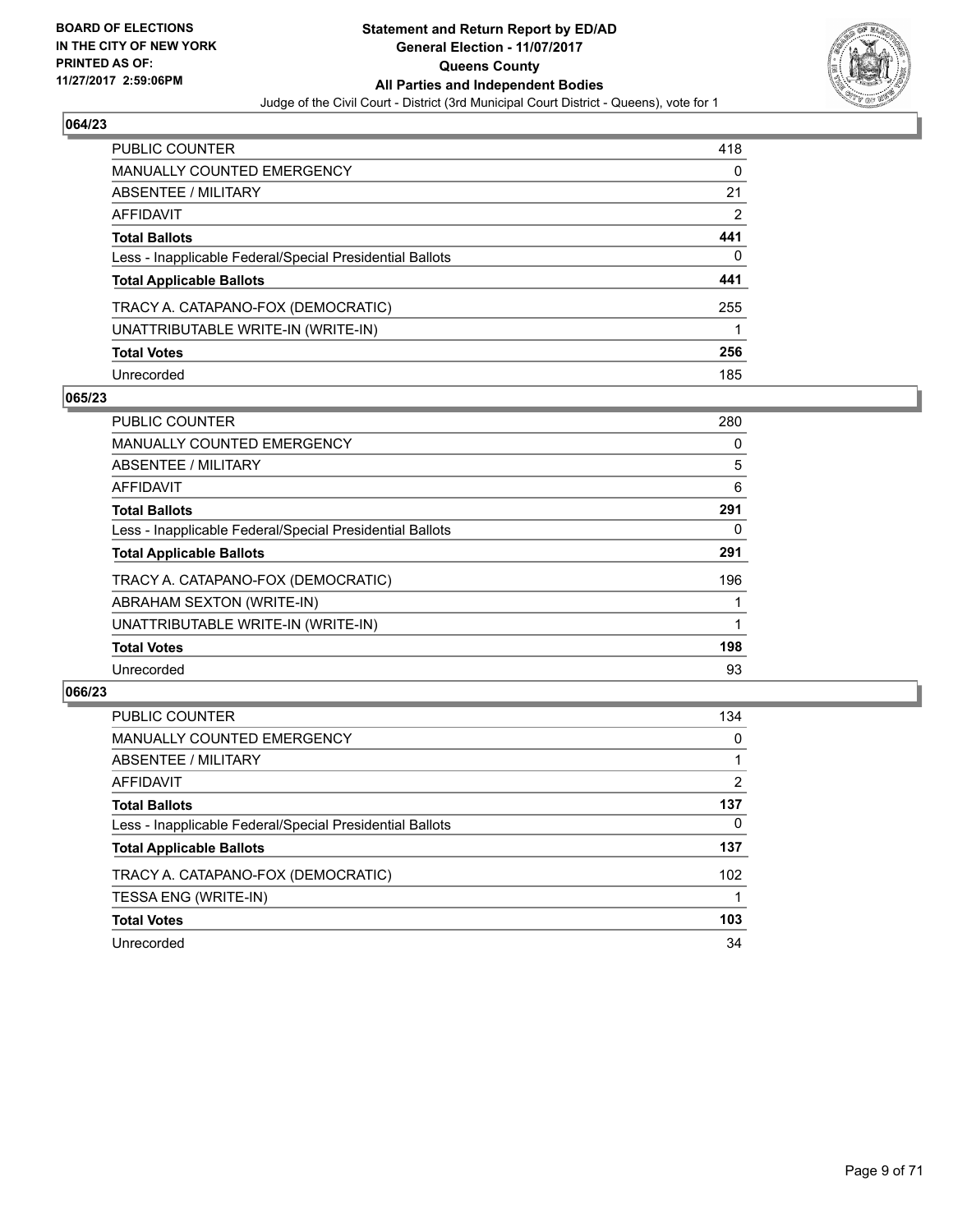

| PUBLIC COUNTER                                           | 96 |
|----------------------------------------------------------|----|
| <b>MANUALLY COUNTED EMERGENCY</b>                        | 0  |
| <b>ABSENTEE / MILITARY</b>                               |    |
| AFFIDAVIT                                                |    |
| <b>Total Ballots</b>                                     | 98 |
| Less - Inapplicable Federal/Special Presidential Ballots | 0  |
| <b>Total Applicable Ballots</b>                          | 98 |
| TRACY A. CATAPANO-FOX (DEMOCRATIC)                       | 83 |
| LOURDES VENTURA (WRITE-IN)                               |    |
| <b>Total Votes</b>                                       | 84 |
| Unrecorded                                               | 14 |

## **068/23**

| <b>PUBLIC COUNTER</b>                                    | 134 |
|----------------------------------------------------------|-----|
| <b>MANUALLY COUNTED EMERGENCY</b>                        | 0   |
| ABSENTEE / MILITARY                                      | 2   |
| AFFIDAVIT                                                | 3   |
| <b>Total Ballots</b>                                     | 139 |
| Less - Inapplicable Federal/Special Presidential Ballots | 0   |
| <b>Total Applicable Ballots</b>                          | 139 |
| TRACY A. CATAPANO-FOX (DEMOCRATIC)                       | 121 |
| <b>Total Votes</b>                                       | 121 |
| Unrecorded                                               | 18  |

## **069/23**

| <b>PUBLIC COUNTER</b>                                    | 168      |
|----------------------------------------------------------|----------|
| MANUALLY COUNTED EMERGENCY                               | $\Omega$ |
| ABSENTEE / MILITARY                                      | 5        |
| AFFIDAVIT                                                | 3        |
| <b>Total Ballots</b>                                     | 176      |
| Less - Inapplicable Federal/Special Presidential Ballots | $\Omega$ |
| <b>Total Applicable Ballots</b>                          | 176      |
| TRACY A. CATAPANO-FOX (DEMOCRATIC)                       | 122      |
| <b>Total Votes</b>                                       | 122      |
| Unrecorded                                               | 54       |

| <b>PUBLIC COUNTER</b>                                    | 167 |
|----------------------------------------------------------|-----|
| <b>MANUALLY COUNTED EMERGENCY</b>                        | 0   |
| ABSENTEE / MILITARY                                      |     |
| AFFIDAVIT                                                | 0   |
| <b>Total Ballots</b>                                     | 168 |
| Less - Inapplicable Federal/Special Presidential Ballots | 0   |
| <b>Total Applicable Ballots</b>                          | 168 |
| TRACY A. CATAPANO-FOX (DEMOCRATIC)                       | 108 |
| <b>JUDGE JUDY (WRITE-IN)</b>                             |     |
| <b>Total Votes</b>                                       | 109 |
| Unrecorded                                               | 59  |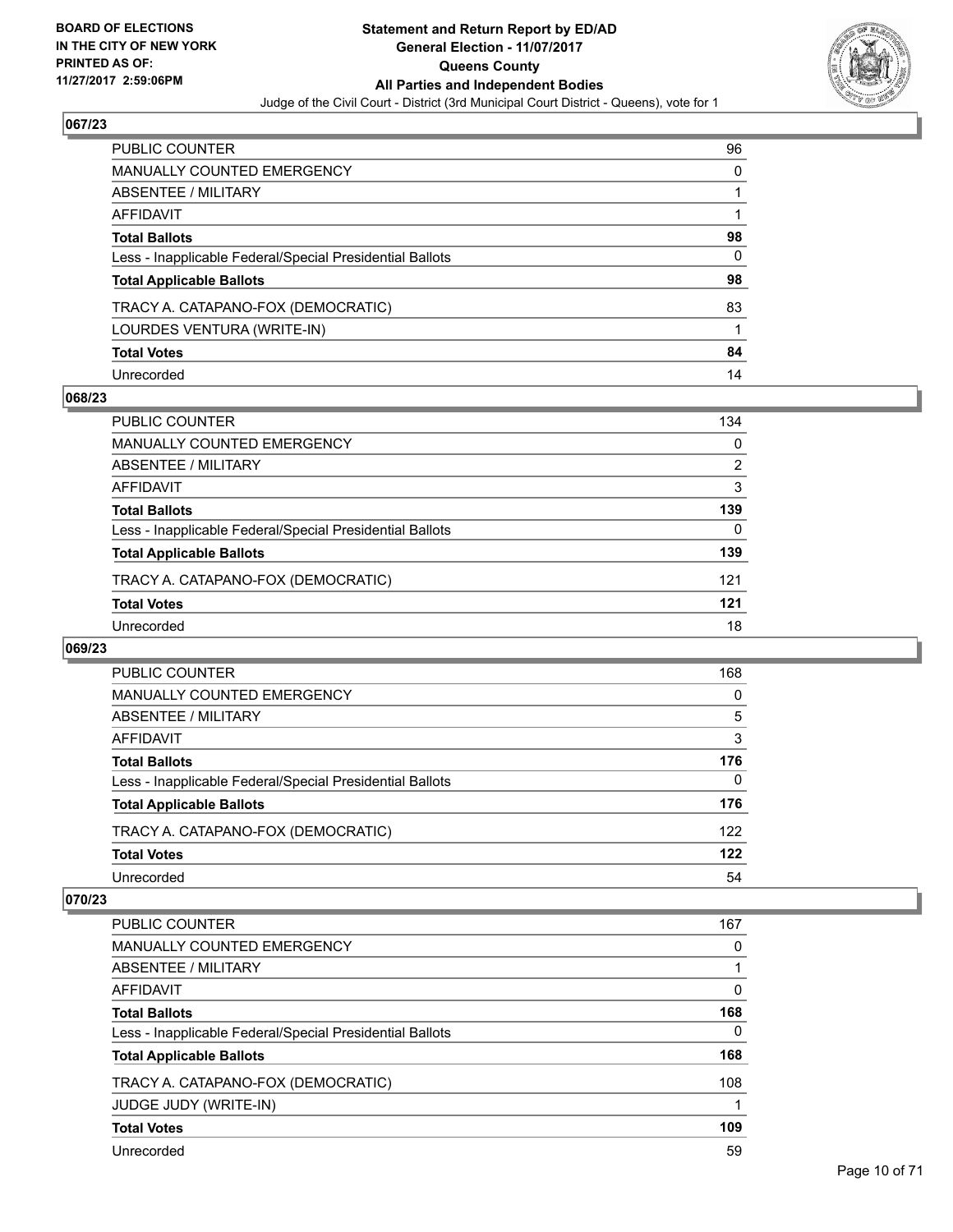

| <b>Total Votes</b>                                       | 0        |
|----------------------------------------------------------|----------|
|                                                          |          |
| TRACY A. CATAPANO-FOX (DEMOCRATIC)                       | 0        |
| <b>Total Applicable Ballots</b>                          | 0        |
| Less - Inapplicable Federal/Special Presidential Ballots | $\Omega$ |
| <b>Total Ballots</b>                                     | 0        |
| AFFIDAVIT                                                | 0        |
| ABSENTEE / MILITARY                                      | 0        |
| <b>MANUALLY COUNTED EMERGENCY</b>                        | 0        |
| PUBLIC COUNTER                                           | 0        |

# **077/23 COMBINED into: 079/23**

# **079/23**

| PUBLIC COUNTER                                           |              |
|----------------------------------------------------------|--------------|
| MANUALLY COUNTED EMERGENCY                               | <sup>0</sup> |
| ABSENTEE / MILITARY                                      | 0            |
| AFFIDAVIT                                                | <sup>0</sup> |
| <b>Total Ballots</b>                                     | n            |
| Less - Inapplicable Federal/Special Presidential Ballots |              |
| <b>Total Applicable Ballots</b>                          |              |
| TRACY A. CATAPANO-FOX (DEMOCRATIC)                       | n            |
| <b>Total Votes</b>                                       |              |
|                                                          |              |

| <b>PUBLIC COUNTER</b>                                    | 182 |
|----------------------------------------------------------|-----|
| <b>MANUALLY COUNTED EMERGENCY</b>                        | 0   |
| ABSENTEE / MILITARY                                      | 4   |
| AFFIDAVIT                                                | 6   |
| <b>Total Ballots</b>                                     | 192 |
| Less - Inapplicable Federal/Special Presidential Ballots | 0   |
| <b>Total Applicable Ballots</b>                          | 192 |
| TRACY A. CATAPANO-FOX (DEMOCRATIC)                       | 124 |
| DAVID ELLIOT (WRITE-IN)                                  |     |
| JOE ADDABBO (WRITE-IN)                                   |     |
| SEAN CONIE (WRITE-IN)                                    | 1   |
| <b>Total Votes</b>                                       | 127 |
| Unrecorded                                               | 65  |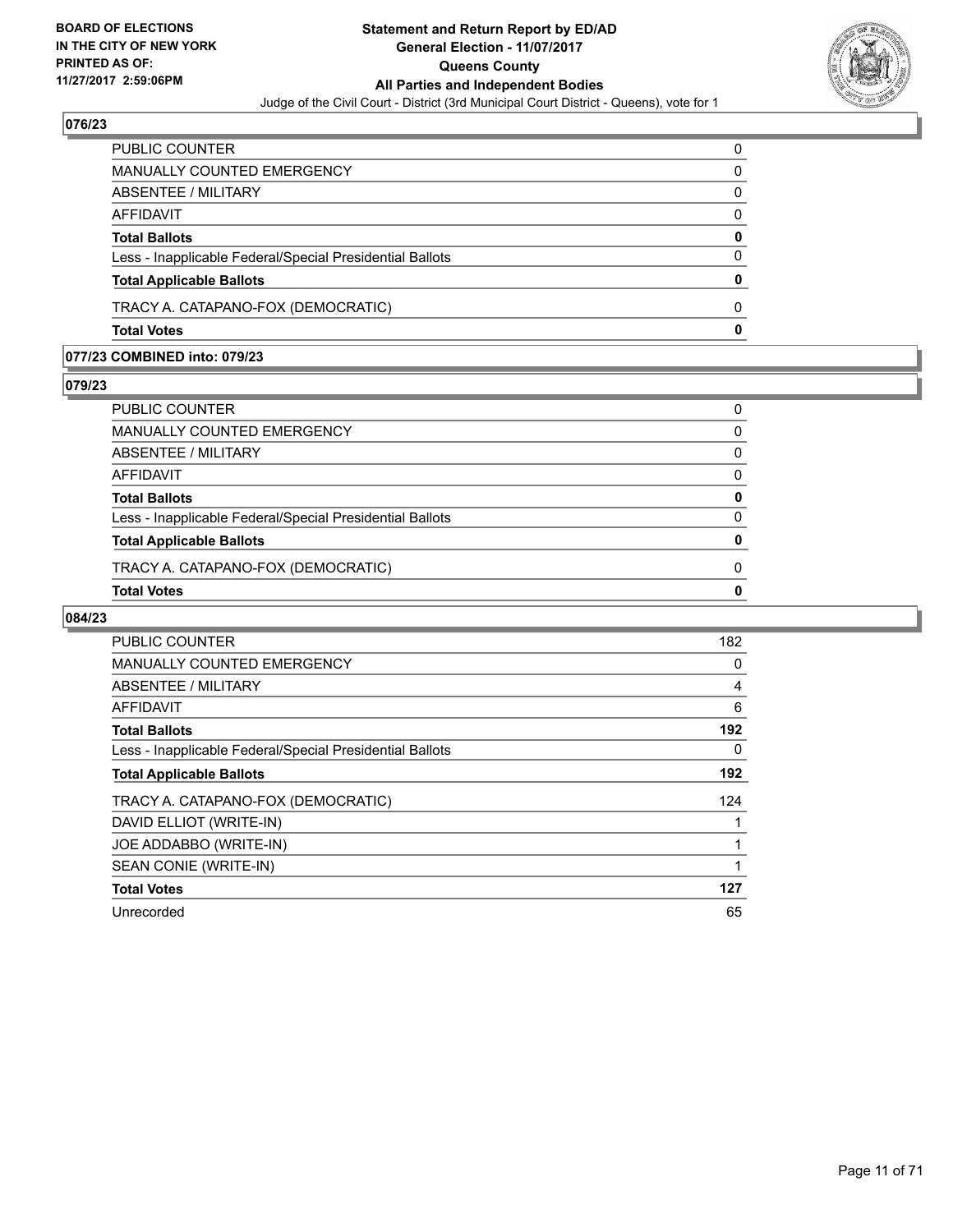

| PUBLIC COUNTER                                           | 197 |
|----------------------------------------------------------|-----|
| <b>MANUALLY COUNTED EMERGENCY</b>                        | 0   |
| <b>ABSENTEE / MILITARY</b>                               | 3   |
| AFFIDAVIT                                                |     |
| <b>Total Ballots</b>                                     | 201 |
| Less - Inapplicable Federal/Special Presidential Ballots | 0   |
| <b>Total Applicable Ballots</b>                          | 201 |
| TRACY A. CATAPANO-FOX (DEMOCRATIC)                       | 130 |
| PHILLIP HOM (WRITE-IN)                                   |     |
| <b>Total Votes</b>                                       | 131 |
| Unrecorded                                               | 70  |

## **090/23**

| <b>PUBLIC COUNTER</b>                                    | 279 |
|----------------------------------------------------------|-----|
| MANUALLY COUNTED EMERGENCY                               | 0   |
| ABSENTEE / MILITARY                                      | 6   |
| AFFIDAVIT                                                | 5   |
| <b>Total Ballots</b>                                     | 290 |
| Less - Inapplicable Federal/Special Presidential Ballots | 0   |
| <b>Total Applicable Ballots</b>                          | 290 |
| TRACY A. CATAPANO-FOX (DEMOCRATIC)                       | 170 |
| COCKY JONES (WRITE-IN)                                   |     |
| JOHN SCOLLO II (WRITE-IN)                                |     |
| LAWRENCE BRENNER (WRITE-IN)                              |     |
| <b>Total Votes</b>                                       | 173 |
| Unrecorded                                               | 117 |

| <b>PUBLIC COUNTER</b>                                    | 19       |
|----------------------------------------------------------|----------|
| MANUALLY COUNTED EMERGENCY                               | $\Omega$ |
| ABSENTEE / MILITARY                                      | 0        |
| AFFIDAVIT                                                | 0        |
| <b>Total Ballots</b>                                     | 19       |
| Less - Inapplicable Federal/Special Presidential Ballots | 0        |
| <b>Total Applicable Ballots</b>                          | 19       |
| TRACY A. CATAPANO-FOX (DEMOCRATIC)                       | 12       |
| <b>Total Votes</b>                                       | 12       |
| Unrecorded                                               |          |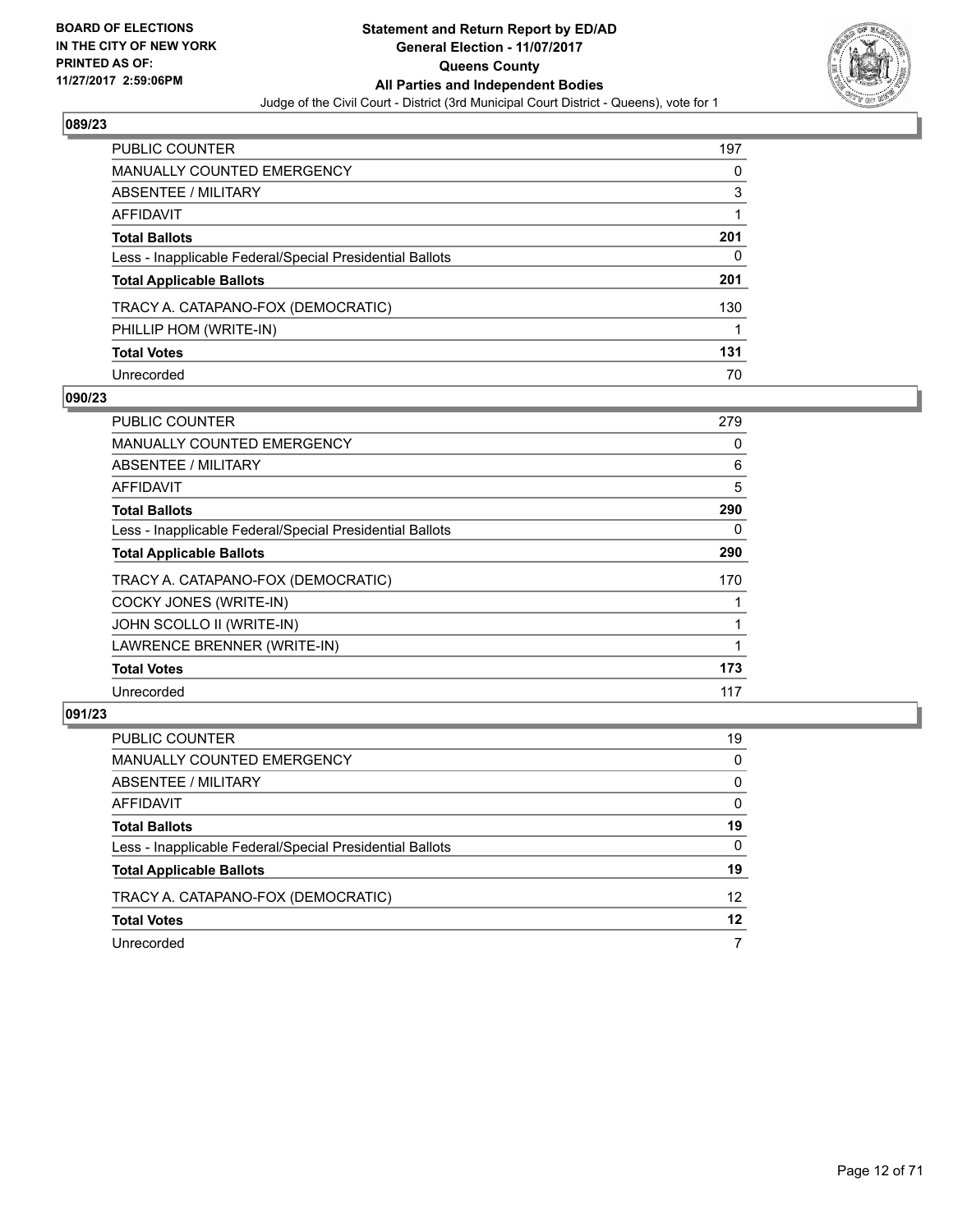

| <b>PUBLIC COUNTER</b>                                    | 216 |
|----------------------------------------------------------|-----|
| <b>MANUALLY COUNTED EMERGENCY</b>                        | 0   |
| ABSENTEE / MILITARY                                      |     |
| <b>AFFIDAVIT</b>                                         | 3   |
| <b>Total Ballots</b>                                     | 226 |
| Less - Inapplicable Federal/Special Presidential Ballots | 0   |
| <b>Total Applicable Ballots</b>                          | 226 |
| TRACY A. CATAPANO-FOX (DEMOCRATIC)                       | 151 |
| RAY DILUGLIO (WRITE-IN)                                  |     |
| RAYMOND DILUGLIO (WRITE-IN)                              |     |
| <b>Total Votes</b>                                       | 153 |
| Unrecorded                                               | 73  |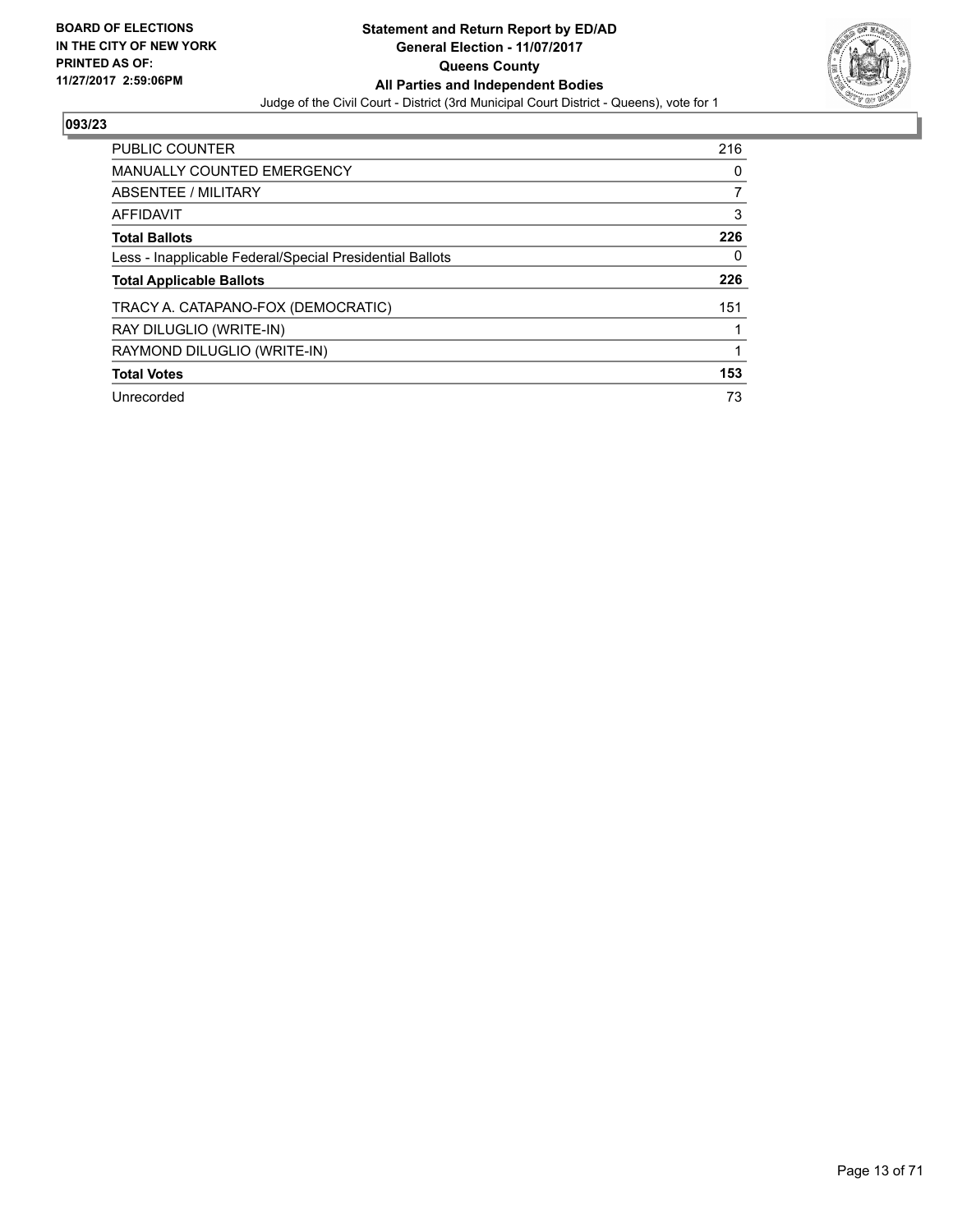

| PUBLIC COUNTER                                           | 112 |
|----------------------------------------------------------|-----|
| <b>MANUALLY COUNTED EMERGENCY</b>                        | 0   |
| <b>ABSENTEE / MILITARY</b>                               | 3   |
| AFFIDAVIT                                                |     |
| <b>Total Ballots</b>                                     | 116 |
| Less - Inapplicable Federal/Special Presidential Ballots | 0   |
| <b>Total Applicable Ballots</b>                          | 116 |
| TRACY A. CATAPANO-FOX (DEMOCRATIC)                       | 82  |
| STEPHAN DEJEAN (WRITE-IN)                                |     |
| <b>Total Votes</b>                                       | 83  |
| Unrecorded                                               | 33  |

## **071/24**

| <b>PUBLIC COUNTER</b>                                    | 106      |
|----------------------------------------------------------|----------|
| MANUALLY COUNTED EMERGENCY                               | $\Omega$ |
| ABSENTEE / MILITARY                                      | 3        |
| AFFIDAVIT                                                |          |
| <b>Total Ballots</b>                                     | 110      |
| Less - Inapplicable Federal/Special Presidential Ballots | 0        |
| <b>Total Applicable Ballots</b>                          | 110      |
| TRACY A. CATAPANO-FOX (DEMOCRATIC)                       | 76       |
| <b>Total Votes</b>                                       | 76       |
| Unrecorded                                               | 34       |

## **072/24**

| PUBLIC COUNTER                                           | 136 |
|----------------------------------------------------------|-----|
| <b>MANUALLY COUNTED EMERGENCY</b>                        | 0   |
| ABSENTEE / MILITARY                                      |     |
| AFFIDAVIT                                                | 3   |
| <b>Total Ballots</b>                                     | 140 |
| Less - Inapplicable Federal/Special Presidential Ballots | 0   |
| <b>Total Applicable Ballots</b>                          | 140 |
| TRACY A. CATAPANO-FOX (DEMOCRATIC)                       | 104 |
| <b>Total Votes</b>                                       | 104 |
| Unrecorded                                               | 36  |

| <b>PUBLIC COUNTER</b>                                    | 124 |
|----------------------------------------------------------|-----|
| <b>MANUALLY COUNTED EMERGENCY</b>                        | 0   |
| ABSENTEE / MILITARY                                      | 3   |
| AFFIDAVIT                                                | 2   |
| <b>Total Ballots</b>                                     | 129 |
| Less - Inapplicable Federal/Special Presidential Ballots | 0   |
| <b>Total Applicable Ballots</b>                          | 129 |
| TRACY A. CATAPANO-FOX (DEMOCRATIC)                       | 88  |
| <b>Total Votes</b>                                       | 88  |
| Unrecorded                                               | 41  |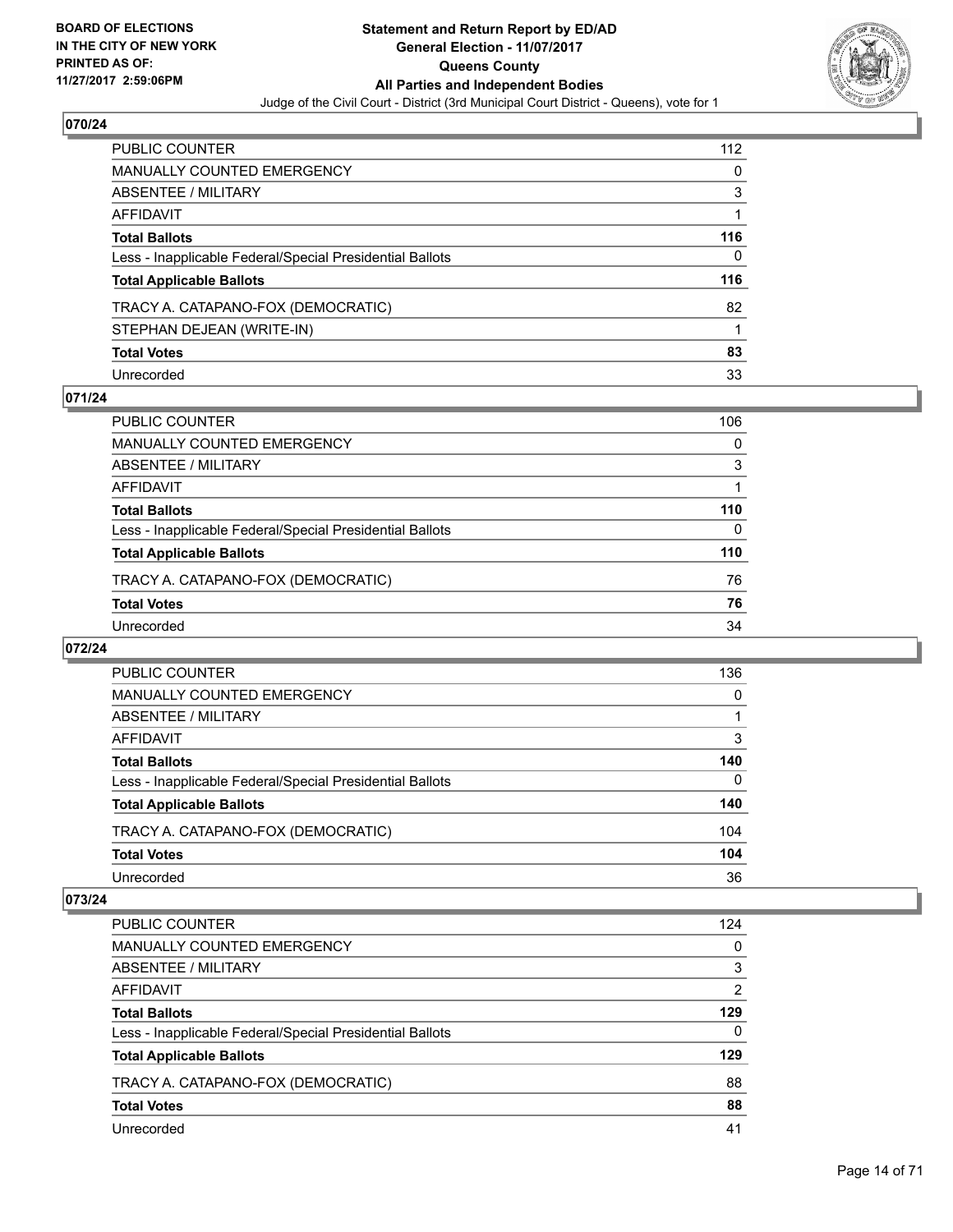

| PUBLIC COUNTER                                           | 128 |
|----------------------------------------------------------|-----|
| <b>MANUALLY COUNTED EMERGENCY</b>                        | 0   |
| <b>ABSENTEE / MILITARY</b>                               |     |
| AFFIDAVIT                                                |     |
| <b>Total Ballots</b>                                     | 130 |
| Less - Inapplicable Federal/Special Presidential Ballots | 0   |
| <b>Total Applicable Ballots</b>                          | 130 |
| TRACY A. CATAPANO-FOX (DEMOCRATIC)                       | 98  |
| UNATTRIBUTABLE WRITE-IN (WRITE-IN)                       |     |
| <b>Total Votes</b>                                       | 99  |
| Unrecorded                                               | 31  |

## **075/24**

| <b>PUBLIC COUNTER</b>                                    | 96       |
|----------------------------------------------------------|----------|
| <b>MANUALLY COUNTED EMERGENCY</b>                        | $\Omega$ |
| ABSENTEE / MILITARY                                      |          |
| AFFIDAVIT                                                |          |
| <b>Total Ballots</b>                                     | 98       |
| Less - Inapplicable Federal/Special Presidential Ballots | 0        |
| <b>Total Applicable Ballots</b>                          | 98       |
| TRACY A. CATAPANO-FOX (DEMOCRATIC)                       | 79       |
| <b>Total Votes</b>                                       | 79       |
| Unrecorded                                               | 19       |

## **076/24**

| <b>PUBLIC COUNTER</b>                                    | 143 |
|----------------------------------------------------------|-----|
| <b>MANUALLY COUNTED EMERGENCY</b>                        | 0   |
| ABSENTEE / MILITARY                                      |     |
| AFFIDAVIT                                                |     |
| <b>Total Ballots</b>                                     | 145 |
| Less - Inapplicable Federal/Special Presidential Ballots | 0   |
| <b>Total Applicable Ballots</b>                          | 145 |
| TRACY A. CATAPANO-FOX (DEMOCRATIC)                       | 117 |
| <b>Total Votes</b>                                       | 117 |
| Unrecorded                                               | 28  |

| <b>PUBLIC COUNTER</b>                                    | 135 |
|----------------------------------------------------------|-----|
| <b>MANUALLY COUNTED EMERGENCY</b>                        | 0   |
| ABSENTEE / MILITARY                                      | 5   |
| <b>AFFIDAVIT</b>                                         | 2   |
| <b>Total Ballots</b>                                     | 142 |
| Less - Inapplicable Federal/Special Presidential Ballots | 0   |
| <b>Total Applicable Ballots</b>                          | 142 |
| TRACY A. CATAPANO-FOX (DEMOCRATIC)                       | 110 |
| VISHNU R MAHADEO (WRITE-IN)                              |     |
| <b>Total Votes</b>                                       | 111 |
| Unrecorded                                               | 31  |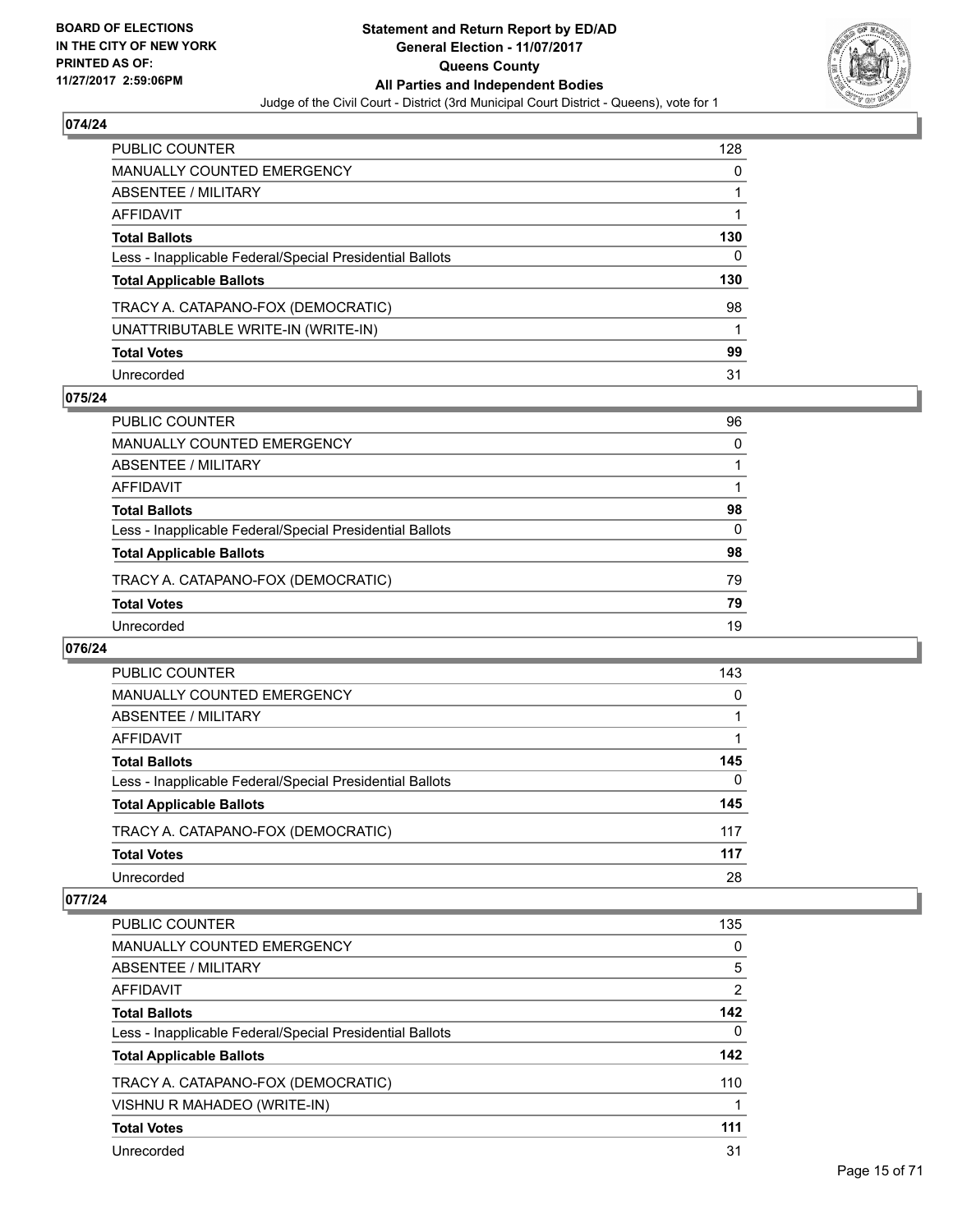

| PUBLIC COUNTER                                           | 145 |
|----------------------------------------------------------|-----|
| <b>MANUALLY COUNTED EMERGENCY</b>                        | 0   |
| <b>ABSENTEE / MILITARY</b>                               | 2   |
| AFFIDAVIT                                                | 2   |
| <b>Total Ballots</b>                                     | 149 |
| Less - Inapplicable Federal/Special Presidential Ballots | 0   |
| <b>Total Applicable Ballots</b>                          | 149 |
| TRACY A. CATAPANO-FOX (DEMOCRATIC)                       | 104 |
| <b>Total Votes</b>                                       | 104 |
| Unrecorded                                               | 45  |

| PUBLIC COUNTER                                           | 103 |
|----------------------------------------------------------|-----|
| <b>MANUALLY COUNTED EMERGENCY</b>                        | 0   |
| ABSENTEE / MILITARY                                      | 0   |
| AFFIDAVIT                                                |     |
| <b>Total Ballots</b>                                     | 104 |
| Less - Inapplicable Federal/Special Presidential Ballots | 0   |
| <b>Total Applicable Ballots</b>                          | 104 |
| TRACY A. CATAPANO-FOX (DEMOCRATIC)                       | 75  |
| <b>Total Votes</b>                                       | 75  |
| Unrecorded                                               | 29  |
|                                                          |     |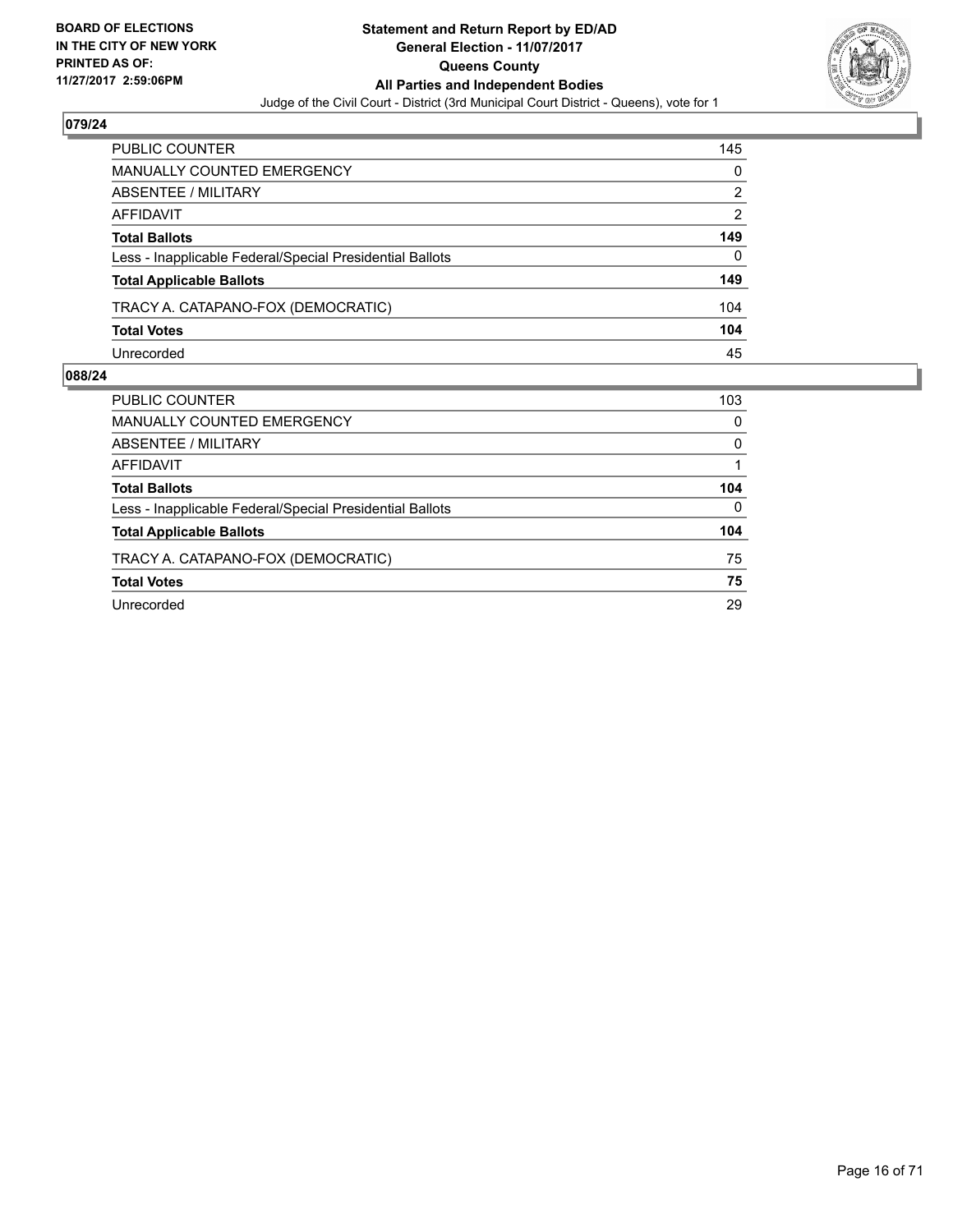

| <b>PUBLIC COUNTER</b>                                    | 299 |
|----------------------------------------------------------|-----|
| <b>MANUALLY COUNTED EMERGENCY</b>                        | 0   |
| <b>ABSENTEE / MILITARY</b>                               | 6   |
| AFFIDAVIT                                                | 2   |
| <b>Total Ballots</b>                                     | 307 |
| Less - Inapplicable Federal/Special Presidential Ballots | 0   |
| <b>Total Applicable Ballots</b>                          | 307 |
| TRACY A. CATAPANO-FOX (DEMOCRATIC)                       | 186 |
| MIGUEL GUZMAN (WRITE-IN)                                 | 1   |
| UNATTRIBUTABLE WRITE-IN (WRITE-IN)                       | 2   |
| WALTER MURRAY (WRITE-IN)                                 | 1   |
| ZACHARY W. PRESLEY (WRITE-IN)                            | 1   |
| <b>Total Votes</b>                                       | 191 |
| Unrecorded                                               | 116 |

# **014/28**

| <b>PUBLIC COUNTER</b>                                    | 190 |
|----------------------------------------------------------|-----|
| MANUALLY COUNTED EMERGENCY                               | 0   |
| ABSENTEE / MILITARY                                      | 7   |
| AFFIDAVIT                                                | 5   |
| <b>Total Ballots</b>                                     | 202 |
| Less - Inapplicable Federal/Special Presidential Ballots | 0   |
| <b>Total Applicable Ballots</b>                          | 202 |
| TRACY A. CATAPANO-FOX (DEMOCRATIC)                       | 142 |
| <b>RUDY GUILANI (WRITE-IN)</b>                           |     |
| UNATTRIBUTABLE WRITE-IN (WRITE-IN)                       |     |
| <b>Total Votes</b>                                       | 144 |
| Unrecorded                                               | 58  |

| PUBLIC COUNTER                                           | 334 |
|----------------------------------------------------------|-----|
| <b>MANUALLY COUNTED EMERGENCY</b>                        | 0   |
| ABSENTEE / MILITARY                                      | 13  |
| AFFIDAVIT                                                | 2   |
| <b>Total Ballots</b>                                     | 349 |
| Less - Inapplicable Federal/Special Presidential Ballots | 0   |
| <b>Total Applicable Ballots</b>                          | 349 |
| TRACY A. CATAPANO-FOX (DEMOCRATIC)                       | 204 |
| FELIPE PINEDA (WRITE-IN)                                 |     |
| HENRY MAKOW (WRITE-IN)                                   |     |
| TOM ROSSI (WRITE-IN)                                     | 1   |
| <b>Total Votes</b>                                       | 207 |
| Unrecorded                                               | 142 |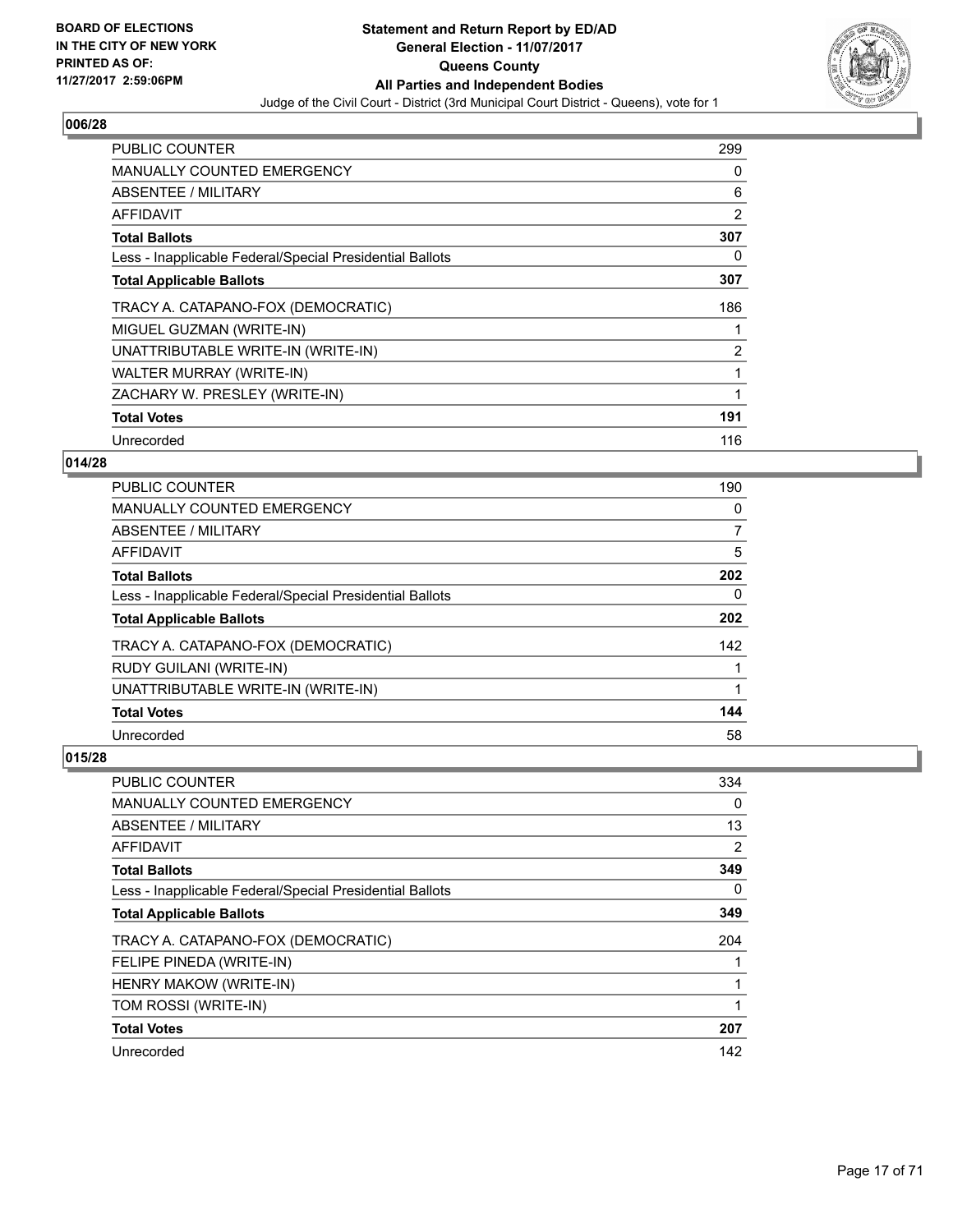

| <b>PUBLIC COUNTER</b>                                    | 417            |
|----------------------------------------------------------|----------------|
| <b>MANUALLY COUNTED EMERGENCY</b>                        | 0              |
| <b>ABSENTEE / MILITARY</b>                               | 5              |
| <b>AFFIDAVIT</b>                                         | $\overline{2}$ |
| <b>Total Ballots</b>                                     | 424            |
| Less - Inapplicable Federal/Special Presidential Ballots | 0              |
| <b>Total Applicable Ballots</b>                          | 424            |
| TRACY A. CATAPANO-FOX (DEMOCRATIC)                       | 195            |
| DONALD TRUMP (WRITE-IN)                                  | 1              |
| EUGENE P. SCHATZ (WRITE-IN)                              | 1              |
| JAMES P. SCHATZ (WRITE-IN)                               | 1              |
| <b>JUDGE JUDY (WRITE-IN)</b>                             | 1              |
| RAYMOND E. GAZER (WRITE-IN)                              | 1              |
| ROBERT F. HOLDEN (WRITE-IN)                              | 1              |
| UNATTRIBUTABLE WRITE-IN (WRITE-IN)                       | 1              |
| <b>Total Votes</b>                                       | 202            |
| Unrecorded                                               | 222            |

| <b>PUBLIC COUNTER</b>                                    | 332 |
|----------------------------------------------------------|-----|
| <b>MANUALLY COUNTED EMERGENCY</b>                        | 0   |
| ABSENTEE / MILITARY                                      | 8   |
| AFFIDAVIT                                                | 0   |
| <b>Total Ballots</b>                                     | 340 |
| Less - Inapplicable Federal/Special Presidential Ballots | 0   |
| <b>Total Applicable Ballots</b>                          | 340 |
| TRACY A. CATAPANO-FOX (DEMOCRATIC)                       | 151 |
| DANIEL CUDENCE (WRITE-IN)                                |     |
| DAVID ELLIOT (WRITE-IN)                                  | 1   |
| <b>JIMMY CARTER (WRITE-IN)</b>                           | 1   |
| RON BRUNING (WRITE-IN)                                   |     |
| TOBIAS SHEPPARD BLOCH (WRITE-IN)                         | 1   |
| UNATTRIBUTABLE WRITE-IN (WRITE-IN)                       | 1   |
| <b>Total Votes</b>                                       | 157 |
| Unrecorded                                               | 183 |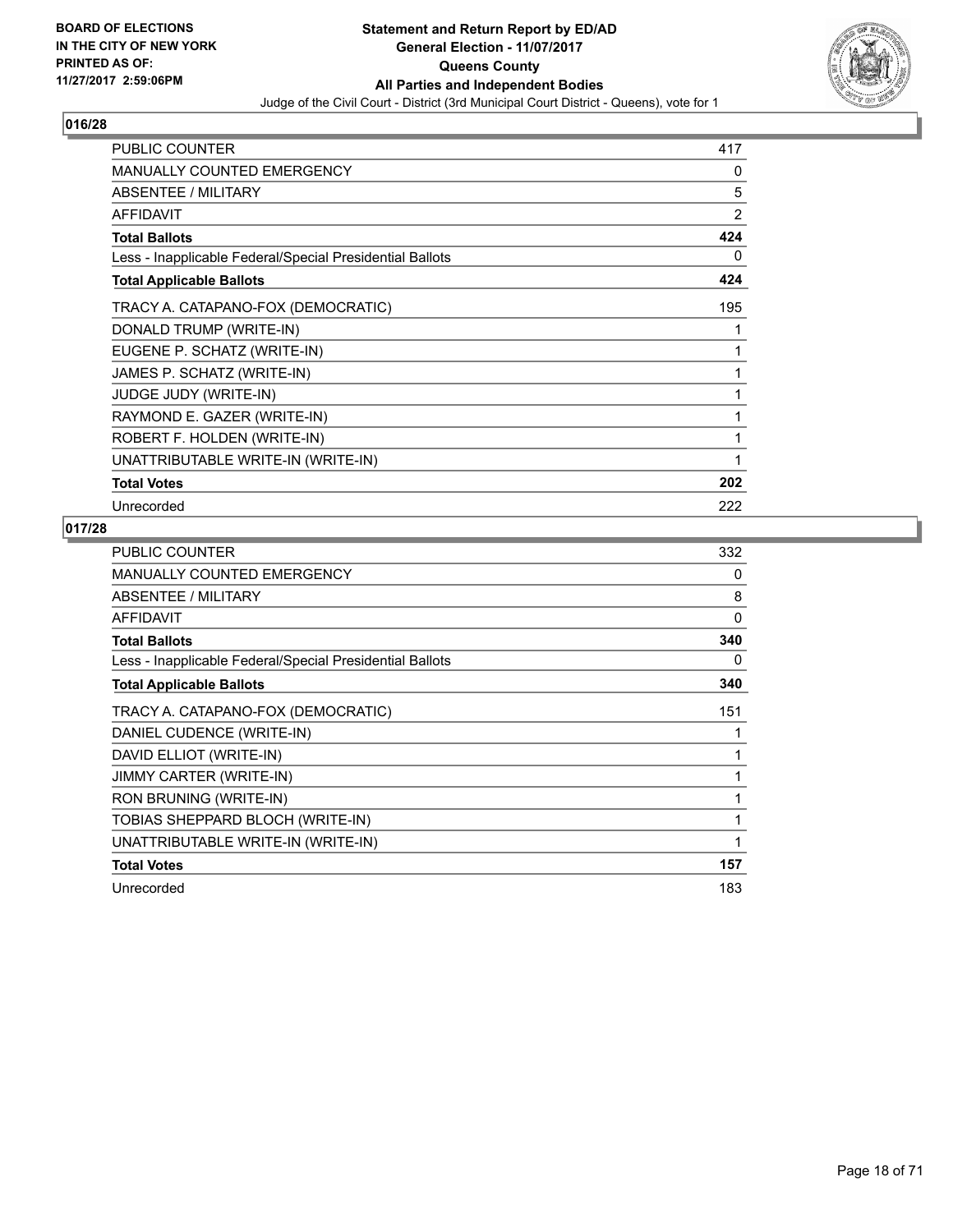

| PUBLIC COUNTER                                           | 261 |
|----------------------------------------------------------|-----|
| <b>MANUALLY COUNTED EMERGENCY</b>                        | 0   |
| ABSENTEE / MILITARY                                      | 2   |
| AFFIDAVIT                                                | 2   |
| <b>Total Ballots</b>                                     | 265 |
| Less - Inapplicable Federal/Special Presidential Ballots | 0   |
| <b>Total Applicable Ballots</b>                          | 265 |
| TRACY A. CATAPANO-FOX (DEMOCRATIC)                       | 168 |
| DONALD TRUMP (WRITE-IN)                                  |     |
| JOE LOHTA (WRITE-IN)                                     |     |
| <b>Total Votes</b>                                       | 170 |
| Unrecorded                                               | 95  |

## **070/28**

| <b>PUBLIC COUNTER</b>                                    | 239 |
|----------------------------------------------------------|-----|
| <b>MANUALLY COUNTED EMERGENCY</b>                        | 0   |
| ABSENTEE / MILITARY                                      |     |
| AFFIDAVIT                                                | 8   |
| <b>Total Ballots</b>                                     | 248 |
| Less - Inapplicable Federal/Special Presidential Ballots | 0   |
| <b>Total Applicable Ballots</b>                          | 248 |
| TRACY A. CATAPANO-FOX (DEMOCRATIC)                       | 139 |
| <b>BO DIETL (WRITE-IN)</b>                               |     |
| <b>Total Votes</b>                                       | 140 |
| Unrecorded                                               | 108 |
|                                                          |     |

| <b>PUBLIC COUNTER</b>                                    | 371 |
|----------------------------------------------------------|-----|
| <b>MANUALLY COUNTED EMERGENCY</b>                        | 0   |
| ABSENTEE / MILITARY                                      | 6   |
| AFFIDAVIT                                                | 4   |
| <b>Total Ballots</b>                                     | 381 |
| Less - Inapplicable Federal/Special Presidential Ballots | 0   |
| <b>Total Applicable Ballots</b>                          | 381 |
| TRACY A. CATAPANO-FOX (DEMOCRATIC)                       | 192 |
| EILEEN A. CASEY (WRITE-IN)                               |     |
| JIM LUTZ (WRITE-IN)                                      |     |
| MIKE MILLER (WRITE-IN)                                   |     |
| UNATTRIBUTABLE WRITE-IN (WRITE-IN)                       |     |
| <b>Total Votes</b>                                       | 196 |
| Unrecorded                                               | 185 |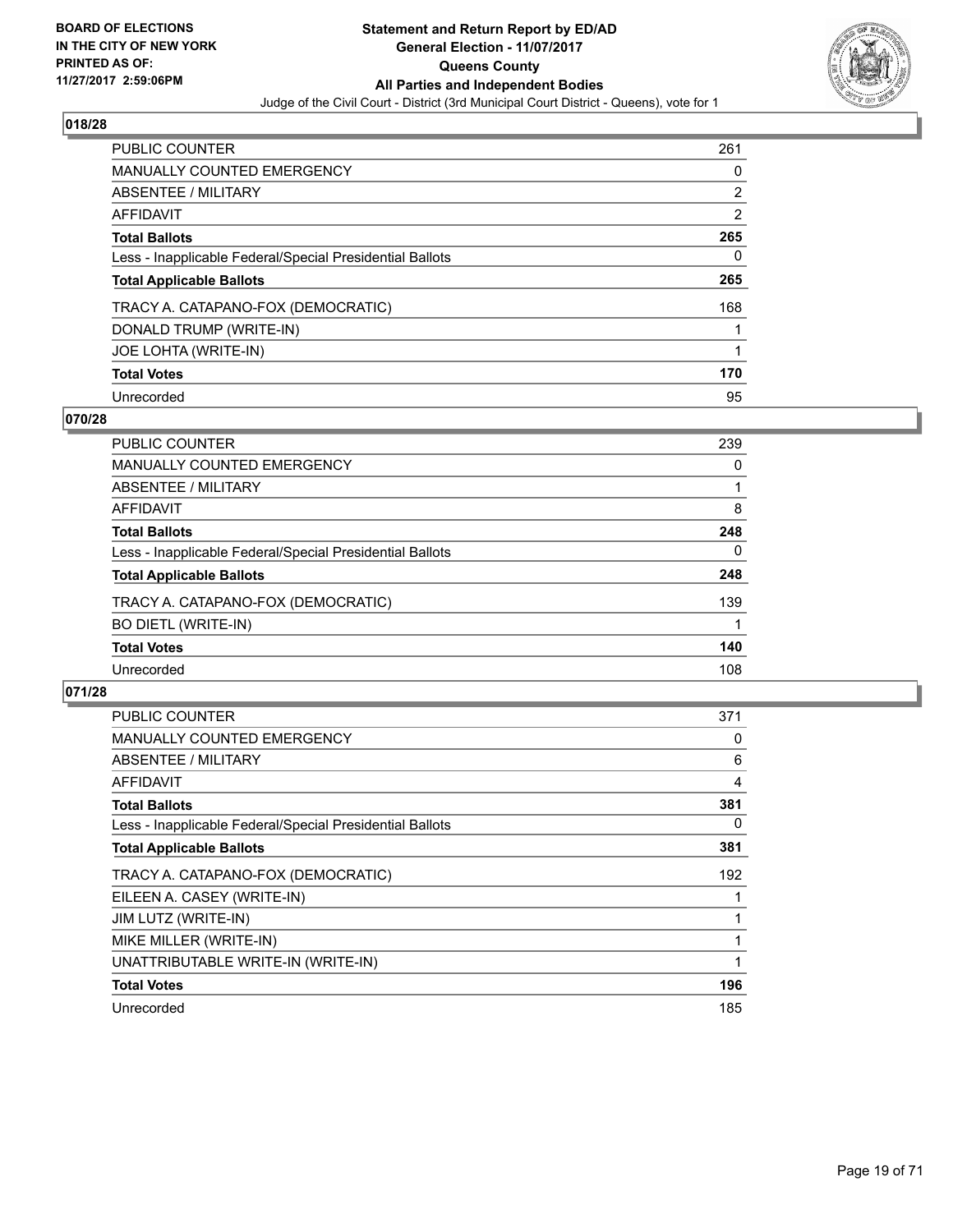

| PUBLIC COUNTER                                           | 277 |
|----------------------------------------------------------|-----|
| <b>MANUALLY COUNTED EMERGENCY</b>                        | 0   |
| <b>ABSENTEE / MILITARY</b>                               | 4   |
| AFFIDAVIT                                                | 3   |
| <b>Total Ballots</b>                                     | 284 |
| Less - Inapplicable Federal/Special Presidential Ballots | 0   |
| <b>Total Applicable Ballots</b>                          | 284 |
| TRACY A. CATAPANO-FOX (DEMOCRATIC)                       | 148 |
| <b>Total Votes</b>                                       | 148 |
| Unrecorded                                               | 136 |

## **073/28**

| <b>PUBLIC COUNTER</b>                                    | 272 |
|----------------------------------------------------------|-----|
| <b>MANUALLY COUNTED EMERGENCY</b>                        | 0   |
| ABSENTEE / MILITARY                                      | 17  |
| AFFIDAVIT                                                | 2   |
| <b>Total Ballots</b>                                     | 291 |
| Less - Inapplicable Federal/Special Presidential Ballots | 0   |
| <b>Total Applicable Ballots</b>                          | 291 |
| TRACY A. CATAPANO-FOX (DEMOCRATIC)                       | 144 |
| <b>BO DIETL (WRITE-IN)</b>                               |     |
| UNATTRIBUTABLE WRITE-IN (WRITE-IN)                       |     |
| <b>Total Votes</b>                                       | 146 |
| Unrecorded                                               | 145 |
|                                                          |     |

| <b>PUBLIC COUNTER</b>                                    | 308 |
|----------------------------------------------------------|-----|
| <b>MANUALLY COUNTED EMERGENCY</b>                        | 0   |
| <b>ABSENTEE / MILITARY</b>                               | 7   |
| <b>AFFIDAVIT</b>                                         | 8   |
| <b>Total Ballots</b>                                     | 323 |
| Less - Inapplicable Federal/Special Presidential Ballots | 0   |
| <b>Total Applicable Ballots</b>                          | 323 |
| TRACY A. CATAPANO-FOX (DEMOCRATIC)                       | 165 |
| ERIC TRUMP (WRITE-IN)                                    |     |
| JOSEPH A. SURACI (WRITE-IN)                              | 1   |
| PAUL KERZNER (WRITE-IN)                                  | 1   |
| ROBERT WISE (WRITE-IN)                                   | 1   |
| THOMAS J. KENNEDY (WRITE-IN)                             | 2   |
| UNATTRIBUTABLE WRITE-IN (WRITE-IN)                       | 1   |
| <b>Total Votes</b>                                       | 172 |
| Unrecorded                                               | 151 |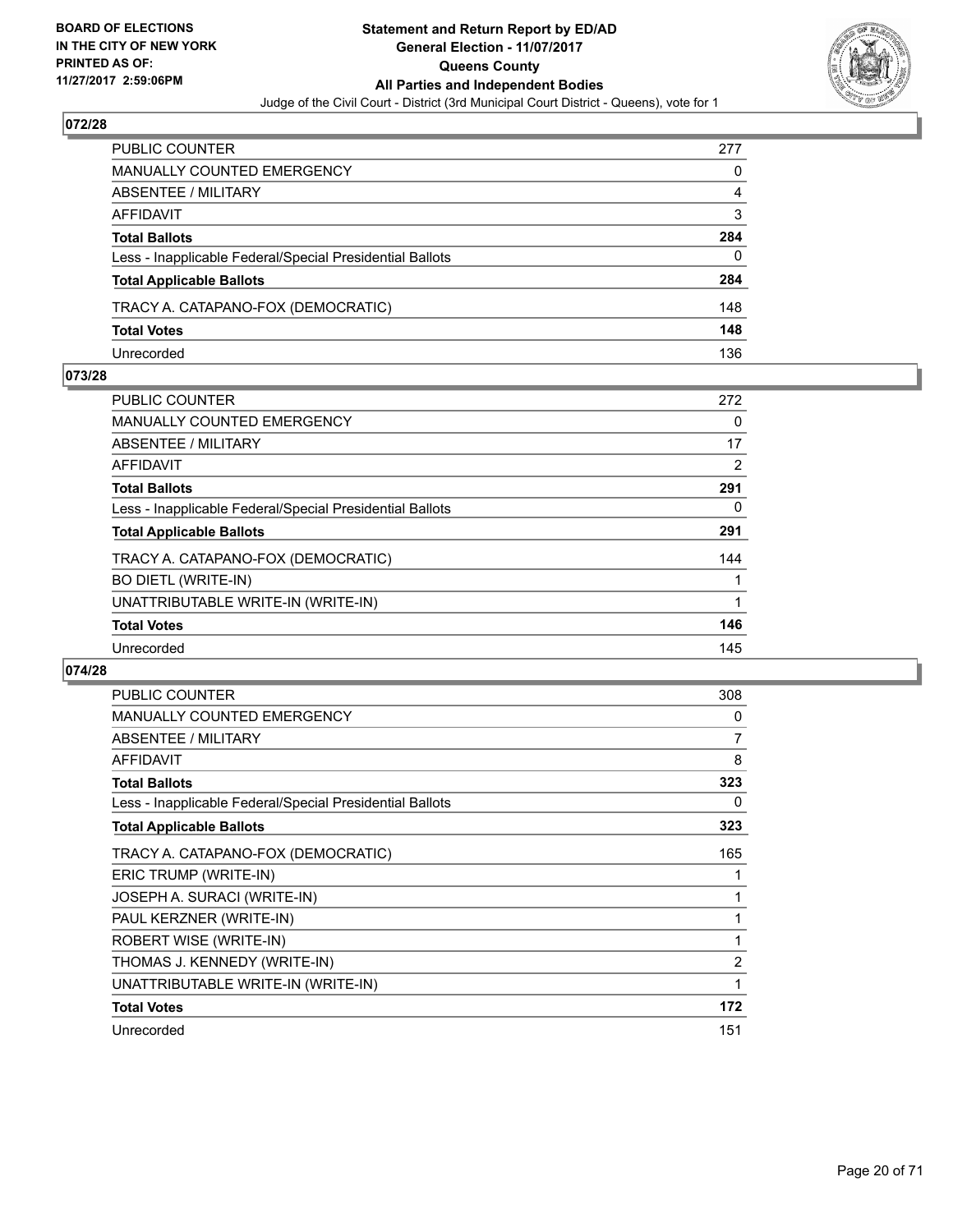

| PUBLIC COUNTER                                           | 386 |
|----------------------------------------------------------|-----|
| <b>MANUALLY COUNTED EMERGENCY</b>                        | 0   |
| ABSENTEE / MILITARY                                      | 9   |
| AFFIDAVIT                                                | 4   |
| <b>Total Ballots</b>                                     | 399 |
| Less - Inapplicable Federal/Special Presidential Ballots | 0   |
| <b>Total Applicable Ballots</b>                          | 399 |
| TRACY A. CATAPANO-FOX (DEMOCRATIC)                       | 224 |
| DANIEL MICHEL (WRITE-IN)                                 |     |
| MICKEY MOUSE (WRITE-IN)                                  |     |
| <b>Total Votes</b>                                       | 226 |
| Unrecorded                                               | 173 |

## **076/28**

| <b>PUBLIC COUNTER</b>                                    | 431            |
|----------------------------------------------------------|----------------|
| <b>MANUALLY COUNTED EMERGENCY</b>                        | 0              |
| ABSENTEE / MILITARY                                      | 15             |
| AFFIDAVIT                                                | 7              |
| <b>Total Ballots</b>                                     | 453            |
| Less - Inapplicable Federal/Special Presidential Ballots | 0              |
| <b>Total Applicable Ballots</b>                          | 453            |
| TRACY A. CATAPANO-FOX (DEMOCRATIC)                       | 204            |
| DWAYNE JOHNSON (WRITE-IN)                                |                |
| JONATHAN S. KINGSTON (WRITE-IN)                          |                |
| MICKEY MOUSE (WRITE-IN)                                  |                |
| MOE HOWARD (WRITE-IN)                                    | 1              |
| UNATTRIBUTABLE WRITE-IN (WRITE-IN)                       | $\overline{2}$ |
| <b>Total Votes</b>                                       | 210            |
| Unrecorded                                               | 243            |

| <b>PUBLIC COUNTER</b>                                    | 391            |
|----------------------------------------------------------|----------------|
| <b>MANUALLY COUNTED EMERGENCY</b>                        | 0              |
| ABSENTEE / MILITARY                                      | 12             |
| <b>AFFIDAVIT</b>                                         | 3              |
| <b>Total Ballots</b>                                     | 406            |
| Less - Inapplicable Federal/Special Presidential Ballots | 0              |
| <b>Total Applicable Ballots</b>                          | 406            |
| TRACY A. CATAPANO-FOX (DEMOCRATIC)                       | 213            |
| DENNIS C. DITTMAR (WRITE-IN)                             |                |
| GUSEPPE M. IJARDO (WRITE-IN)                             |                |
| JOHN BIANDOESA (WRITE-IN)                                | 1              |
| NATALIA VOLOOLARSKY (WRITE-IN)                           | 1              |
| UNATTRIBUTABLE WRITE-IN (WRITE-IN)                       | $\overline{2}$ |
| VINCENT PASTINA (WRITE-IN)                               | 1              |
| <b>Total Votes</b>                                       | 220            |
| Unrecorded                                               | 186            |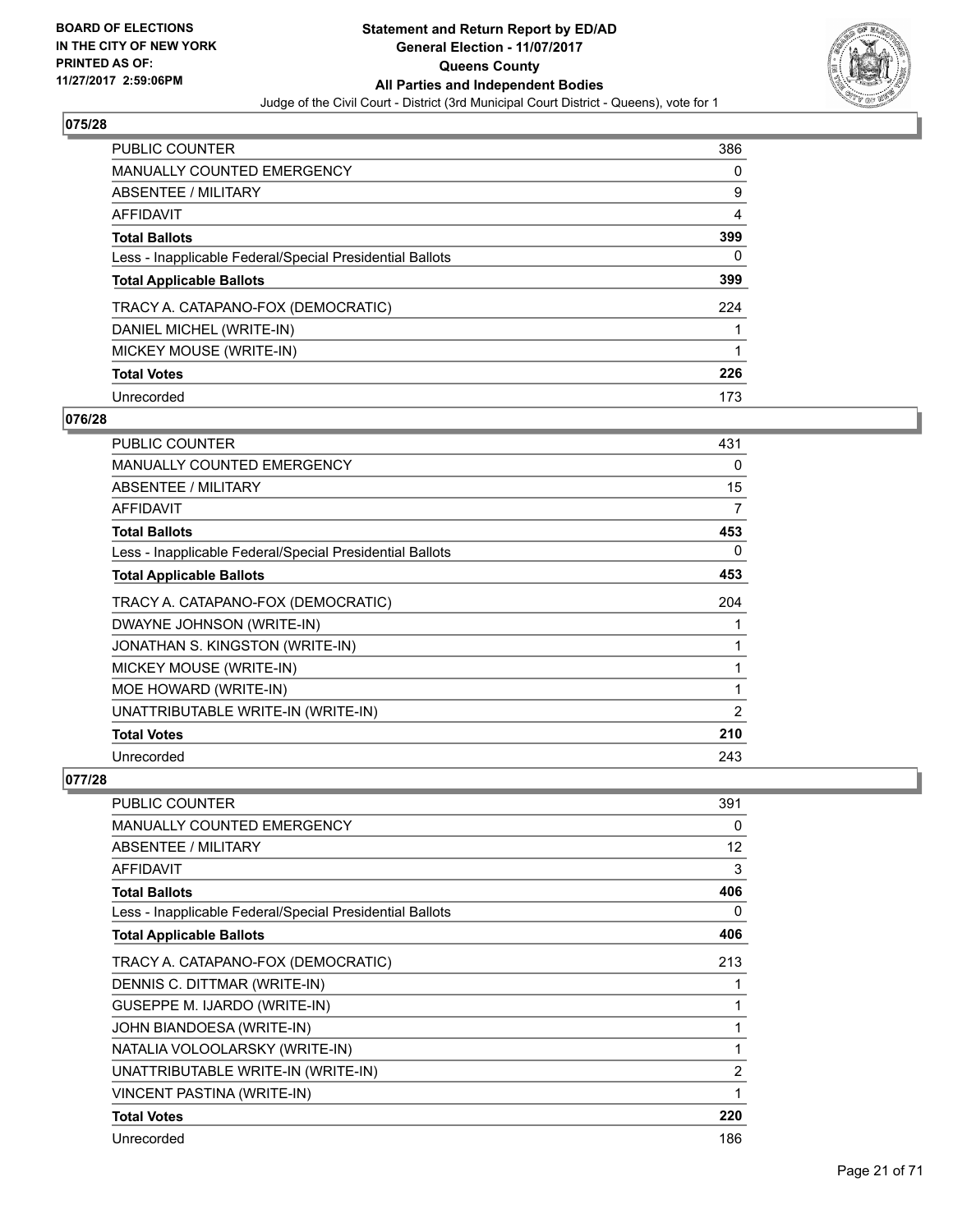

| <b>PUBLIC COUNTER</b>                                    | 150            |
|----------------------------------------------------------|----------------|
| <b>MANUALLY COUNTED EMERGENCY</b>                        | 0              |
| <b>ABSENTEE / MILITARY</b>                               | 5              |
| AFFIDAVIT                                                | $\overline{2}$ |
| <b>Total Ballots</b>                                     | 157            |
| Less - Inapplicable Federal/Special Presidential Ballots | 0              |
| <b>Total Applicable Ballots</b>                          | 157            |
| TRACY A. CATAPANO-FOX (DEMOCRATIC)                       | 107            |
| JOSEPH F. KASPER (WRITE-IN)                              |                |
| <b>Total Votes</b>                                       | 108            |
| Unrecorded                                               | 49             |

## **080/28**

| <b>PUBLIC COUNTER</b>                                    | 90 |
|----------------------------------------------------------|----|
| <b>MANUALLY COUNTED EMERGENCY</b>                        | 0  |
| ABSENTEE / MILITARY                                      | 7  |
| AFFIDAVIT                                                |    |
| <b>Total Ballots</b>                                     | 98 |
| Less - Inapplicable Federal/Special Presidential Ballots | 0  |
| <b>Total Applicable Ballots</b>                          | 98 |
| TRACY A. CATAPANO-FOX (DEMOCRATIC)                       | 57 |
| MOCHI CHAN (WRITE-IN)                                    |    |
| ROSEMARY IACOVORE (WRITE-IN)                             |    |
| <b>Total Votes</b>                                       | 59 |
| Unrecorded                                               | 39 |

| <b>PUBLIC COUNTER</b>                                    | 304      |
|----------------------------------------------------------|----------|
| MANUALLY COUNTED EMERGENCY                               | 0        |
| ABSENTEE / MILITARY                                      | 9        |
| AFFIDAVIT                                                | 2        |
| <b>Total Ballots</b>                                     | 315      |
| Less - Inapplicable Federal/Special Presidential Ballots | $\Omega$ |
| <b>Total Applicable Ballots</b>                          | 315      |
| TRACY A. CATAPANO-FOX (DEMOCRATIC)                       | 192      |
| UNATTRIBUTABLE WRITE-IN (WRITE-IN)                       | 2        |
| <b>Total Votes</b>                                       | 194      |
| Unrecorded                                               | 121      |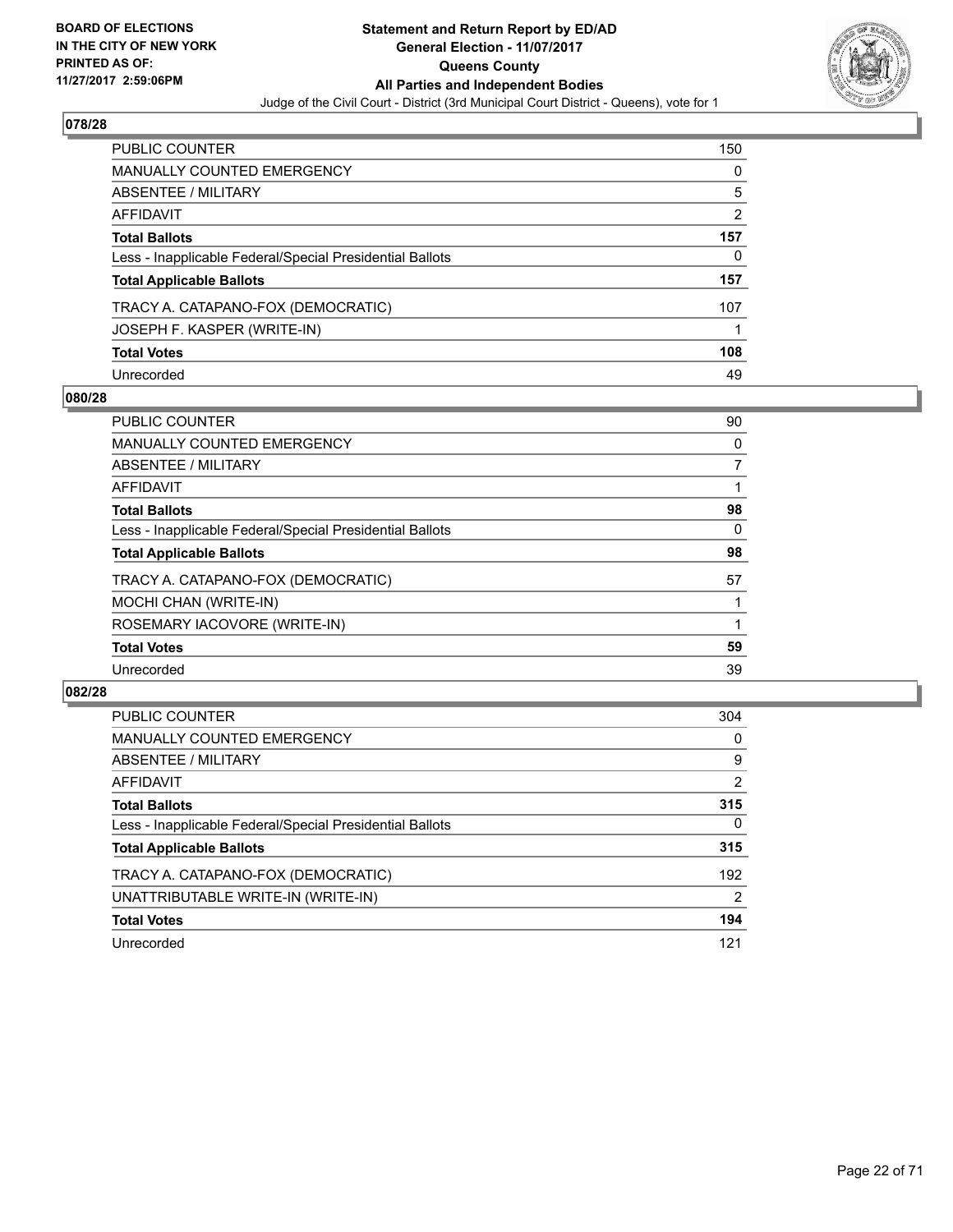

| <b>PUBLIC COUNTER</b>                                    | 312 |
|----------------------------------------------------------|-----|
| <b>MANUALLY COUNTED EMERGENCY</b>                        | 0   |
| ABSENTEE / MILITARY                                      | 7   |
| AFFIDAVIT                                                | 5   |
| <b>Total Ballots</b>                                     | 324 |
| Less - Inapplicable Federal/Special Presidential Ballots | 0   |
| <b>Total Applicable Ballots</b>                          | 324 |
| TRACY A. CATAPANO-FOX (DEMOCRATIC)                       | 191 |
| HOMER SIMPSON (WRITE-IN)                                 |     |
| STEPHEN BOGACZ (WRITE-IN)                                |     |
| TOMASZ BOELECKI (WRITE-IN)                               |     |
| <b>Total Votes</b>                                       | 194 |
| Unrecorded                                               | 130 |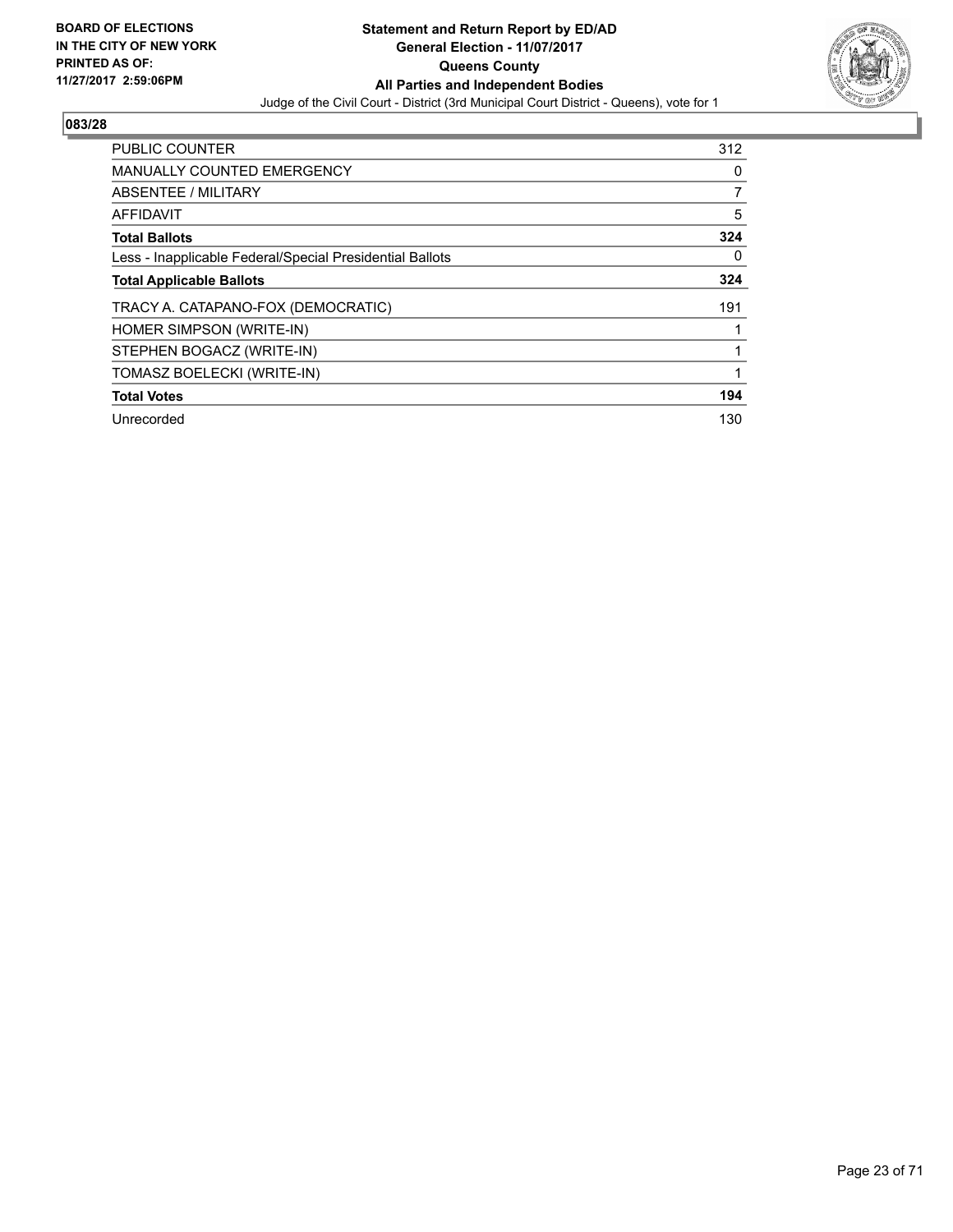

| PUBLIC COUNTER                                           | 65 |
|----------------------------------------------------------|----|
| <b>MANUALLY COUNTED EMERGENCY</b>                        | 0  |
| <b>ABSENTEE / MILITARY</b>                               | 2  |
| AFFIDAVIT                                                |    |
| <b>Total Ballots</b>                                     | 68 |
| Less - Inapplicable Federal/Special Presidential Ballots | 0  |
| <b>Total Applicable Ballots</b>                          | 68 |
| TRACY A. CATAPANO-FOX (DEMOCRATIC)                       | 50 |
| <b>Total Votes</b>                                       | 50 |
| Unrecorded                                               | 18 |

## **002/30**

| PUBLIC COUNTER                                           | 144 |
|----------------------------------------------------------|-----|
| <b>MANUALLY COUNTED EMERGENCY</b>                        | 0   |
| <b>ABSENTEE / MILITARY</b>                               | 62  |
| <b>AFFIDAVIT</b>                                         |     |
| <b>Total Ballots</b>                                     | 207 |
| Less - Inapplicable Federal/Special Presidential Ballots | 0   |
| <b>Total Applicable Ballots</b>                          | 207 |
| TRACY A. CATAPANO-FOX (DEMOCRATIC)                       | 136 |
| <b>Total Votes</b>                                       | 136 |
| Unrecorded                                               | 71  |

| <b>Total Votes</b>                                       | 5        |
|----------------------------------------------------------|----------|
| TRACY A. CATAPANO-FOX (DEMOCRATIC)                       | 5        |
| <b>Total Applicable Ballots</b>                          | 5        |
| Less - Inapplicable Federal/Special Presidential Ballots | $\Omega$ |
| <b>Total Ballots</b>                                     | 5        |
| AFFIDAVIT                                                | 0        |
| ABSENTEE / MILITARY                                      | 0        |
| MANUALLY COUNTED EMERGENCY                               | 0        |
| <b>PUBLIC COUNTER</b>                                    | 5        |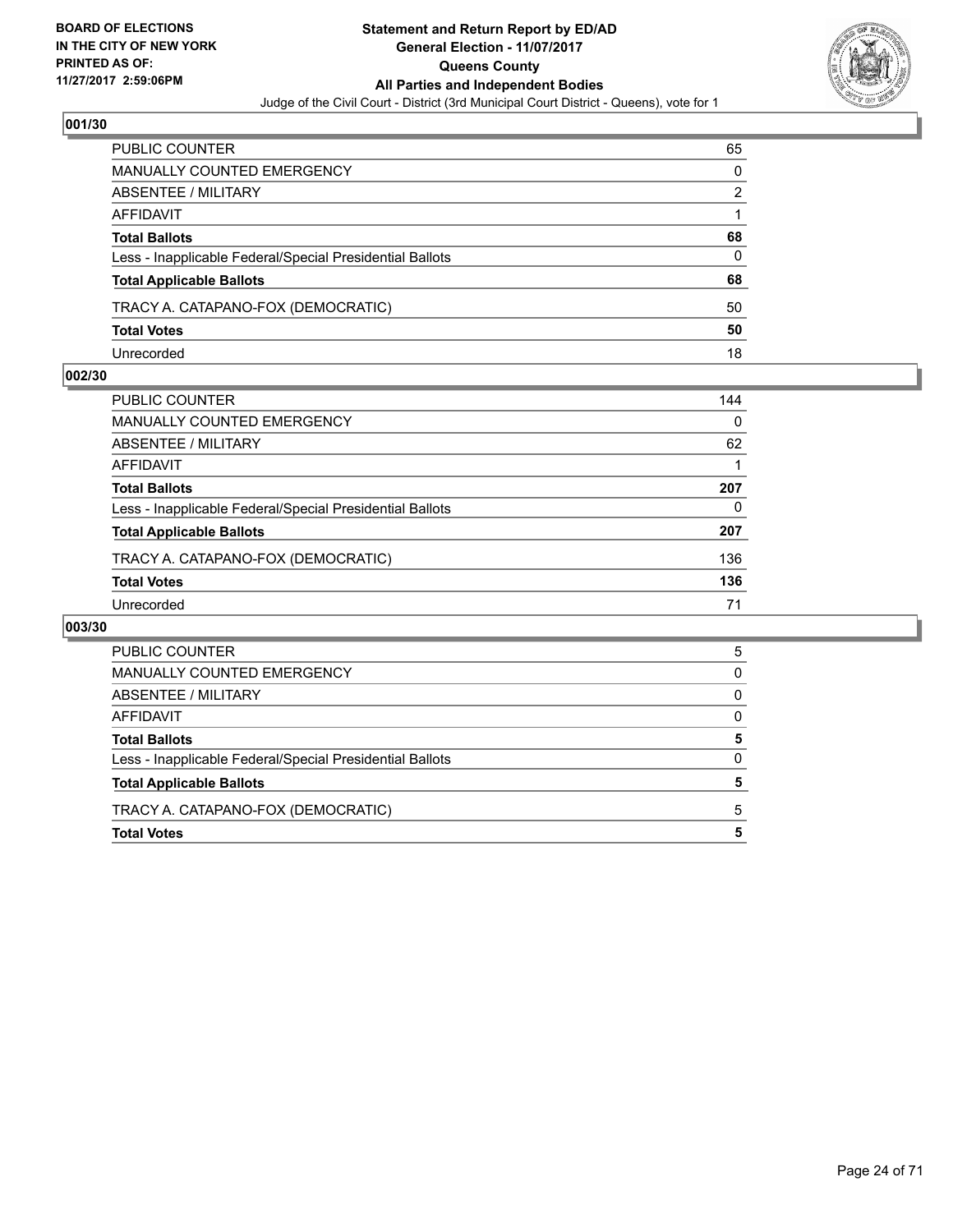

| <b>PUBLIC COUNTER</b>                                    | 338 |
|----------------------------------------------------------|-----|
| <b>MANUALLY COUNTED EMERGENCY</b>                        | 0   |
| ABSENTEE / MILITARY                                      | 10  |
| <b>AFFIDAVIT</b>                                         | 0   |
| <b>Total Ballots</b>                                     | 348 |
| Less - Inapplicable Federal/Special Presidential Ballots | 0   |
| <b>Total Applicable Ballots</b>                          | 348 |
| TRACY A. CATAPANO-FOX (DEMOCRATIC)                       | 188 |
| BARRON TRUMP (WRITE-IN)                                  |     |
| DEVON T. HENRY (WRITE-IN)                                |     |
| JOHN SCHATZ (WRITE-IN)                                   | 2   |
| <b>Total Votes</b>                                       | 192 |
| Unrecorded                                               | 156 |

## **005/30**

| <b>PUBLIC COUNTER</b>                                    | 422      |
|----------------------------------------------------------|----------|
| <b>MANUALLY COUNTED EMERGENCY</b>                        | 0        |
| ABSENTEE / MILITARY                                      | 16       |
| <b>AFFIDAVIT</b>                                         | 0        |
| <b>Total Ballots</b>                                     | 438      |
| Less - Inapplicable Federal/Special Presidential Ballots | $\Omega$ |
| <b>Total Applicable Ballots</b>                          | 438      |
| TRACY A. CATAPANO-FOX (DEMOCRATIC)                       | 241      |
| BRADLEY WALLS (WRITE-IN)                                 | 3        |
| UNATTRIBUTABLE WRITE-IN (WRITE-IN)                       |          |
| <b>Total Votes</b>                                       | 245      |
| Unrecorded                                               | 193      |

| <b>PUBLIC COUNTER</b>                                    | 441 |
|----------------------------------------------------------|-----|
| MANUALLY COUNTED EMERGENCY                               | 0   |
| ABSENTEE / MILITARY                                      | 7   |
| AFFIDAVIT                                                |     |
| <b>Total Ballots</b>                                     | 449 |
| Less - Inapplicable Federal/Special Presidential Ballots | 0   |
| <b>Total Applicable Ballots</b>                          | 449 |
| TRACY A. CATAPANO-FOX (DEMOCRATIC)                       | 217 |
| B. TOMASZ MAJ (WRITE-IN)                                 |     |
| <b>JUDGE JUDY (WRITE-IN)</b>                             |     |
| MICHAEL GERLICH (WRITE-IN)                               | 1   |
| WILLIAM RADSKE (WRITE-IN)                                | 2   |
| <b>Total Votes</b>                                       | 222 |
| Unrecorded                                               | 227 |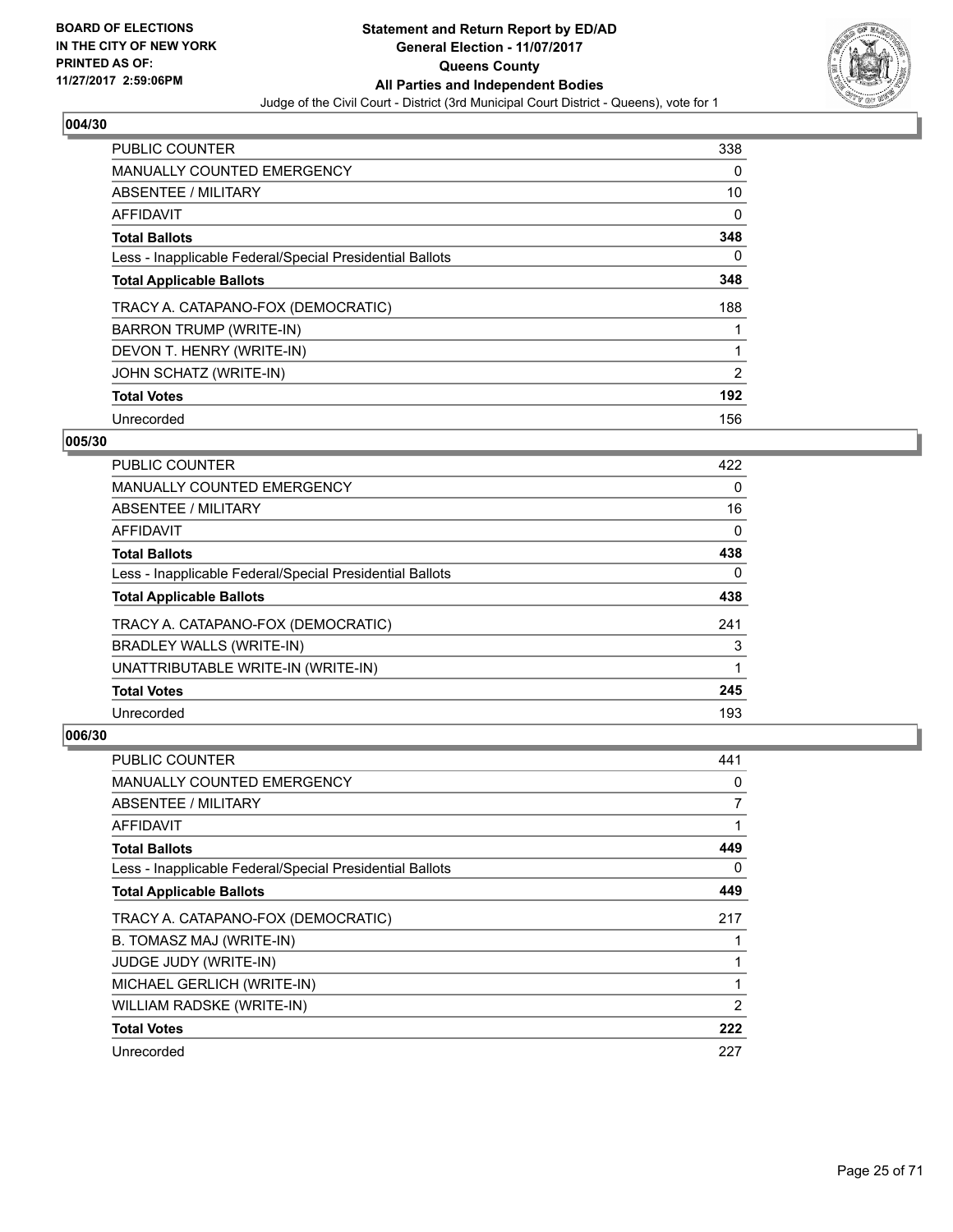

| PUBLIC COUNTER                                           | 413 |
|----------------------------------------------------------|-----|
| <b>MANUALLY COUNTED EMERGENCY</b>                        | 0   |
| ABSENTEE / MILITARY                                      | 12  |
| <b>AFFIDAVIT</b>                                         | 0   |
| <b>Total Ballots</b>                                     | 425 |
| Less - Inapplicable Federal/Special Presidential Ballots | 0   |
| <b>Total Applicable Ballots</b>                          | 425 |
| TRACY A. CATAPANO-FOX (DEMOCRATIC)                       | 221 |
| CHRISTOPHER SWIST (WRITE-IN)                             |     |
| JOHN F. CASEY (WRITE-IN)                                 | 1   |
| MICKEY MOUSE (WRITE-IN)                                  |     |
| <b>Total Votes</b>                                       | 224 |
| Unrecorded                                               | 201 |

## **008/30**

| <b>PUBLIC COUNTER</b>                                    | 445      |
|----------------------------------------------------------|----------|
| <b>MANUALLY COUNTED EMERGENCY</b>                        | 0        |
| ABSENTEE / MILITARY                                      | 17       |
| AFFIDAVIT                                                | 6        |
| <b>Total Ballots</b>                                     | 468      |
| Less - Inapplicable Federal/Special Presidential Ballots | $\Omega$ |
| <b>Total Applicable Ballots</b>                          | 468      |
| TRACY A. CATAPANO-FOX (DEMOCRATIC)                       | 235      |
| <b>Total Votes</b>                                       | 235      |
| Unrecorded                                               | 233      |

| <b>PUBLIC COUNTER</b>                                    | 374            |
|----------------------------------------------------------|----------------|
| <b>MANUALLY COUNTED EMERGENCY</b>                        | 0              |
| ABSENTEE / MILITARY                                      | 6              |
| AFFIDAVIT                                                | 2              |
| <b>Total Ballots</b>                                     | 382            |
| Less - Inapplicable Federal/Special Presidential Ballots | 0              |
| <b>Total Applicable Ballots</b>                          | 382            |
| TRACY A. CATAPANO-FOX (DEMOCRATIC)                       | 193            |
| JAKE LASALA (WRITE-IN)                                   |                |
| MARIA SLAOUTSKAYA (WRITE-IN)                             |                |
| NICOLE MALLIOTAKIS (WRITE-IN)                            | $\overline{2}$ |
| TAYLOR H. CONROY (WRITE-IN)                              | 1              |
| UNATTRIBUTABLE WRITE-IN (WRITE-IN)                       | 2              |
| <b>Total Votes</b>                                       | 200            |
| Unrecorded                                               | 182            |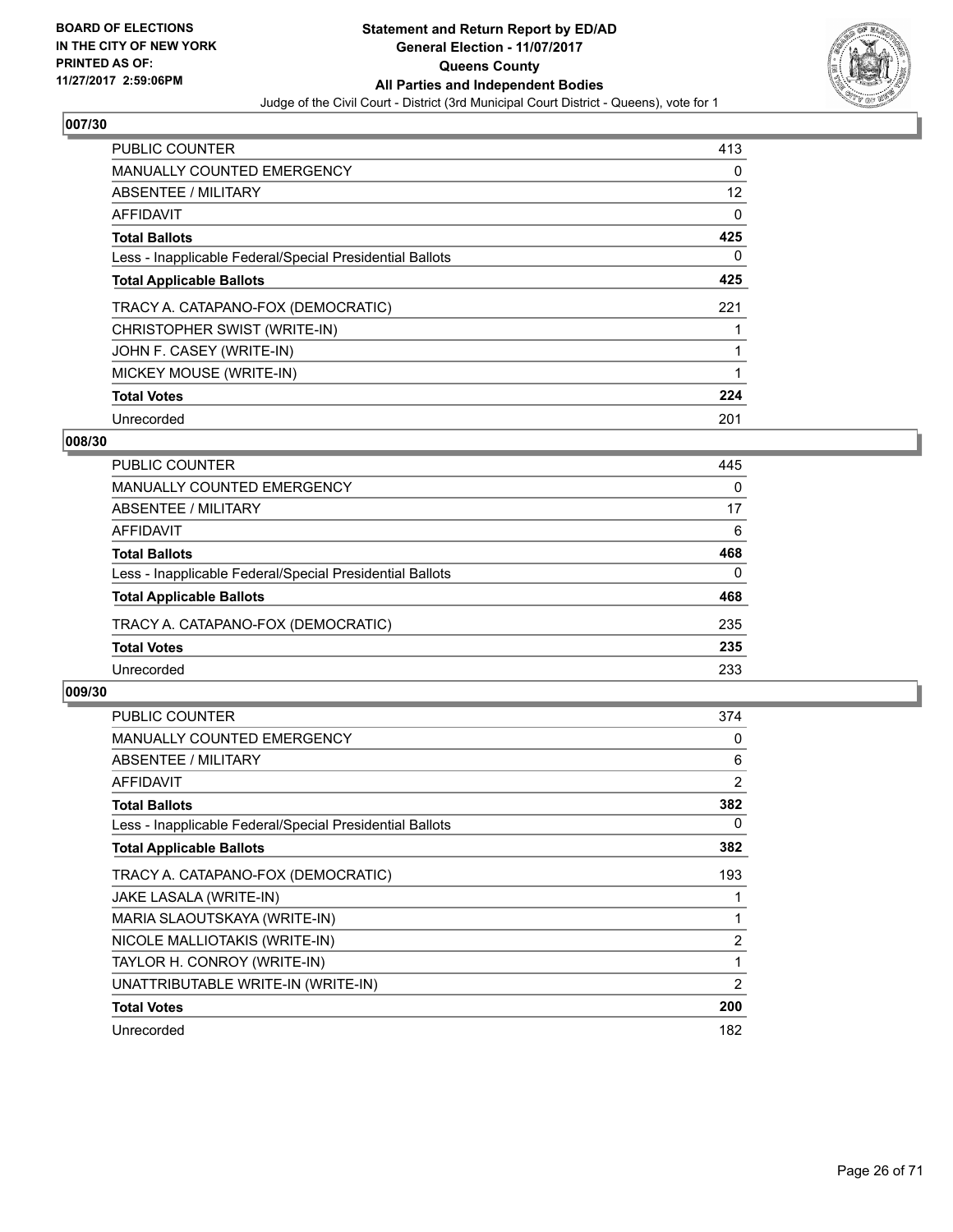

| <b>PUBLIC COUNTER</b>                                    | 324 |
|----------------------------------------------------------|-----|
| <b>MANUALLY COUNTED EMERGENCY</b>                        | 0   |
| ABSENTEE / MILITARY                                      | 4   |
| AFFIDAVIT                                                | 3   |
| <b>Total Ballots</b>                                     | 331 |
| Less - Inapplicable Federal/Special Presidential Ballots | 0   |
| <b>Total Applicable Ballots</b>                          | 331 |
| TRACY A. CATAPANO-FOX (DEMOCRATIC)                       | 178 |
| DONALD TRUMP (WRITE-IN)                                  |     |
| SILVANA ALAVA (WRITE-IN)                                 |     |
| <b>Total Votes</b>                                       | 180 |
| Unrecorded                                               | 151 |

## **011/30**

| 326 |
|-----|
| 0   |
| 6   |
| 6   |
| 338 |
| 0   |
| 338 |
| 169 |
| 2   |
| 171 |
| 167 |
|     |

| <b>PUBLIC COUNTER</b>                                    | 342 |
|----------------------------------------------------------|-----|
| <b>MANUALLY COUNTED EMERGENCY</b>                        | 0   |
| ABSENTEE / MILITARY                                      | 8   |
| AFFIDAVIT                                                | 5   |
| <b>Total Ballots</b>                                     | 355 |
| Less - Inapplicable Federal/Special Presidential Ballots | 0   |
| <b>Total Applicable Ballots</b>                          | 355 |
| TRACY A. CATAPANO-FOX (DEMOCRATIC)                       | 173 |
| DONALD DUCK (WRITE-IN)                                   |     |
| ERIC LOMEN (WRITE-IN)                                    |     |
| LETITIA JAMES (WRITE-IN)                                 |     |
| MICKEY MOUSE (WRITE-IN)                                  | 1   |
| RUDY GULIANI (WRITE-IN)                                  | 1   |
| <b>Total Votes</b>                                       | 178 |
| Unrecorded                                               | 177 |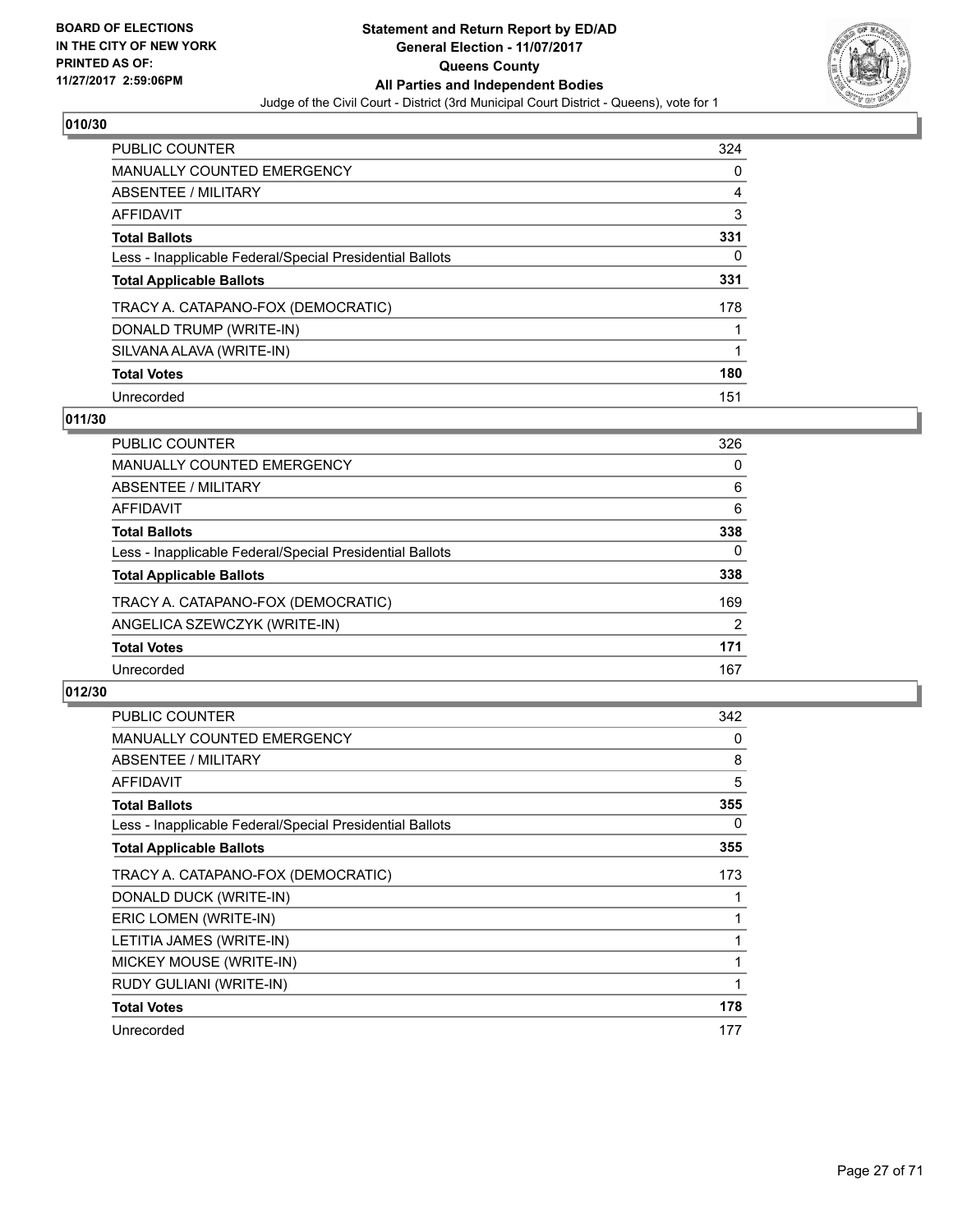

| PUBLIC COUNTER                                           | 329 |
|----------------------------------------------------------|-----|
| MANUALLY COUNTED EMERGENCY                               | 0   |
| ABSENTEE / MILITARY                                      | 4   |
| AFFIDAVIT                                                | 3   |
| <b>Total Ballots</b>                                     | 336 |
| Less - Inapplicable Federal/Special Presidential Ballots | 0   |
| <b>Total Applicable Ballots</b>                          | 336 |
| TRACY A. CATAPANO-FOX (DEMOCRATIC)                       | 185 |
| <b>Total Votes</b>                                       | 185 |
| Unrecorded                                               | 151 |

## **014/30**

| <b>PUBLIC COUNTER</b>                                    | 342            |
|----------------------------------------------------------|----------------|
| <b>MANUALLY COUNTED EMERGENCY</b>                        | 0              |
| ABSENTEE / MILITARY                                      | 13             |
| <b>AFFIDAVIT</b>                                         | 6              |
| <b>Total Ballots</b>                                     | 361            |
| Less - Inapplicable Federal/Special Presidential Ballots | 0              |
| <b>Total Applicable Ballots</b>                          | 361            |
| TRACY A. CATAPANO-FOX (DEMOCRATIC)                       | 205            |
| AMANDA BORNE (WRITE-IN)                                  | 1              |
| <b>JUDITH BLUM (WRITE-IN)</b>                            | 1              |
| <b>KERRI WNUK (WRITE-IN)</b>                             | 1              |
| LOLA CAT (WRITE-IN)                                      | 1              |
| MICHAEL MCCANN (WRITE-IN)                                | $\overline{2}$ |
| NICOLE MALLIOTAKIS (WRITE-IN)                            | 2              |
| <b>Total Votes</b>                                       | 213            |
| Unrecorded                                               | 148            |

| <b>PUBLIC COUNTER</b>                                    | 343 |
|----------------------------------------------------------|-----|
| MANUALLY COUNTED EMERGENCY                               | 0   |
| ABSENTEE / MILITARY                                      | 9   |
| AFFIDAVIT                                                | 4   |
| <b>Total Ballots</b>                                     | 356 |
| Less - Inapplicable Federal/Special Presidential Ballots | 0   |
| <b>Total Applicable Ballots</b>                          | 356 |
| TRACY A. CATAPANO-FOX (DEMOCRATIC)                       | 183 |
| AL BRANDO (WRITE-IN)                                     |     |
| CHIP CHIPPERSON (WRITE-IN)                               |     |
| HELMUT J. KUMP (WRITE-IN)                                |     |
| PETER SMITH (WRITE-IN)                                   |     |
| <b>Total Votes</b>                                       | 187 |
| Unrecorded                                               | 169 |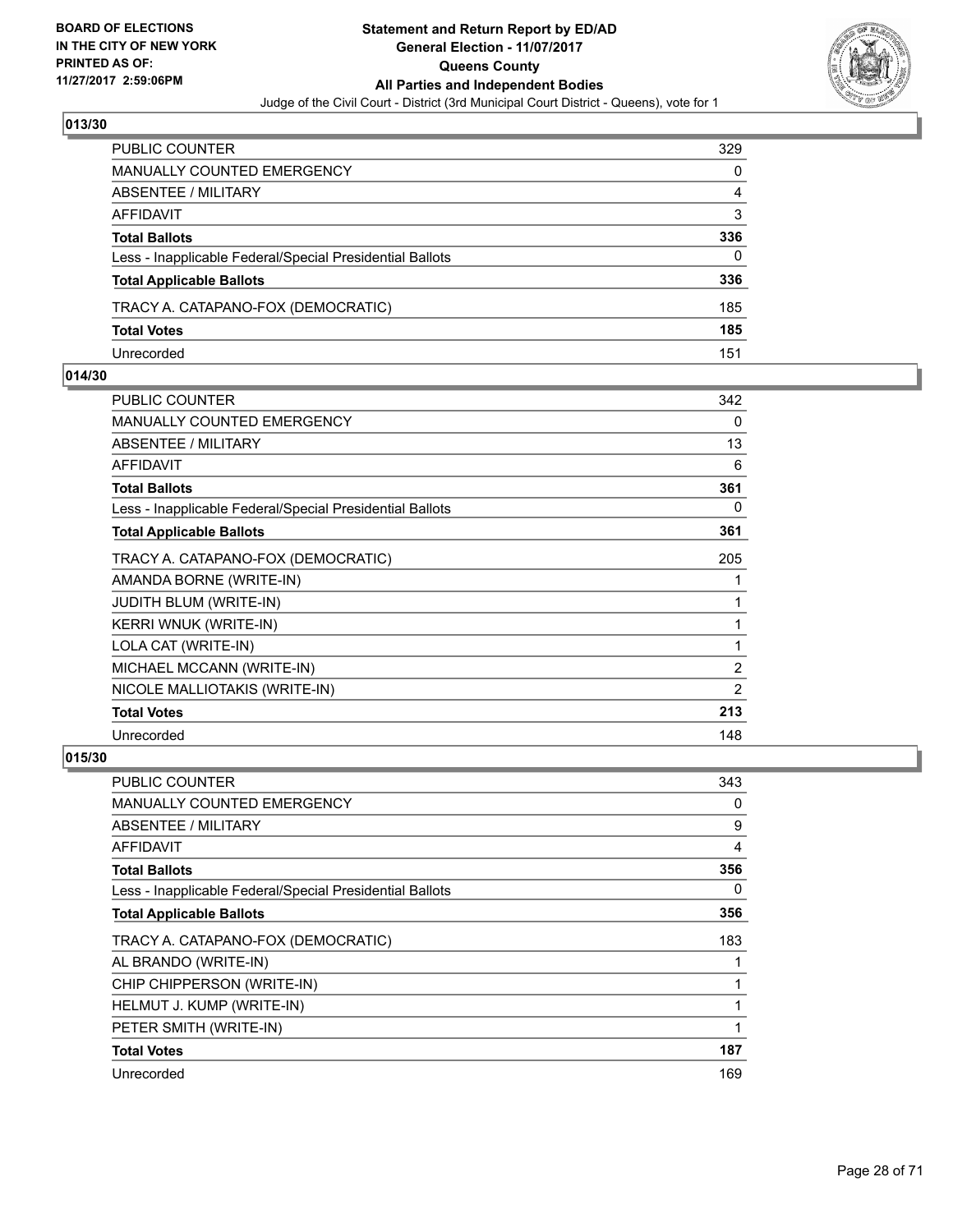

| <b>PUBLIC COUNTER</b>                                    | 257 |
|----------------------------------------------------------|-----|
| <b>MANUALLY COUNTED EMERGENCY</b>                        | 0   |
| ABSENTEE / MILITARY                                      | 5   |
| AFFIDAVIT                                                | 3   |
| <b>Total Ballots</b>                                     | 265 |
| Less - Inapplicable Federal/Special Presidential Ballots | 0   |
| <b>Total Applicable Ballots</b>                          | 265 |
| TRACY A. CATAPANO-FOX (DEMOCRATIC)                       | 154 |
| ANNE PAMPINELLA (WRITE-IN)                               |     |
| ANTHONY COMO (WRITE-IN)                                  | 2   |
| STEPHEN DESABRO (WRITE-IN)                               | 1   |
| TREY GOWDY (WRITE-IN)                                    | 1   |
| UNATTRIBUTABLE WRITE-IN (WRITE-IN)                       | 1   |
| <b>Total Votes</b>                                       | 160 |
| Unrecorded                                               | 105 |

# **017/30**

| <b>PUBLIC COUNTER</b>                                    | 260 |
|----------------------------------------------------------|-----|
| <b>MANUALLY COUNTED EMERGENCY</b>                        | 0   |
| <b>ABSENTEE / MILITARY</b>                               | 5   |
| <b>AFFIDAVIT</b>                                         |     |
| <b>Total Ballots</b>                                     | 266 |
| Less - Inapplicable Federal/Special Presidential Ballots | 0   |
| <b>Total Applicable Ballots</b>                          | 266 |
| TRACY A. CATAPANO-FOX (DEMOCRATIC)                       | 132 |
| BARTOS Z. GRABINSKI (WRITE-IN)                           |     |
| UNATTRIBUTABLE WRITE-IN (WRITE-IN)                       | 1   |
| <b>Total Votes</b>                                       | 134 |
| Unrecorded                                               | 132 |

| PUBLIC COUNTER                                           | 316 |
|----------------------------------------------------------|-----|
| <b>MANUALLY COUNTED EMERGENCY</b>                        | 0   |
| ABSENTEE / MILITARY                                      | 5   |
| <b>AFFIDAVIT</b>                                         | 2   |
| <b>Total Ballots</b>                                     | 323 |
| Less - Inapplicable Federal/Special Presidential Ballots | 0   |
| <b>Total Applicable Ballots</b>                          | 323 |
| TRACY A. CATAPANO-FOX (DEMOCRATIC)                       | 166 |
| TOM INZERILLO (WRITE-IN)                                 |     |
| UNATTRIBUTABLE WRITE-IN (WRITE-IN)                       | 2   |
| <b>Total Votes</b>                                       | 169 |
| Unrecorded                                               | 154 |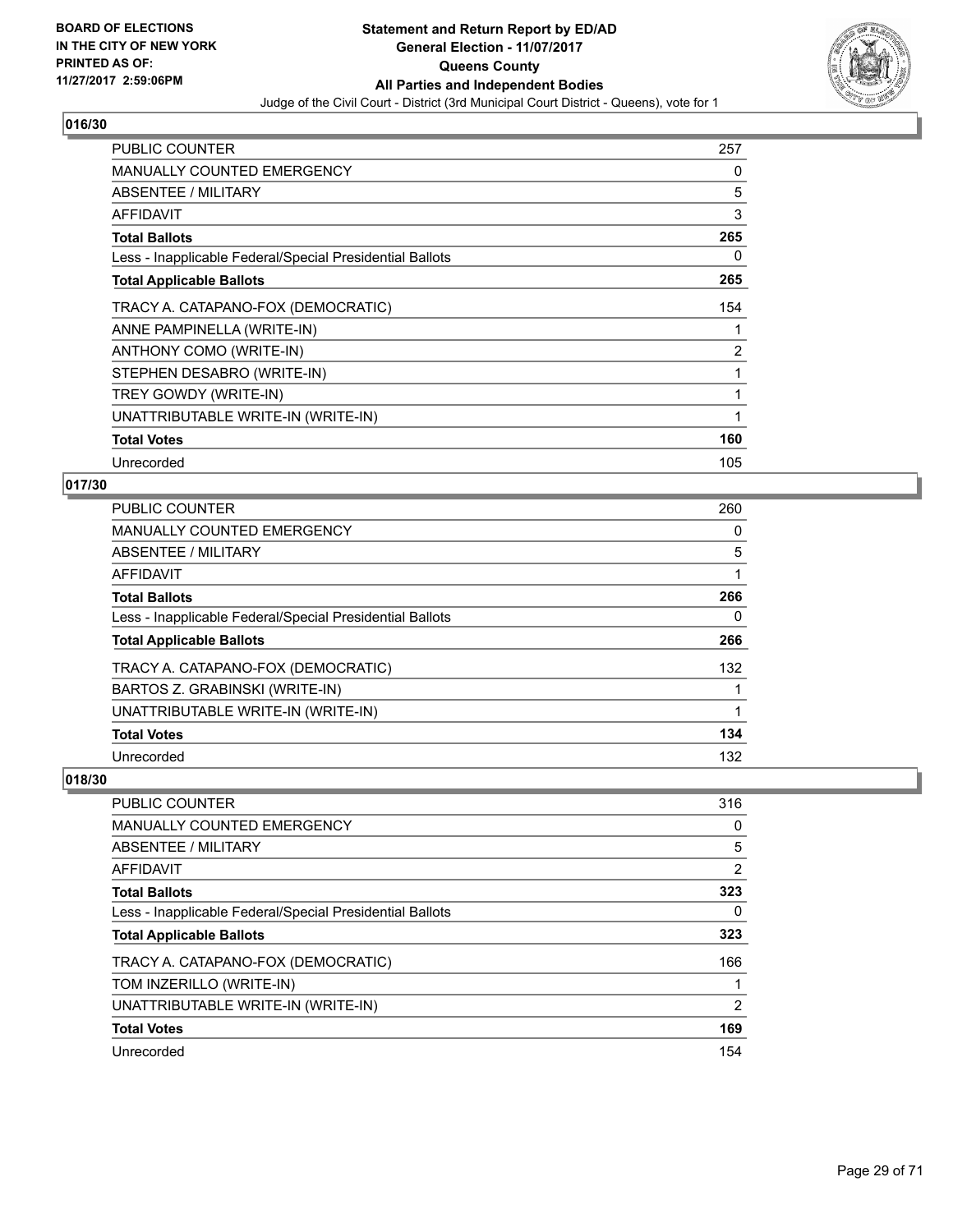

| <b>PUBLIC COUNTER</b>                                    | 145 |
|----------------------------------------------------------|-----|
| MANUALLY COUNTED EMERGENCY                               | 0   |
| ABSENTEE / MILITARY                                      | 6   |
| AFFIDAVIT                                                | 0   |
| <b>Total Ballots</b>                                     | 151 |
| Less - Inapplicable Federal/Special Presidential Ballots | 0   |
|                                                          |     |
| <b>Total Applicable Ballots</b>                          | 151 |
| TRACY A. CATAPANO-FOX (DEMOCRATIC)                       | 72  |
| JOSEPH F. KASPER (WRITE-IN)                              |     |
| UNATTRIBUTABLE WRITE-IN (WRITE-IN)                       | 2   |
| <b>Total Votes</b>                                       | 75  |

## **021/30**

| <b>PUBLIC COUNTER</b>                                    | 234 |
|----------------------------------------------------------|-----|
| <b>MANUALLY COUNTED EMERGENCY</b>                        | 0   |
| ABSENTEE / MILITARY                                      | 4   |
| AFFIDAVIT                                                | 0   |
| <b>Total Ballots</b>                                     | 238 |
| Less - Inapplicable Federal/Special Presidential Ballots | 0   |
| <b>Total Applicable Ballots</b>                          | 238 |
| TRACY A. CATAPANO-FOX (DEMOCRATIC)                       | 140 |
| <b>Total Votes</b>                                       | 140 |
| Unrecorded                                               | 98  |

| <b>PUBLIC COUNTER</b>                                    | 209 |
|----------------------------------------------------------|-----|
| <b>MANUALLY COUNTED EMERGENCY</b>                        | 0   |
| ABSENTEE / MILITARY                                      | 20  |
| <b>AFFIDAVIT</b>                                         |     |
| <b>Total Ballots</b>                                     | 230 |
| Less - Inapplicable Federal/Special Presidential Ballots | 0   |
| <b>Total Applicable Ballots</b>                          | 230 |
| TRACY A. CATAPANO-FOX (DEMOCRATIC)                       | 136 |
| ANTHONY DEMARCO (WRITE-IN)                               |     |
| JAMES J. KEVINS SR (WRITE-IN)                            |     |
| UNATTRIBUTABLE WRITE-IN (WRITE-IN)                       |     |
| <b>Total Votes</b>                                       | 139 |
| Unrecorded                                               | 91  |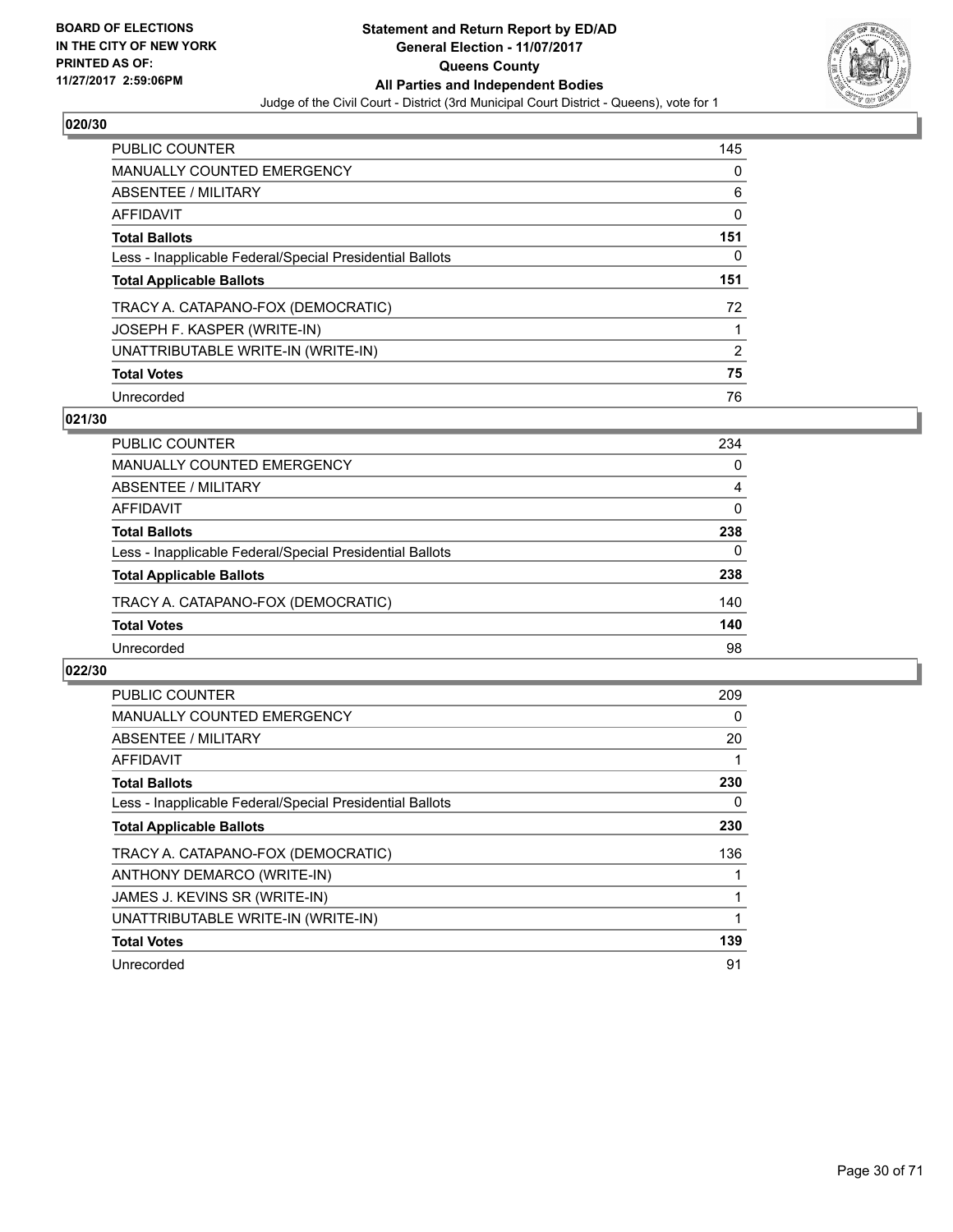

| <b>PUBLIC COUNTER</b>                                    | 323 |
|----------------------------------------------------------|-----|
| <b>MANUALLY COUNTED EMERGENCY</b>                        | 0   |
| ABSENTEE / MILITARY                                      | 17  |
| <b>AFFIDAVIT</b>                                         | 5   |
| <b>Total Ballots</b>                                     | 345 |
| Less - Inapplicable Federal/Special Presidential Ballots | 0   |
| <b>Total Applicable Ballots</b>                          | 345 |
| TRACY A. CATAPANO-FOX (DEMOCRATIC)                       | 180 |
| RICHARD A. OTTO (WRITE-IN)                               |     |
| SUSAN S. LEE (WRITE-IN)                                  |     |
| UNATTRIBUTABLE WRITE-IN (WRITE-IN)                       | 1   |
| <b>Total Votes</b>                                       | 183 |
| Unrecorded                                               | 162 |

# **024/30**

| <b>PUBLIC COUNTER</b>                                    | 315 |
|----------------------------------------------------------|-----|
| <b>MANUALLY COUNTED EMERGENCY</b>                        | 0   |
| ABSENTEE / MILITARY                                      | 2   |
| AFFIDAVIT                                                |     |
| <b>Total Ballots</b>                                     | 318 |
| Less - Inapplicable Federal/Special Presidential Ballots | 0   |
| <b>Total Applicable Ballots</b>                          | 318 |
| TRACY A. CATAPANO-FOX (DEMOCRATIC)                       | 203 |
| JUDGE JEANINE PIRRO (WRITE-IN)                           |     |
| <b>Total Votes</b>                                       | 204 |
| Unrecorded                                               | 114 |
|                                                          |     |

| <b>PUBLIC COUNTER</b>                                    | 238 |
|----------------------------------------------------------|-----|
| <b>MANUALLY COUNTED EMERGENCY</b>                        | 0   |
| ABSENTEE / MILITARY                                      | 9   |
| AFFIDAVIT                                                | 0   |
| <b>Total Ballots</b>                                     | 247 |
| Less - Inapplicable Federal/Special Presidential Ballots | 0   |
| <b>Total Applicable Ballots</b>                          | 247 |
| TRACY A. CATAPANO-FOX (DEMOCRATIC)                       | 144 |
| JUDITH MATTICH (WRITE-IN)                                |     |
| MARIOS PAPKA (WRITE-IN)                                  |     |
| <b>Total Votes</b>                                       | 146 |
| Unrecorded                                               | 101 |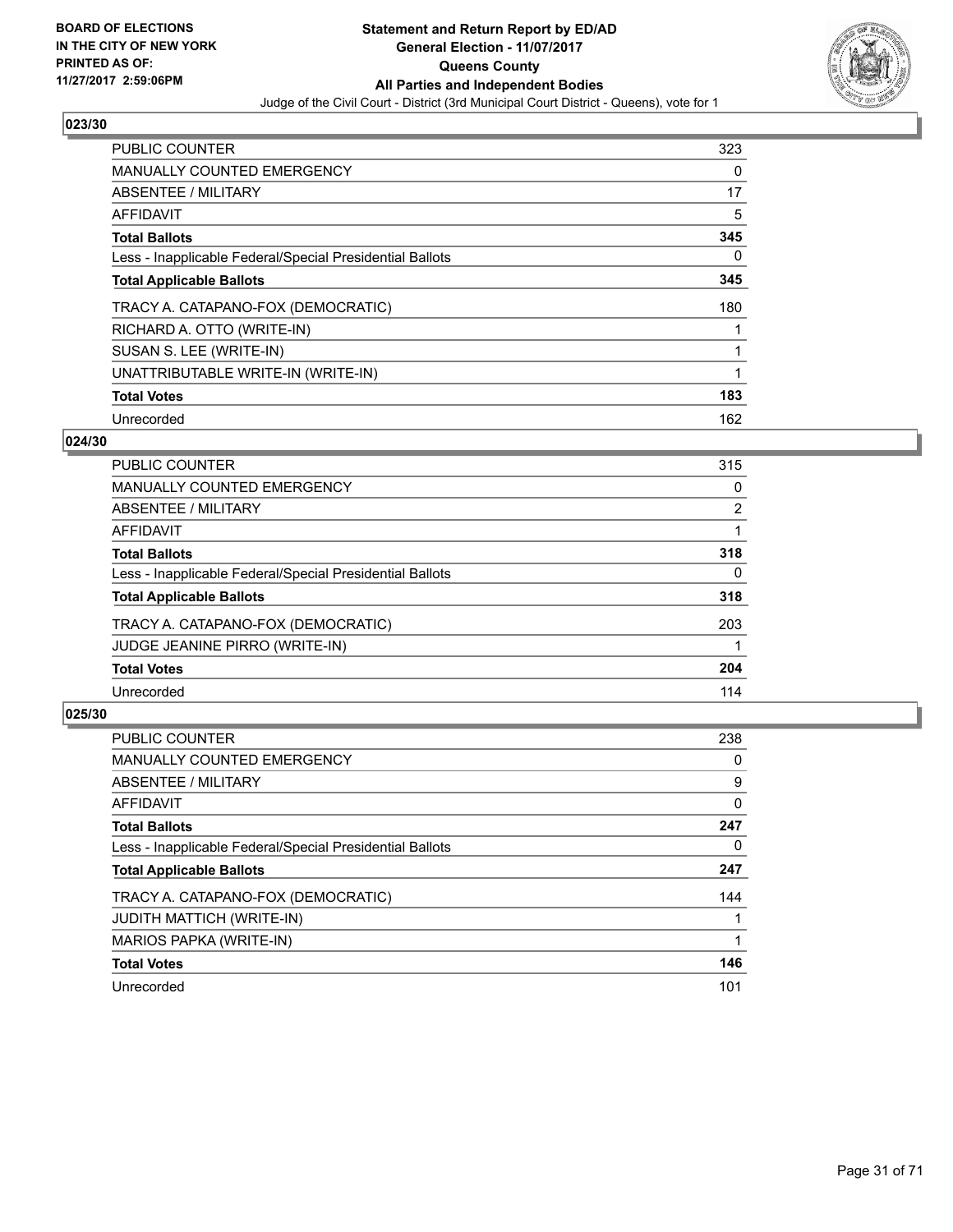

| <b>PUBLIC COUNTER</b>                                    | 276 |
|----------------------------------------------------------|-----|
| <b>MANUALLY COUNTED EMERGENCY</b>                        | 0   |
| ABSENTEE / MILITARY                                      | 5   |
| <b>AFFIDAVIT</b>                                         | 1   |
| <b>Total Ballots</b>                                     | 282 |
| Less - Inapplicable Federal/Special Presidential Ballots | 0   |
| <b>Total Applicable Ballots</b>                          | 282 |
| TRACY A. CATAPANO-FOX (DEMOCRATIC)                       | 160 |
| ALEXANDER BOGDAN (WRITE-IN)                              |     |
| <b>BO DIETL (WRITE-IN)</b>                               | 1   |
| CAPTAIN FALCON (WRITE-IN)                                | 1   |
| DWIGHT GOODEN (WRITE-IN)                                 | 1   |
| MARCEL GURUJAN (WRITE-IN)                                | 1   |
| ROBERT WISE (WRITE-IN)                                   | 1   |
| <b>Total Votes</b>                                       | 166 |
| Unrecorded                                               | 116 |

# **027/30**

| <b>PUBLIC COUNTER</b>                                    | 291 |
|----------------------------------------------------------|-----|
| <b>MANUALLY COUNTED EMERGENCY</b>                        | 0   |
| ABSENTEE / MILITARY                                      | 2   |
| AFFIDAVIT                                                | 3   |
| <b>Total Ballots</b>                                     | 296 |
| Less - Inapplicable Federal/Special Presidential Ballots | 0   |
| <b>Total Applicable Ballots</b>                          | 296 |
| TRACY A. CATAPANO-FOX (DEMOCRATIC)                       | 173 |
| <b>BRUCE WAYNE (WRITE-IN)</b>                            |     |
| MICKEY MOUSE (WRITE-IN)                                  |     |
| RUDY GULIANI (WRITE-IN)                                  | 1   |
| UNATTRIBUTABLE WRITE-IN (WRITE-IN)                       |     |
| <b>Total Votes</b>                                       | 177 |
| Unrecorded                                               | 119 |

| <b>PUBLIC COUNTER</b>                                    | 2 |
|----------------------------------------------------------|---|
| <b>MANUALLY COUNTED EMERGENCY</b>                        | 0 |
| ABSENTEE / MILITARY                                      | 0 |
| AFFIDAVIT                                                | 0 |
| <b>Total Ballots</b>                                     | 2 |
| Less - Inapplicable Federal/Special Presidential Ballots | 0 |
| <b>Total Applicable Ballots</b>                          | 2 |
| TRACY A. CATAPANO-FOX (DEMOCRATIC)                       |   |
| <b>Total Votes</b>                                       |   |
| Unrecorded                                               |   |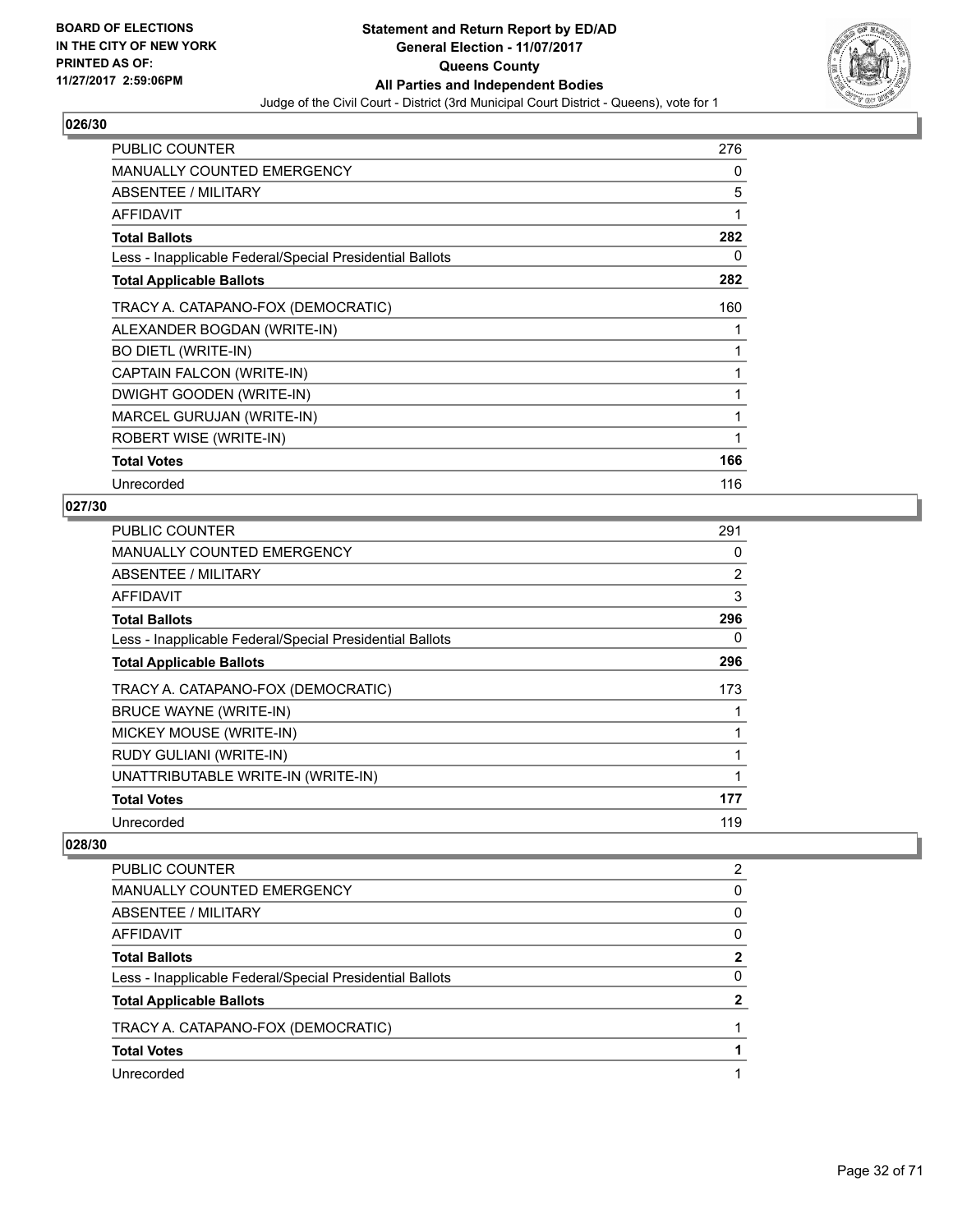

| <b>PUBLIC COUNTER</b>                                    | 181 |
|----------------------------------------------------------|-----|
| <b>MANUALLY COUNTED EMERGENCY</b>                        | 0   |
| ABSENTEE / MILITARY                                      | 11  |
| AFFIDAVIT                                                | 3   |
| <b>Total Ballots</b>                                     | 195 |
| Less - Inapplicable Federal/Special Presidential Ballots | 0   |
| <b>Total Applicable Ballots</b>                          | 195 |
| TRACY A. CATAPANO-FOX (DEMOCRATIC)                       | 121 |
| UNATTRIBUTABLE WRITE-IN (WRITE-IN)                       | 2   |
| <b>Total Votes</b>                                       | 123 |
| Unrecorded                                               | 72  |

## **031/30**

| <b>PUBLIC COUNTER</b>                                    | 117 |
|----------------------------------------------------------|-----|
| MANUALLY COUNTED EMERGENCY                               | 0   |
| ABSENTEE / MILITARY                                      |     |
| AFFIDAVIT                                                | 2   |
| <b>Total Ballots</b>                                     | 120 |
| Less - Inapplicable Federal/Special Presidential Ballots | 0   |
| <b>Total Applicable Ballots</b>                          | 120 |
| TRACY A. CATAPANO-FOX (DEMOCRATIC)                       | 75  |
| JANINE PIRRO (WRITE-IN)                                  |     |
| UNATTRIBUTABLE WRITE-IN (WRITE-IN)                       |     |
| VINCENT PULLARA (WRITE-IN)                               |     |
| <b>VLAD PUTIN (WRITE-IN)</b>                             |     |
| <b>Total Votes</b>                                       | 79  |
| Unrecorded                                               | 41  |

| <b>Total Votes</b>                                       | 4        |
|----------------------------------------------------------|----------|
| TRACY A. CATAPANO-FOX (DEMOCRATIC)                       |          |
| <b>Total Applicable Ballots</b>                          | 4        |
| Less - Inapplicable Federal/Special Presidential Ballots | $\Omega$ |
| <b>Total Ballots</b>                                     | 4        |
| <b>AFFIDAVIT</b>                                         | $\Omega$ |
| ABSENTEE / MILITARY                                      | $\Omega$ |
| MANUALLY COUNTED EMERGENCY                               | $\Omega$ |
| PUBLIC COUNTER                                           | 4        |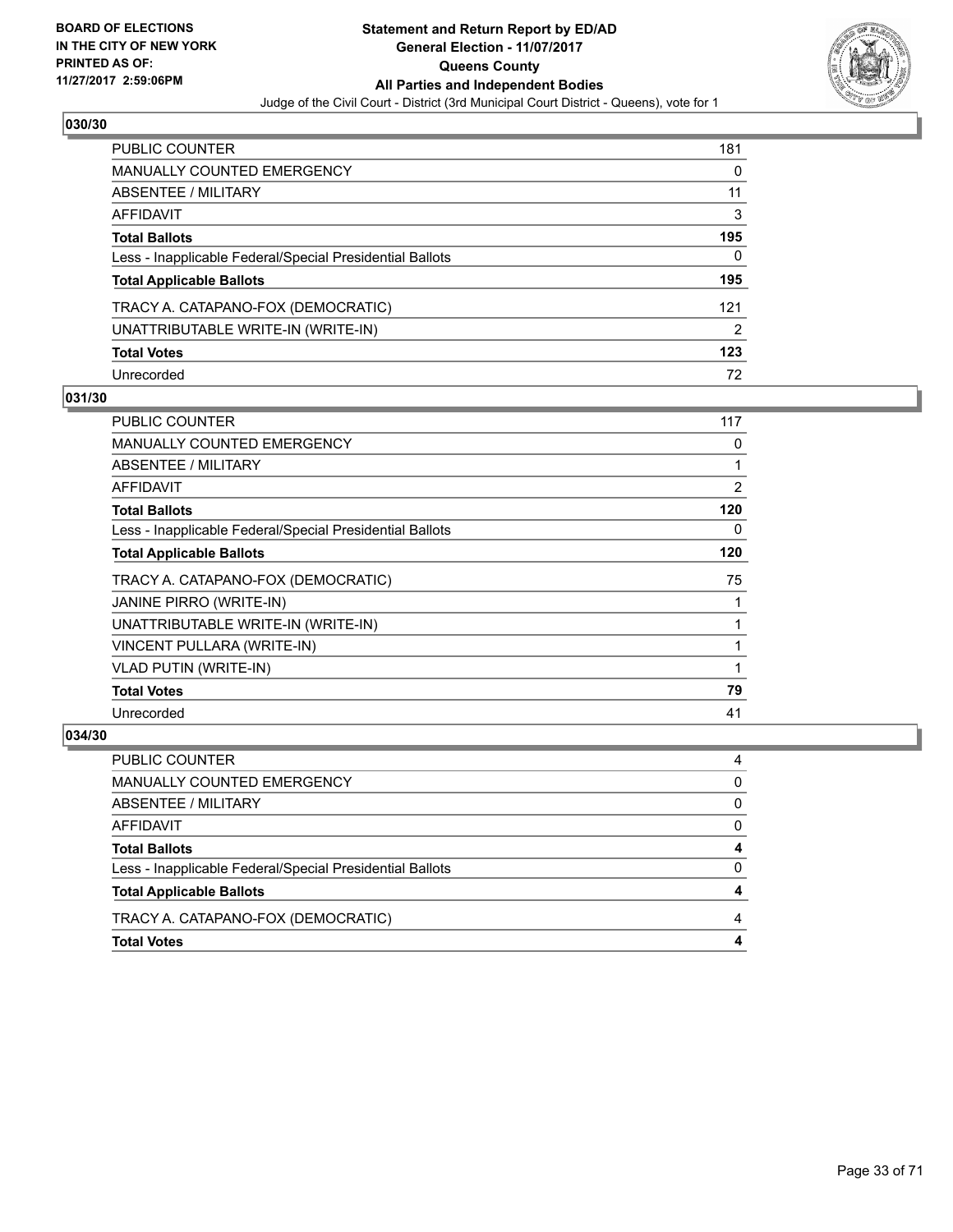

| PUBLIC COUNTER                                           | 0            |
|----------------------------------------------------------|--------------|
| MANUALLY COUNTED EMERGENCY                               | 0            |
| ABSENTEE / MILITARY                                      | $\mathbf{0}$ |
| AFFIDAVIT                                                | $\Omega$     |
| <b>Total Ballots</b>                                     | $\mathbf{0}$ |
| Less - Inapplicable Federal/Special Presidential Ballots | $\Omega$     |
| <b>Total Applicable Ballots</b>                          | $\bf{0}$     |
| TRACY A. CATAPANO-FOX (DEMOCRATIC)                       | 0            |
| <b>Total Votes</b>                                       | $\mathbf{0}$ |

# **073/30**

| PUBLIC COUNTER                                           | 354 |
|----------------------------------------------------------|-----|
| <b>MANUALLY COUNTED EMERGENCY</b>                        | 0   |
| <b>ABSENTEE / MILITARY</b>                               | 11  |
| <b>AFFIDAVIT</b>                                         | 2   |
| <b>Total Ballots</b>                                     | 367 |
| Less - Inapplicable Federal/Special Presidential Ballots | 0   |
| <b>Total Applicable Ballots</b>                          | 367 |
| TRACY A. CATAPANO-FOX (DEMOCRATIC)                       | 176 |
| JOHN GAEDIS (WRITE-IN)                                   |     |
| MATTHEW ZAMPELLI (WRITE-IN)                              | 1   |
| MICHAEL CONIGLIARO (WRITE-IN)                            | 1   |
| STEVE MARRONE (WRITE-IN)                                 | 1   |
| UNATTRIBUTABLE WRITE-IN (WRITE-IN)                       | 1   |
| <b>Total Votes</b>                                       | 181 |
| Unrecorded                                               | 186 |
|                                                          |     |

| <b>PUBLIC COUNTER</b>                                    | 249 |
|----------------------------------------------------------|-----|
| MANUALLY COUNTED EMERGENCY                               | 0   |
| ABSENTEE / MILITARY                                      | 6   |
| AFFIDAVIT                                                | 2   |
| <b>Total Ballots</b>                                     | 257 |
| Less - Inapplicable Federal/Special Presidential Ballots | 0   |
| <b>Total Applicable Ballots</b>                          | 257 |
| TRACY A. CATAPANO-FOX (DEMOCRATIC)                       | 151 |
| <b>Total Votes</b>                                       | 151 |
| Unrecorded                                               | 106 |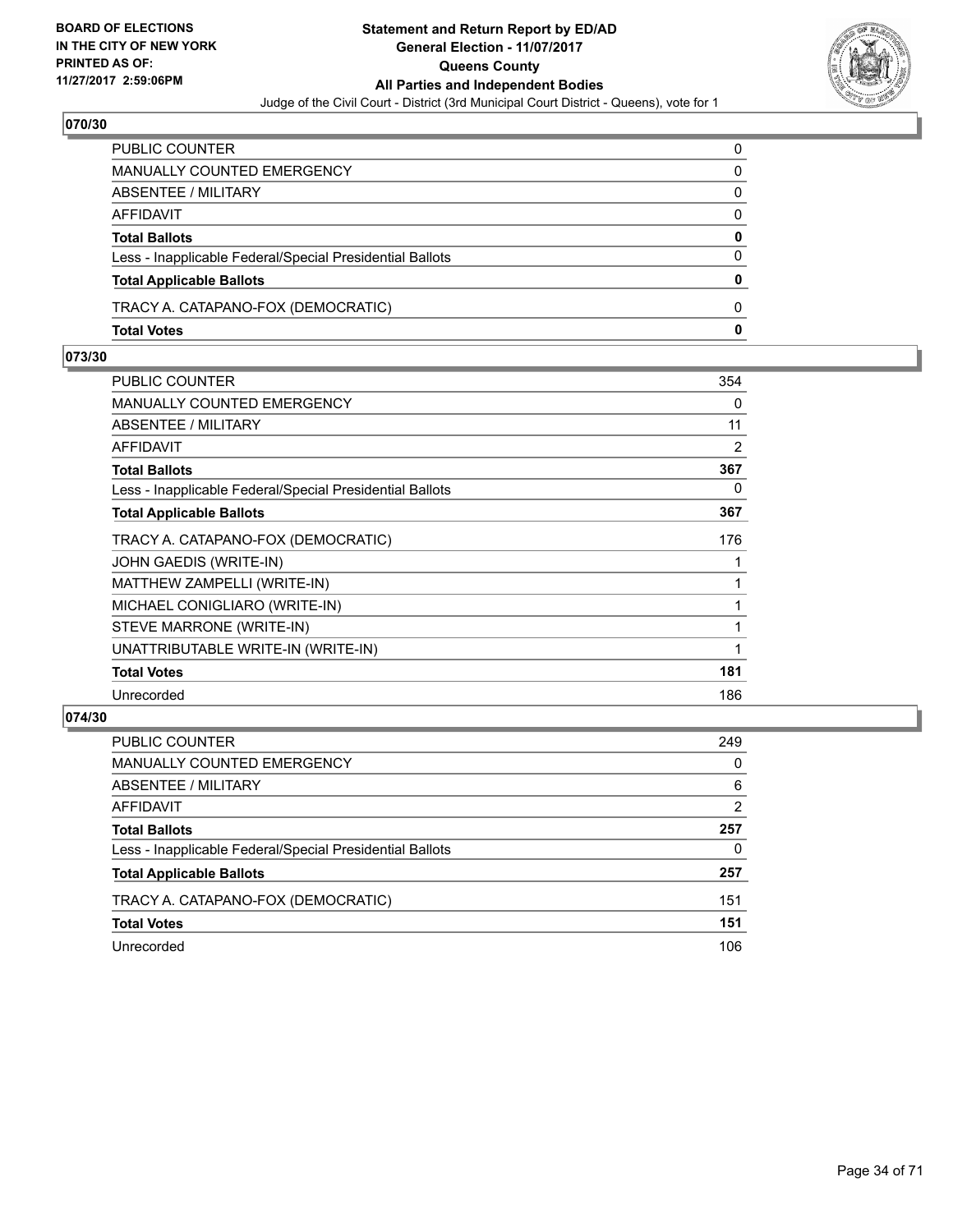

| PUBLIC COUNTER                                           | 111 |
|----------------------------------------------------------|-----|
| MANUALLY COUNTED EMERGENCY                               | 0   |
| ABSENTEE / MILITARY                                      |     |
| AFFIDAVIT                                                | 3   |
| <b>Total Ballots</b>                                     | 115 |
| Less - Inapplicable Federal/Special Presidential Ballots | 0   |
| <b>Total Applicable Ballots</b>                          | 115 |
| TRACY A. CATAPANO-FOX (DEMOCRATIC)                       | 75  |
| <b>Total Votes</b>                                       | 75  |
| Unrecorded                                               | 40  |

## **002/31**

| PUBLIC COUNTER                                           | 125 |
|----------------------------------------------------------|-----|
| <b>MANUALLY COUNTED EMERGENCY</b>                        | 0   |
| ABSENTEE / MILITARY                                      | 3   |
| AFFIDAVIT                                                | 2   |
| <b>Total Ballots</b>                                     | 130 |
| Less - Inapplicable Federal/Special Presidential Ballots | 0   |
| <b>Total Applicable Ballots</b>                          | 130 |
| TRACY A. CATAPANO-FOX (DEMOCRATIC)                       | 99  |
| DIRK DIGGLER (WRITE-IN)                                  |     |
| RUDY GIULIANI (WRITE-IN)                                 |     |
| <b>Total Votes</b>                                       | 101 |
| Unrecorded                                               | 29  |
|                                                          |     |

| <b>PUBLIC COUNTER</b>                                    | 158 |
|----------------------------------------------------------|-----|
| <b>MANUALLY COUNTED EMERGENCY</b>                        | 0   |
| ABSENTEE / MILITARY                                      | 6   |
| <b>AFFIDAVIT</b>                                         | 0   |
| <b>Total Ballots</b>                                     | 164 |
| Less - Inapplicable Federal/Special Presidential Ballots | 0   |
| <b>Total Applicable Ballots</b>                          | 164 |
| TRACY A. CATAPANO-FOX (DEMOCRATIC)                       | 124 |
| JOHN C. NAUDUS (WRITE-IN)                                |     |
| <b>Total Votes</b>                                       | 125 |
| Unrecorded                                               | 39  |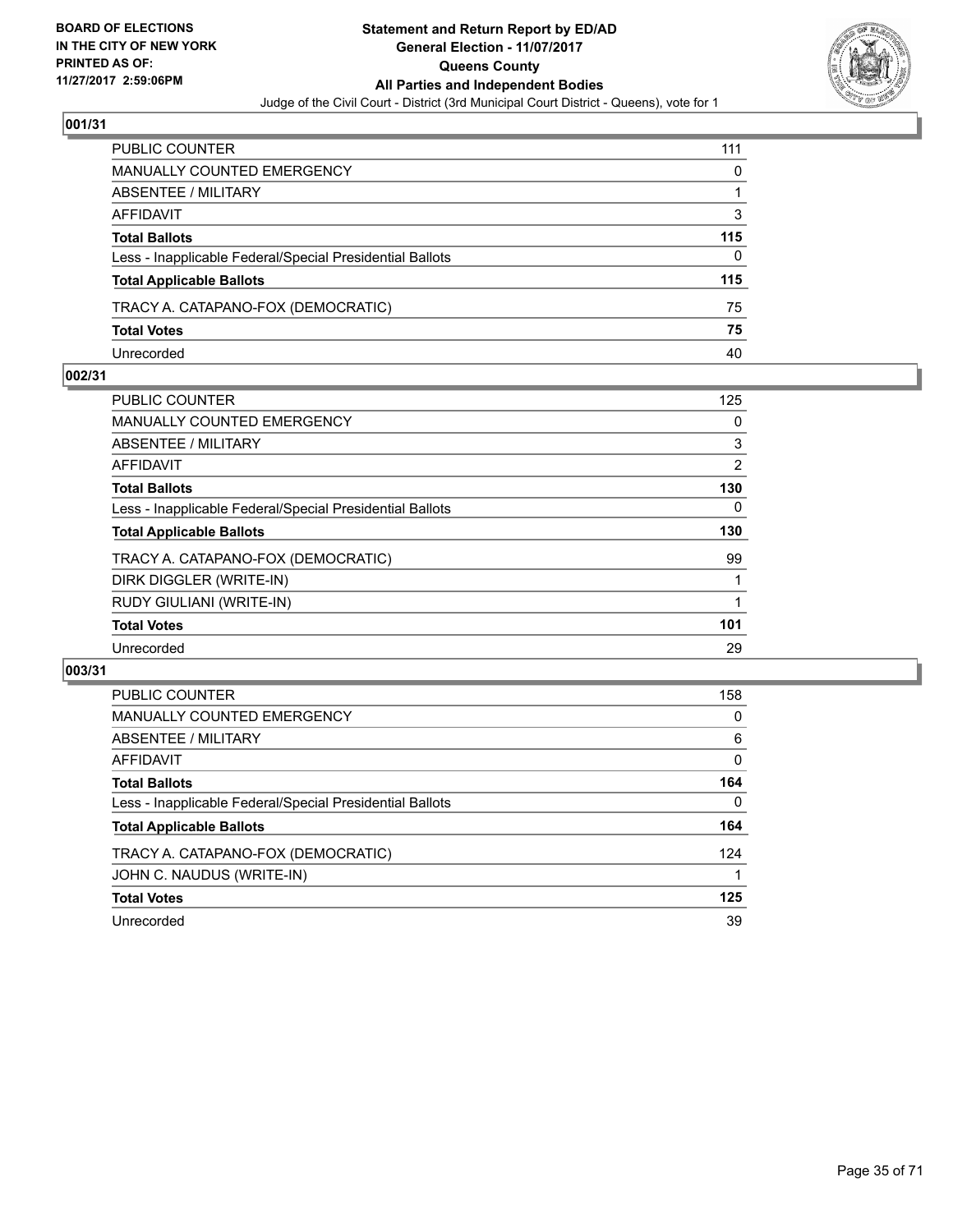

| PUBLIC COUNTER                                           | 147 |
|----------------------------------------------------------|-----|
| <b>MANUALLY COUNTED EMERGENCY</b>                        | 0   |
| ABSENTEE / MILITARY                                      | 0   |
| AFFIDAVIT                                                | 3   |
| <b>Total Ballots</b>                                     | 150 |
| Less - Inapplicable Federal/Special Presidential Ballots | 0   |
| <b>Total Applicable Ballots</b>                          | 150 |
| TRACY A. CATAPANO-FOX (DEMOCRATIC)                       | 109 |
| <b>Total Votes</b>                                       | 109 |
| Unrecorded                                               | 41  |

## **005/31**

| <b>PUBLIC COUNTER</b>                                    | 175 |
|----------------------------------------------------------|-----|
| <b>MANUALLY COUNTED EMERGENCY</b>                        | 0   |
| ABSENTEE / MILITARY                                      |     |
| AFFIDAVIT                                                | 0   |
| <b>Total Ballots</b>                                     | 176 |
| Less - Inapplicable Federal/Special Presidential Ballots | 0   |
| <b>Total Applicable Ballots</b>                          | 176 |
| TRACY A. CATAPANO-FOX (DEMOCRATIC)                       | 139 |
| BRUCE WAYNE (WRITE-IN)                                   |     |
| UNATTRIBUTABLE WRITE-IN (WRITE-IN)                       |     |
| <b>Total Votes</b>                                       | 141 |
| Unrecorded                                               | 35  |
|                                                          |     |

| PUBLIC COUNTER                                           | 0            |
|----------------------------------------------------------|--------------|
| <b>MANUALLY COUNTED EMERGENCY</b>                        | 0            |
| ABSENTEE / MILITARY                                      | 0            |
| AFFIDAVIT                                                | 2            |
| <b>Total Ballots</b>                                     | 2            |
| Less - Inapplicable Federal/Special Presidential Ballots | 0            |
| <b>Total Applicable Ballots</b>                          | $\mathbf{2}$ |
| TRACY A. CATAPANO-FOX (DEMOCRATIC)                       |              |
| <b>Total Votes</b>                                       |              |
| Unrecorded                                               |              |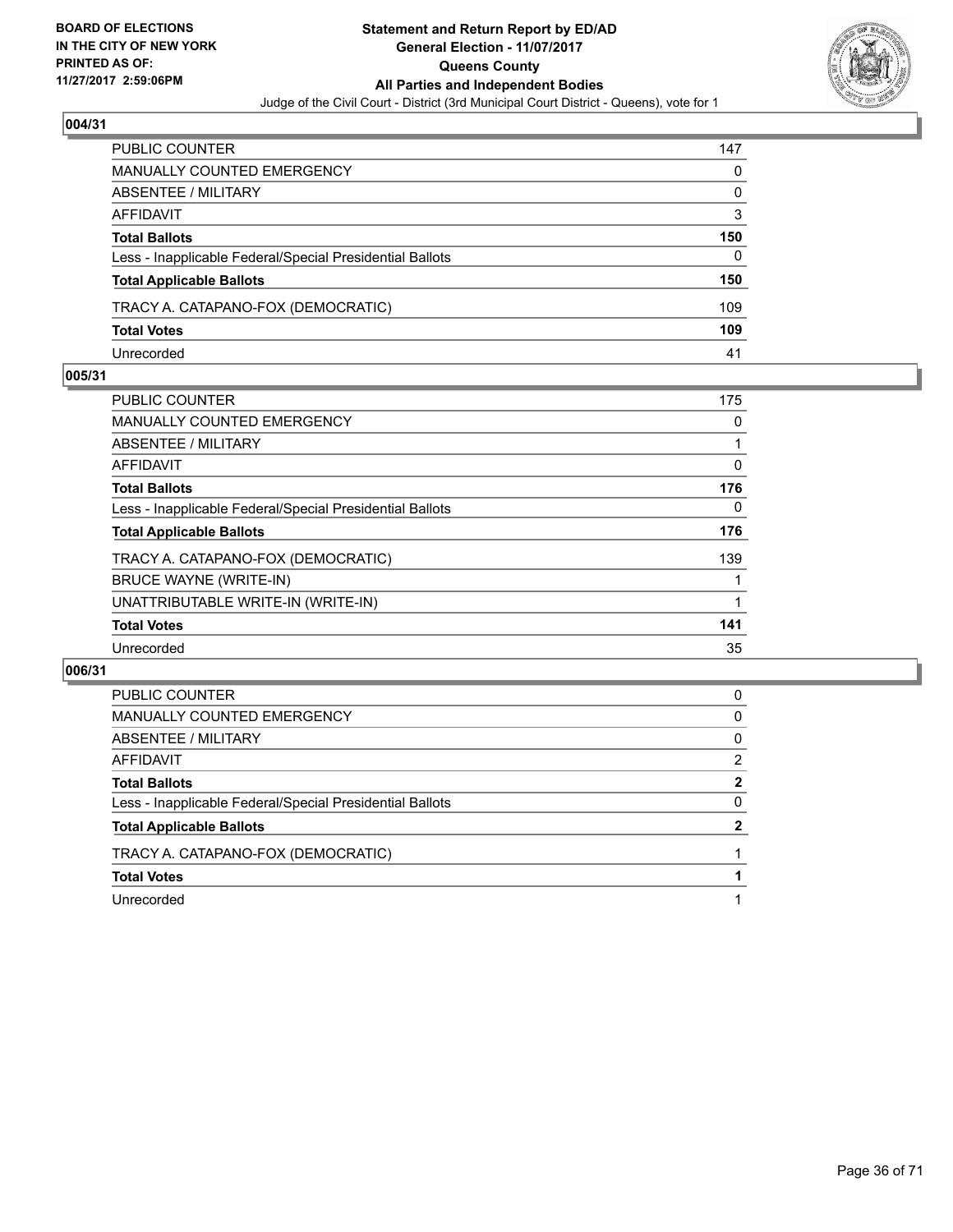

| <b>PUBLIC COUNTER</b>                                    | 143 |
|----------------------------------------------------------|-----|
| <b>MANUALLY COUNTED EMERGENCY</b>                        | 0   |
| ABSENTEE / MILITARY                                      | 0   |
| AFFIDAVIT                                                | 0   |
| <b>Total Ballots</b>                                     | 143 |
| Less - Inapplicable Federal/Special Presidential Ballots | 0   |
| <b>Total Applicable Ballots</b>                          | 143 |
| TRACY A. CATAPANO-FOX (DEMOCRATIC)                       | 119 |
| DONALD R BRODMERKEL JR (WRITE-IN)                        |     |
| UNATTRIBUTABLE WRITE-IN (WRITE-IN)                       |     |
| <b>Total Votes</b>                                       | 121 |
| Unrecorded                                               | 22  |

## **008/31**

| <b>PUBLIC COUNTER</b>                                    | 145 |
|----------------------------------------------------------|-----|
| <b>MANUALLY COUNTED EMERGENCY</b>                        | 0   |
| ABSENTEE / MILITARY                                      |     |
| AFFIDAVIT                                                |     |
| <b>Total Ballots</b>                                     | 147 |
| Less - Inapplicable Federal/Special Presidential Ballots | 0   |
| <b>Total Applicable Ballots</b>                          | 147 |
| TRACY A. CATAPANO-FOX (DEMOCRATIC)                       | 104 |
| <b>Total Votes</b>                                       | 104 |
| Unrecorded                                               | 43  |

| <b>PUBLIC COUNTER</b>                                    | 102 |
|----------------------------------------------------------|-----|
| <b>MANUALLY COUNTED EMERGENCY</b>                        | 0   |
| ABSENTEE / MILITARY                                      | 8   |
| AFFIDAVIT                                                | 0   |
| <b>Total Ballots</b>                                     | 110 |
| Less - Inapplicable Federal/Special Presidential Ballots | 0   |
| <b>Total Applicable Ballots</b>                          | 110 |
| TRACY A. CATAPANO-FOX (DEMOCRATIC)                       | 95  |
| <b>Total Votes</b>                                       | 95  |
| Unrecorded                                               | 15  |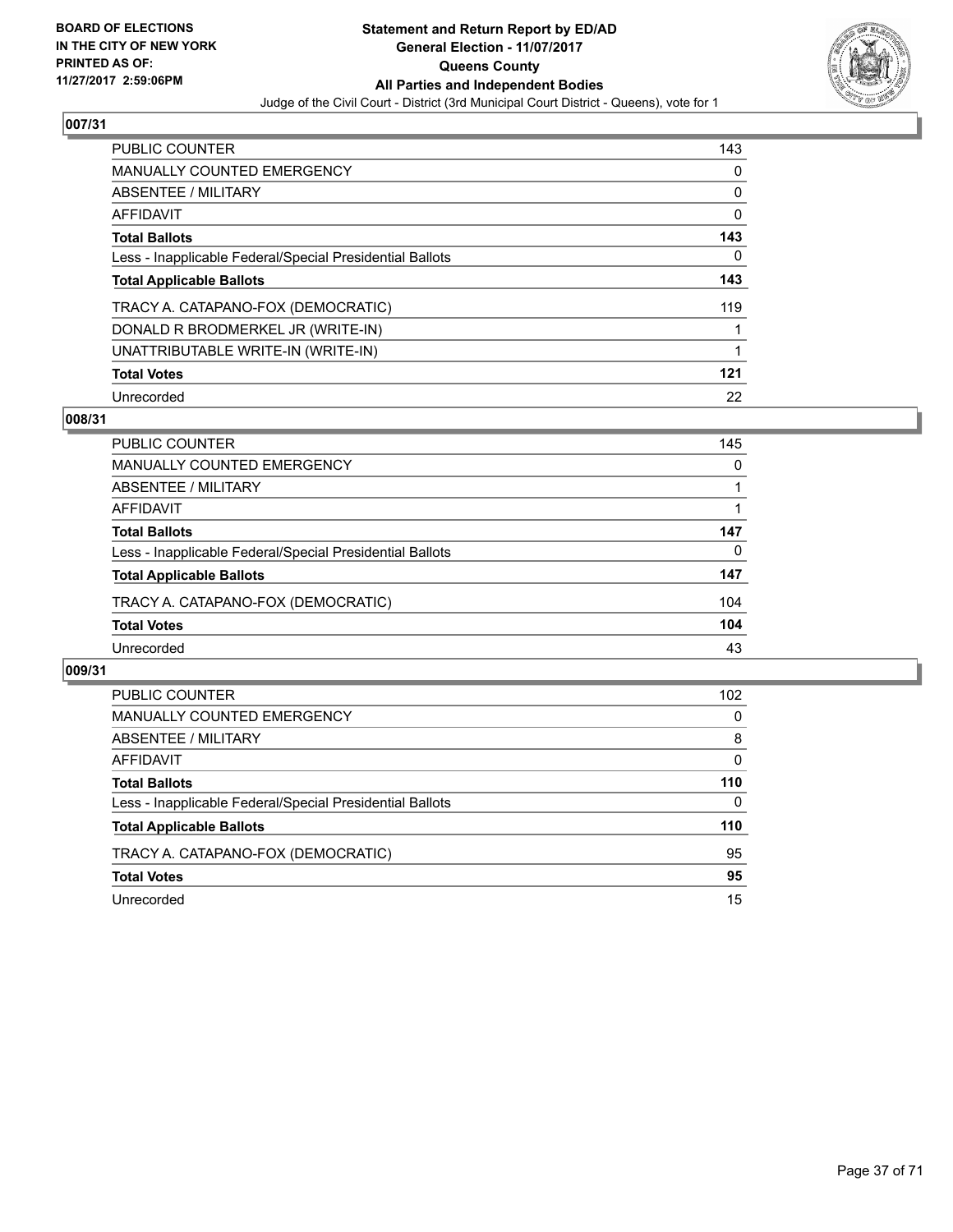

| <b>PUBLIC COUNTER</b>                                    | 178 |
|----------------------------------------------------------|-----|
| <b>MANUALLY COUNTED EMERGENCY</b>                        | 0   |
| ABSENTEE / MILITARY                                      |     |
| AFFIDAVIT                                                |     |
| <b>Total Ballots</b>                                     | 180 |
| Less - Inapplicable Federal/Special Presidential Ballots | 0   |
| <b>Total Applicable Ballots</b>                          | 180 |
| TRACY A. CATAPANO-FOX (DEMOCRATIC)                       | 138 |
| BERNIE SANDERS (WRITE-IN)                                |     |
| GREGORY L LASAK (WRITE-IN)                               |     |
| JOHNNY SILVA (WRITE-IN)                                  |     |
| UNATTRIBUTABLE WRITE-IN (WRITE-IN)                       |     |
| <b>Total Votes</b>                                       | 142 |
| Unrecorded                                               | 38  |

# **011/31**

| <b>PUBLIC COUNTER</b>                                    | 208 |
|----------------------------------------------------------|-----|
| MANUALLY COUNTED EMERGENCY                               | 0   |
| ABSENTEE / MILITARY                                      |     |
| AFFIDAVIT                                                |     |
| <b>Total Ballots</b>                                     | 210 |
| Less - Inapplicable Federal/Special Presidential Ballots | 0   |
| <b>Total Applicable Ballots</b>                          | 210 |
| TRACY A. CATAPANO-FOX (DEMOCRATIC)                       | 173 |
| WILLIAM O GREEN JR (WRITE-IN)                            |     |
| <b>Total Votes</b>                                       | 174 |
| Unrecorded                                               | 36  |

| <b>PUBLIC COUNTER</b>                                    | 134      |
|----------------------------------------------------------|----------|
| MANUALLY COUNTED EMERGENCY                               | 0        |
| ABSENTEE / MILITARY                                      |          |
| AFFIDAVIT                                                | 3        |
| <b>Total Ballots</b>                                     | 138      |
| Less - Inapplicable Federal/Special Presidential Ballots | $\Omega$ |
| <b>Total Applicable Ballots</b>                          | 138      |
| TRACY A. CATAPANO-FOX (DEMOCRATIC)                       | 100      |
| <b>Total Votes</b>                                       | 100      |
| Unrecorded                                               | 38       |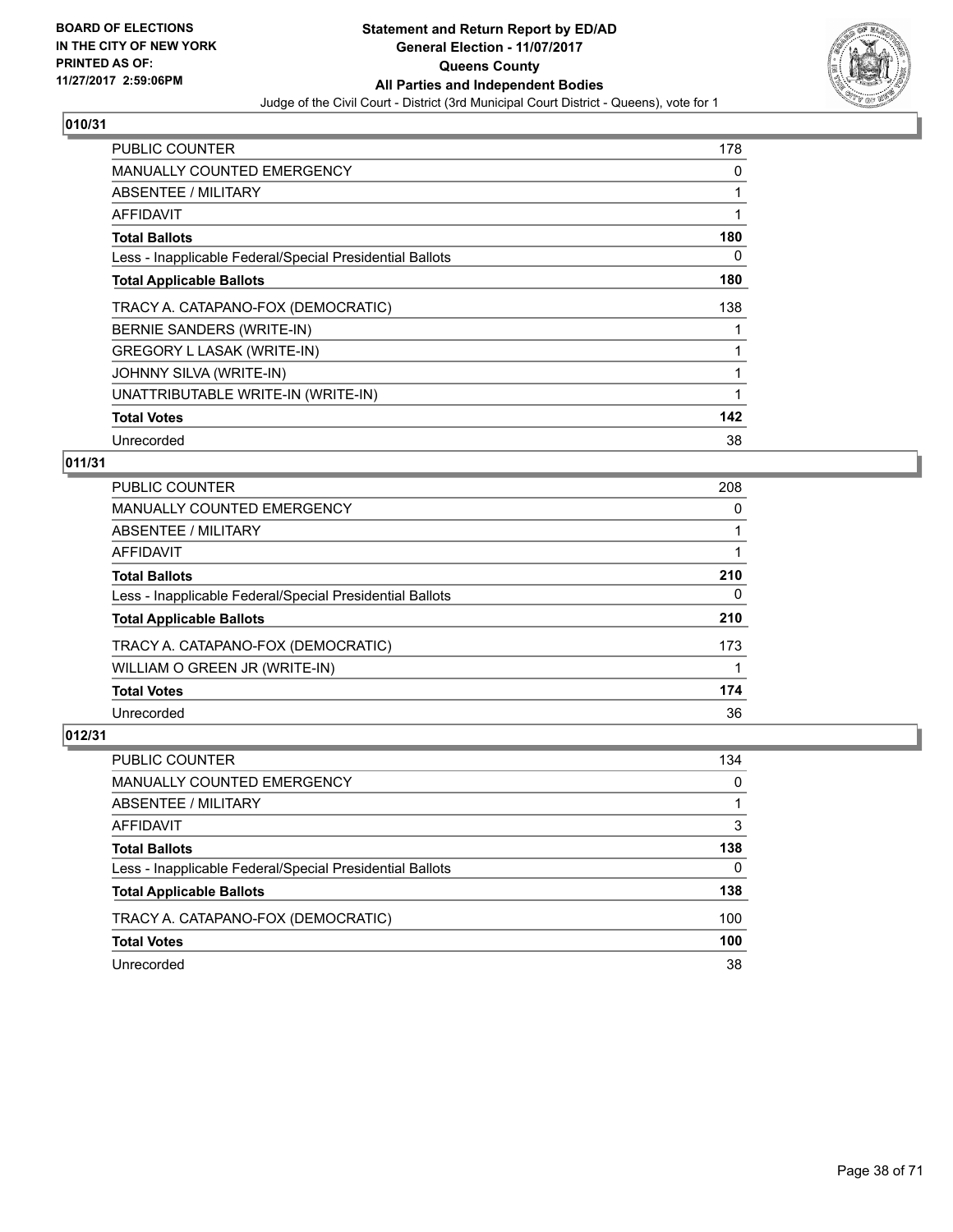

| PUBLIC COUNTER                                           | 141 |
|----------------------------------------------------------|-----|
| <b>MANUALLY COUNTED EMERGENCY</b>                        | 0   |
| <b>ABSENTEE / MILITARY</b>                               |     |
| AFFIDAVIT                                                | 3   |
| <b>Total Ballots</b>                                     | 145 |
| Less - Inapplicable Federal/Special Presidential Ballots | 0   |
| <b>Total Applicable Ballots</b>                          | 145 |
| TRACY A. CATAPANO-FOX (DEMOCRATIC)                       | 119 |
| CLIFTON GUMBS (WRITE-IN)                                 |     |
| <b>Total Votes</b>                                       | 120 |
| Unrecorded                                               | 25  |

# **017/31**

| <b>PUBLIC COUNTER</b>                                    | 164      |
|----------------------------------------------------------|----------|
| MANUALLY COUNTED EMERGENCY                               | $\Omega$ |
| ABSENTEE / MILITARY                                      | 6        |
| AFFIDAVIT                                                |          |
| <b>Total Ballots</b>                                     | 171      |
| Less - Inapplicable Federal/Special Presidential Ballots | 0        |
| <b>Total Applicable Ballots</b>                          | 171      |
| TRACY A. CATAPANO-FOX (DEMOCRATIC)                       | 150      |
| <b>Total Votes</b>                                       | 150      |
| Unrecorded                                               | 21       |

## **018/31**

| <b>PUBLIC COUNTER</b>                                    | 177            |
|----------------------------------------------------------|----------------|
| <b>MANUALLY COUNTED EMERGENCY</b>                        | 0              |
| ABSENTEE / MILITARY                                      | 6              |
| AFFIDAVIT                                                | $\overline{2}$ |
| <b>Total Ballots</b>                                     | 185            |
| Less - Inapplicable Federal/Special Presidential Ballots | $\Omega$       |
| <b>Total Applicable Ballots</b>                          | 185            |
| TRACY A. CATAPANO-FOX (DEMOCRATIC)                       | 154            |
| <b>Total Votes</b>                                       | 154            |
| Unrecorded                                               | 31             |

| <b>PUBLIC COUNTER</b>                                    | 210 |
|----------------------------------------------------------|-----|
| <b>MANUALLY COUNTED EMERGENCY</b>                        | 0   |
| ABSENTEE / MILITARY                                      | 4   |
| AFFIDAVIT                                                | 3   |
| <b>Total Ballots</b>                                     | 217 |
| Less - Inapplicable Federal/Special Presidential Ballots | 0   |
| <b>Total Applicable Ballots</b>                          | 217 |
| TRACY A. CATAPANO-FOX (DEMOCRATIC)                       | 174 |
| <b>Total Votes</b>                                       | 174 |
| Unrecorded                                               | 43  |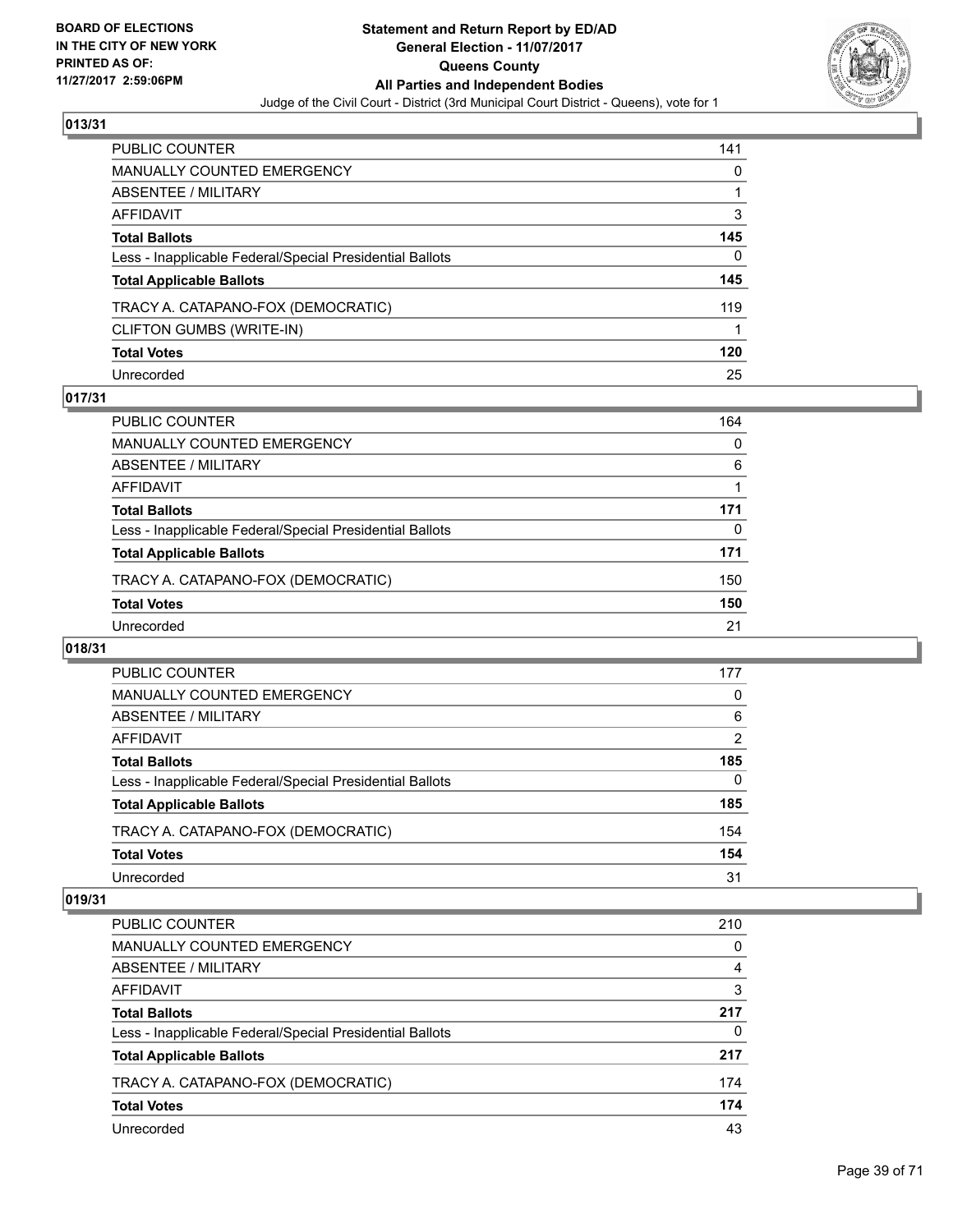

| PUBLIC COUNTER                                           | 81 |
|----------------------------------------------------------|----|
| <b>MANUALLY COUNTED EMERGENCY</b>                        | 0  |
| ABSENTEE / MILITARY                                      |    |
| AFFIDAVIT                                                |    |
| <b>Total Ballots</b>                                     | 83 |
| Less - Inapplicable Federal/Special Presidential Ballots | 0  |
| <b>Total Applicable Ballots</b>                          | 83 |
| TRACY A. CATAPANO-FOX (DEMOCRATIC)                       | 62 |
| <b>Total Votes</b>                                       | 62 |
| Unrecorded                                               | 21 |

## **022/31**

| PUBLIC COUNTER                                           | 130 |
|----------------------------------------------------------|-----|
| <b>MANUALLY COUNTED EMERGENCY</b>                        | 0   |
| ABSENTEE / MILITARY                                      |     |
| AFFIDAVIT                                                |     |
| <b>Total Ballots</b>                                     | 132 |
| Less - Inapplicable Federal/Special Presidential Ballots | 0   |
| <b>Total Applicable Ballots</b>                          | 132 |
| TRACY A. CATAPANO-FOX (DEMOCRATIC)                       | 96  |
| <b>Total Votes</b>                                       | 96  |
| Unrecorded                                               | 36  |
|                                                          |     |

| <b>PUBLIC COUNTER</b>                                    | 164            |
|----------------------------------------------------------|----------------|
| <b>MANUALLY COUNTED EMERGENCY</b>                        | 0              |
| ABSENTEE / MILITARY                                      | 4              |
| <b>AFFIDAVIT</b>                                         |                |
| <b>Total Ballots</b>                                     | 169            |
| Less - Inapplicable Federal/Special Presidential Ballots | 0              |
| <b>Total Applicable Ballots</b>                          | 169            |
| TRACY A. CATAPANO-FOX (DEMOCRATIC)                       | 124            |
| AL AKBAR (WRITE-IN)                                      | $\overline{2}$ |
| JOSEPH F. KASPER (WRITE-IN)                              |                |
| <b>Total Votes</b>                                       | 127            |
| Unrecorded                                               | 42             |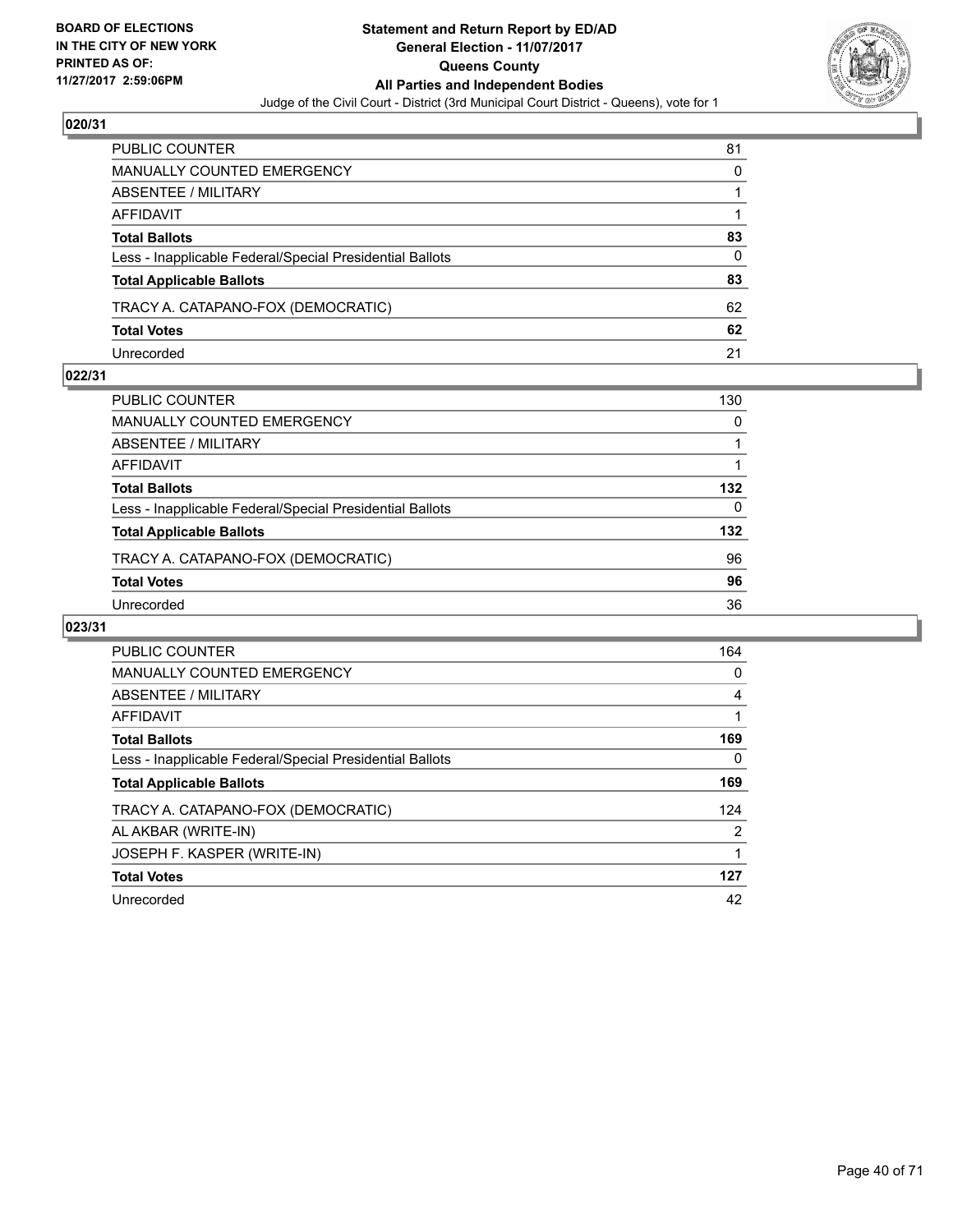

| <b>PUBLIC COUNTER</b>                                    | 161 |
|----------------------------------------------------------|-----|
| <b>MANUALLY COUNTED EMERGENCY</b>                        | 0   |
| <b>ABSENTEE / MILITARY</b>                               | 2   |
| AFFIDAVIT                                                | 0   |
| <b>Total Ballots</b>                                     | 163 |
| Less - Inapplicable Federal/Special Presidential Ballots | 0   |
| <b>Total Applicable Ballots</b>                          | 163 |
| TRACY A. CATAPANO-FOX (DEMOCRATIC)                       | 127 |
| ALLAN JENNINGS (WRITE-IN)                                |     |
| <b>Total Votes</b>                                       | 128 |
| Unrecorded                                               | 35  |

## **025/31**

| <b>PUBLIC COUNTER</b>                                    | 120 |
|----------------------------------------------------------|-----|
| <b>MANUALLY COUNTED EMERGENCY</b>                        | 0   |
| ABSENTEE / MILITARY                                      | 3   |
| AFFIDAVIT                                                | 2   |
| <b>Total Ballots</b>                                     | 125 |
| Less - Inapplicable Federal/Special Presidential Ballots | 0   |
| <b>Total Applicable Ballots</b>                          | 125 |
| TRACY A. CATAPANO-FOX (DEMOCRATIC)                       | 102 |
| ROBERT L. TURNER (WRITE-IN)                              |     |
| <b>Total Votes</b>                                       | 103 |
| Unrecorded                                               | 22  |

| <b>PUBLIC COUNTER</b>                                    | 175      |
|----------------------------------------------------------|----------|
| <b>MANUALLY COUNTED EMERGENCY</b>                        | 0        |
| <b>ABSENTEE / MILITARY</b>                               | 4        |
| AFFIDAVIT                                                |          |
| <b>Total Ballots</b>                                     | 180      |
| Less - Inapplicable Federal/Special Presidential Ballots | $\Omega$ |
| <b>Total Applicable Ballots</b>                          | 180      |
| TRACY A. CATAPANO-FOX (DEMOCRATIC)                       | 125      |
| <b>Total Votes</b>                                       | 125      |
| Unrecorded                                               | 55       |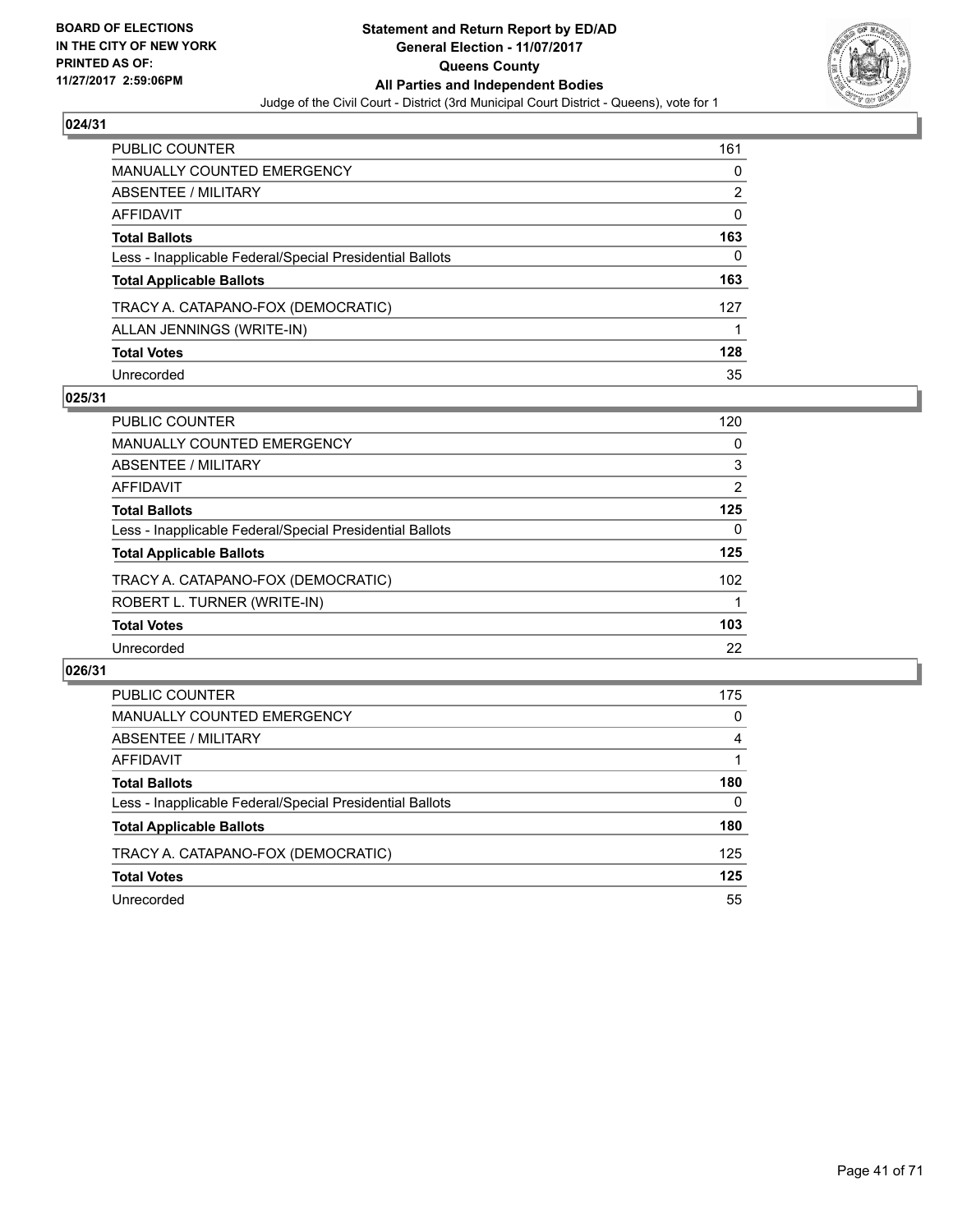

| <b>PUBLIC COUNTER</b>                                    | 140 |
|----------------------------------------------------------|-----|
| <b>MANUALLY COUNTED EMERGENCY</b>                        | 0   |
| <b>ABSENTEE / MILITARY</b>                               | 5   |
| AFFIDAVIT                                                | 2   |
| <b>Total Ballots</b>                                     | 147 |
| Less - Inapplicable Federal/Special Presidential Ballots | 0   |
| <b>Total Applicable Ballots</b>                          | 147 |
| TRACY A. CATAPANO-FOX (DEMOCRATIC)                       | 91  |
| DAVID VALENTIN (WRITE-IN)                                |     |
| <b>JOSEPH SURACI (WRITE-IN)</b>                          |     |
| <b>MOON MAN (WRITE-IN)</b>                               |     |
| UNATTRIBUTABLE WRITE-IN (WRITE-IN)                       |     |
| <b>Total Votes</b>                                       | 95  |
| Unrecorded                                               | 52  |

# **028/31**

| PUBLIC COUNTER                                           | 109 |
|----------------------------------------------------------|-----|
| MANUALLY COUNTED EMERGENCY                               | 0   |
| ABSENTEE / MILITARY                                      | 8   |
| AFFIDAVIT                                                | 0   |
| <b>Total Ballots</b>                                     | 117 |
| Less - Inapplicable Federal/Special Presidential Ballots | 0   |
| <b>Total Applicable Ballots</b>                          | 117 |
| TRACY A. CATAPANO-FOX (DEMOCRATIC)                       | 76  |
| <b>Total Votes</b>                                       | 76  |
| Unrecorded                                               | 41  |
|                                                          |     |

| <b>PUBLIC COUNTER</b>                                    | 103 |
|----------------------------------------------------------|-----|
| MANUALLY COUNTED EMERGENCY                               | 0   |
| ABSENTEE / MILITARY                                      | 2   |
| AFFIDAVIT                                                | 0   |
| <b>Total Ballots</b>                                     | 105 |
| Less - Inapplicable Federal/Special Presidential Ballots | 0   |
| <b>Total Applicable Ballots</b>                          | 105 |
| TRACY A. CATAPANO-FOX (DEMOCRATIC)                       | 91  |
| <b>Total Votes</b>                                       | 91  |
| Unrecorded                                               | 14  |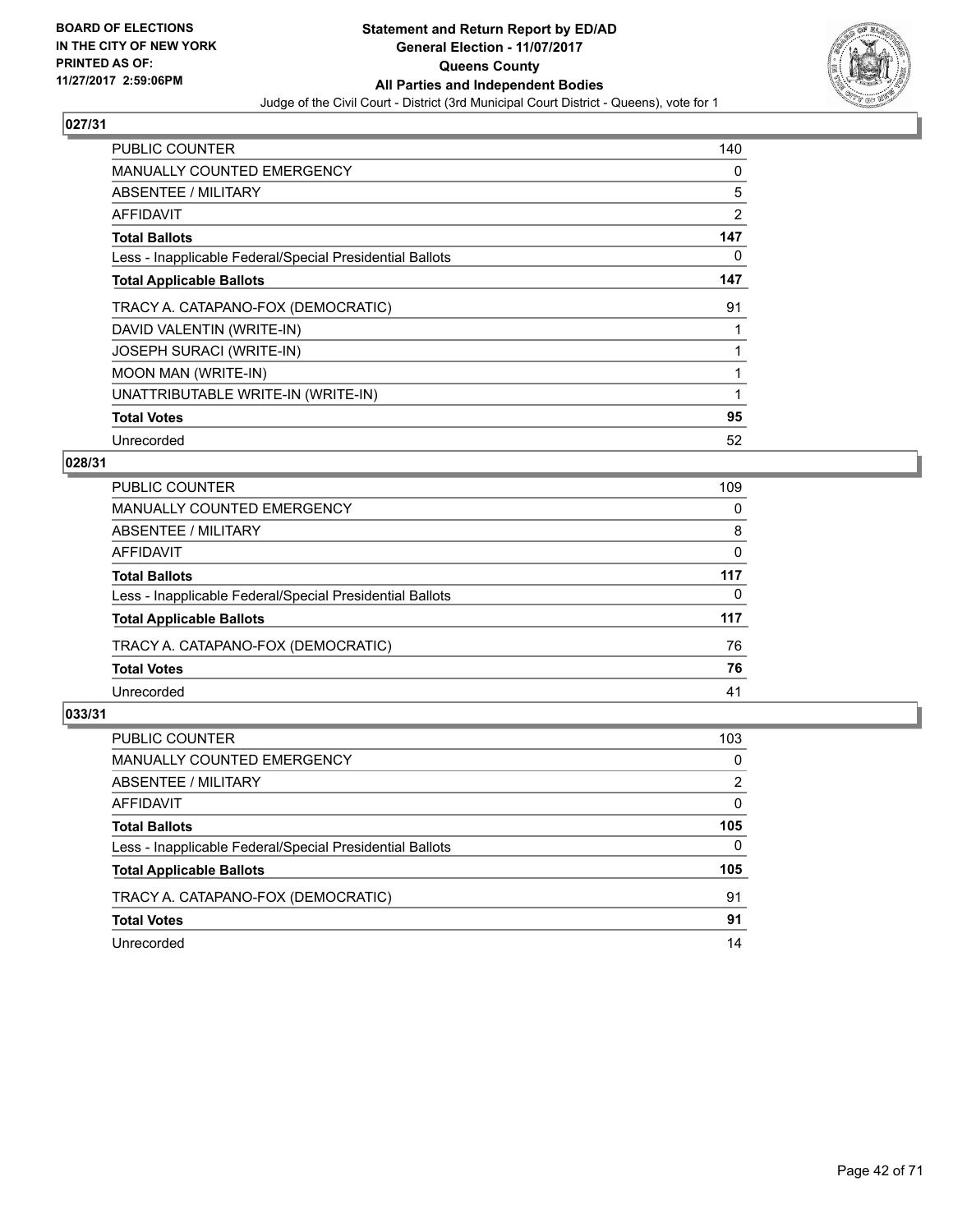

| PUBLIC COUNTER                                           | 0            |
|----------------------------------------------------------|--------------|
| <b>MANUALLY COUNTED EMERGENCY</b>                        | 0            |
| ABSENTEE / MILITARY                                      | $\Omega$     |
| <b>AFFIDAVIT</b>                                         | $\Omega$     |
| <b>Total Ballots</b>                                     | 0            |
| Less - Inapplicable Federal/Special Presidential Ballots | $\Omega$     |
| <b>Total Applicable Ballots</b>                          | 0            |
| TRACY A. CATAPANO-FOX (DEMOCRATIC)                       | 0            |
| <b>Total Votes</b>                                       | $\mathbf{0}$ |

# **066/31**

| PUBLIC COUNTER                                           | 0            |
|----------------------------------------------------------|--------------|
| MANUALLY COUNTED EMERGENCY                               | 0            |
| ABSENTEE / MILITARY                                      | 0            |
| AFFIDAVIT                                                | $\Omega$     |
| <b>Total Ballots</b>                                     | 0            |
| Less - Inapplicable Federal/Special Presidential Ballots | <sup>0</sup> |
| <b>Total Applicable Ballots</b>                          | 0            |
| TRACY A. CATAPANO-FOX (DEMOCRATIC)                       | 0            |
| Total Votes                                              | O            |
|                                                          |              |

# **070/31 COMBINED into: 065/31**

**076/31 COMBINED into: 065/31**

## **077/31 COMBINED into: 020/31**

| <b>PUBLIC COUNTER</b>                                    | 213 |
|----------------------------------------------------------|-----|
| <b>MANUALLY COUNTED EMERGENCY</b>                        | 0   |
| ABSENTEE / MILITARY                                      | 5   |
| AFFIDAVIT                                                | 2   |
| <b>Total Ballots</b>                                     | 220 |
| Less - Inapplicable Federal/Special Presidential Ballots | 0   |
| <b>Total Applicable Ballots</b>                          | 220 |
| TRACY A. CATAPANO-FOX (DEMOCRATIC)                       | 177 |
| <b>Total Votes</b>                                       | 177 |
| Unrecorded                                               | 43  |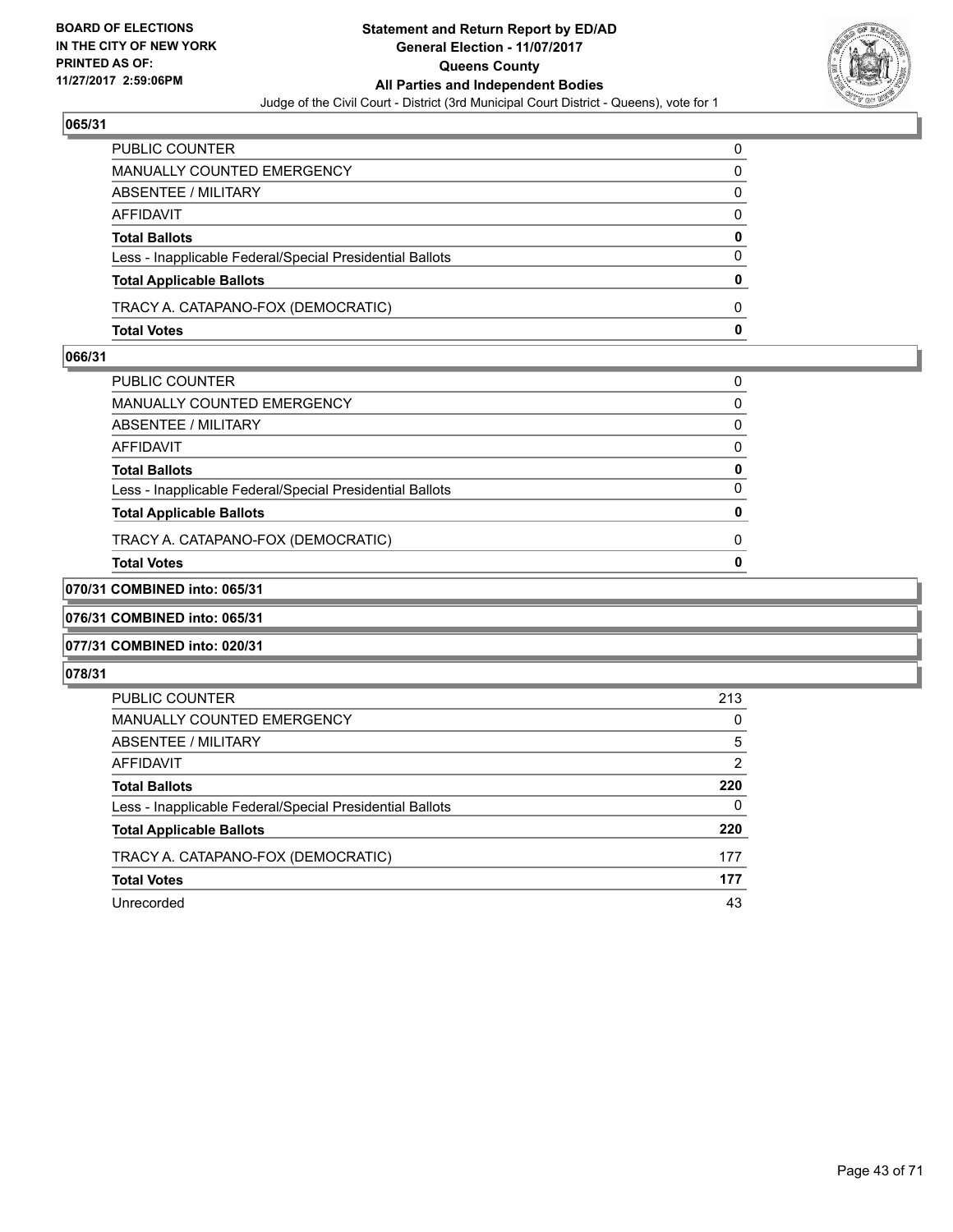

| PUBLIC COUNTER                                           | 79 |
|----------------------------------------------------------|----|
| <b>MANUALLY COUNTED EMERGENCY</b>                        | 0  |
| <b>ABSENTEE / MILITARY</b>                               | 2  |
| AFFIDAVIT                                                | 0  |
| <b>Total Ballots</b>                                     | 81 |
| Less - Inapplicable Federal/Special Presidential Ballots | 0  |
| <b>Total Applicable Ballots</b>                          | 81 |
| TRACY A. CATAPANO-FOX (DEMOCRATIC)                       | 67 |
| <b>Total Votes</b>                                       | 67 |
| Unrecorded                                               | 14 |

## **081/31**

| PUBLIC COUNTER                                           | 122 |
|----------------------------------------------------------|-----|
| MANUALLY COUNTED EMERGENCY                               | 0   |
| ABSENTEE / MILITARY                                      | 2   |
| AFFIDAVIT                                                |     |
| <b>Total Ballots</b>                                     | 125 |
| Less - Inapplicable Federal/Special Presidential Ballots | 0   |
| <b>Total Applicable Ballots</b>                          | 125 |
| TRACY A. CATAPANO-FOX (DEMOCRATIC)                       | 98  |
| <b>Total Votes</b>                                       | 98  |
| Unrecorded                                               | 27  |
|                                                          |     |

| <b>PUBLIC COUNTER</b>                                    | 144 |
|----------------------------------------------------------|-----|
| MANUALLY COUNTED EMERGENCY                               | 0   |
| ABSENTEE / MILITARY                                      | 3   |
| AFFIDAVIT                                                |     |
| <b>Total Ballots</b>                                     | 148 |
| Less - Inapplicable Federal/Special Presidential Ballots | 0   |
| <b>Total Applicable Ballots</b>                          | 148 |
| TRACY A. CATAPANO-FOX (DEMOCRATIC)                       | 117 |
| <b>Total Votes</b>                                       | 117 |
| Unrecorded                                               | 31  |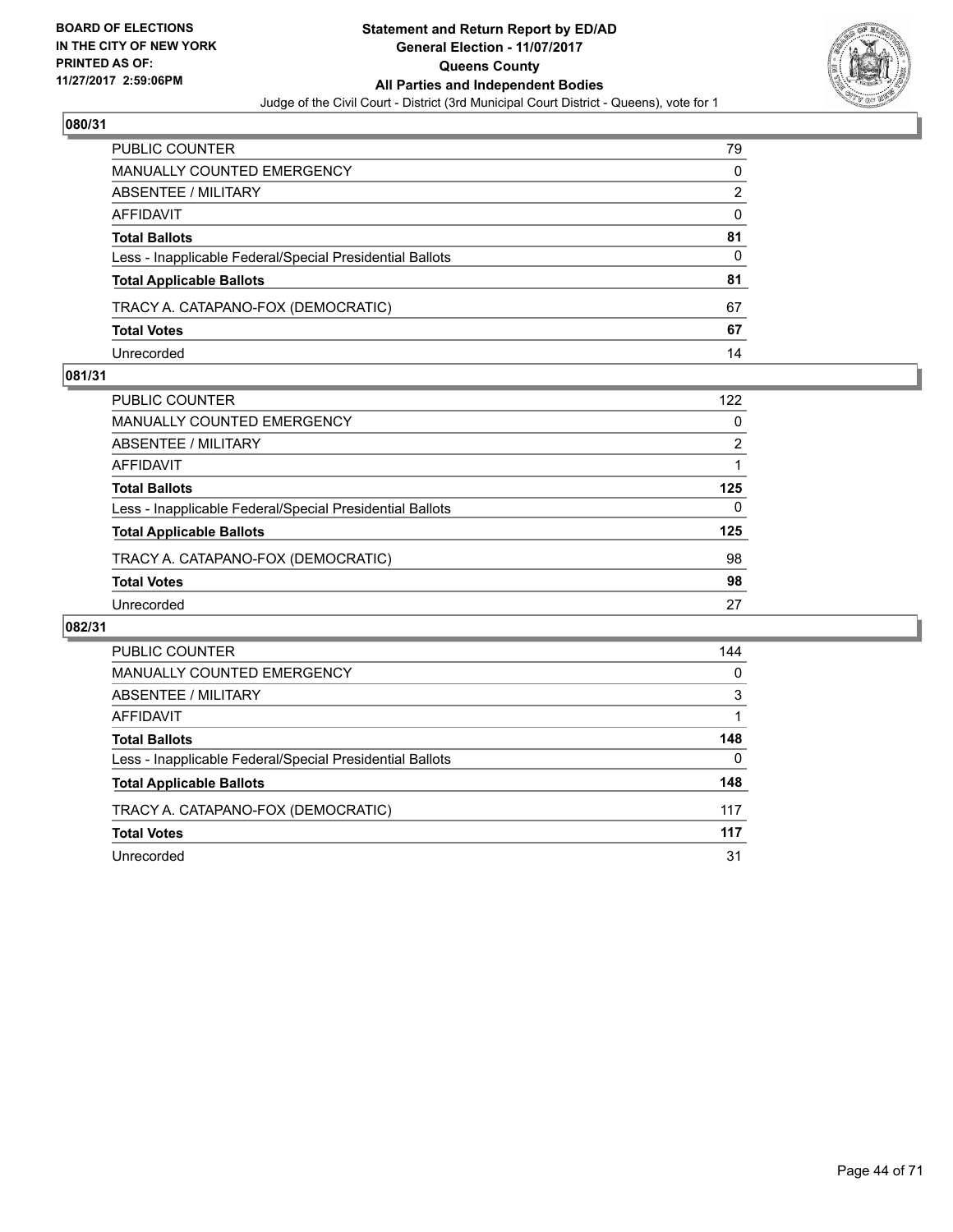

| PUBLIC COUNTER                                           | 225 |
|----------------------------------------------------------|-----|
| <b>MANUALLY COUNTED EMERGENCY</b>                        | 0   |
| ABSENTEE / MILITARY                                      | 10  |
| AFFIDAVIT                                                | 0   |
| <b>Total Ballots</b>                                     | 235 |
| Less - Inapplicable Federal/Special Presidential Ballots | 0   |
| <b>Total Applicable Ballots</b>                          | 235 |
| TRACY A. CATAPANO-FOX (DEMOCRATIC)                       | 195 |
| <b>Total Votes</b>                                       | 195 |
| Unrecorded                                               | 40  |

## **054/32**

| PUBLIC COUNTER                                           | 200 |
|----------------------------------------------------------|-----|
| <b>MANUALLY COUNTED EMERGENCY</b>                        | 0   |
| ABSENTEE / MILITARY                                      | 6   |
| AFFIDAVIT                                                | 0   |
| <b>Total Ballots</b>                                     | 206 |
| Less - Inapplicable Federal/Special Presidential Ballots | 0   |
| <b>Total Applicable Ballots</b>                          | 206 |
| TRACY A. CATAPANO-FOX (DEMOCRATIC)                       | 162 |
| KARAU LUCAS (WRITE-IN)                                   |     |
| UNATTRIBUTABLE WRITE-IN (WRITE-IN)                       |     |
| <b>Total Votes</b>                                       | 164 |
| Unrecorded                                               | 42  |
|                                                          |     |

## **055/32**

| <b>PUBLIC COUNTER</b>                                    | 245            |
|----------------------------------------------------------|----------------|
| MANUALLY COUNTED EMERGENCY                               | 0              |
| ABSENTEE / MILITARY                                      | $\overline{2}$ |
| AFFIDAVIT                                                | 0              |
| <b>Total Ballots</b>                                     | 247            |
| Less - Inapplicable Federal/Special Presidential Ballots | 0              |
| <b>Total Applicable Ballots</b>                          | 247            |
| TRACY A. CATAPANO-FOX (DEMOCRATIC)                       | 206            |
| <b>Total Votes</b>                                       | 206            |
| Unrecorded                                               | 41             |

| PUBLIC COUNTER                                           | 79       |
|----------------------------------------------------------|----------|
| <b>MANUALLY COUNTED EMERGENCY</b>                        | 0        |
| ABSENTEE / MILITARY                                      |          |
| AFFIDAVIT                                                | 0        |
| <b>Total Ballots</b>                                     | 80       |
| Less - Inapplicable Federal/Special Presidential Ballots | $\Omega$ |
| <b>Total Applicable Ballots</b>                          | 80       |
| TRACY A. CATAPANO-FOX (DEMOCRATIC)                       | 76       |
| <b>Total Votes</b>                                       | 76       |
| Unrecorded                                               | 4        |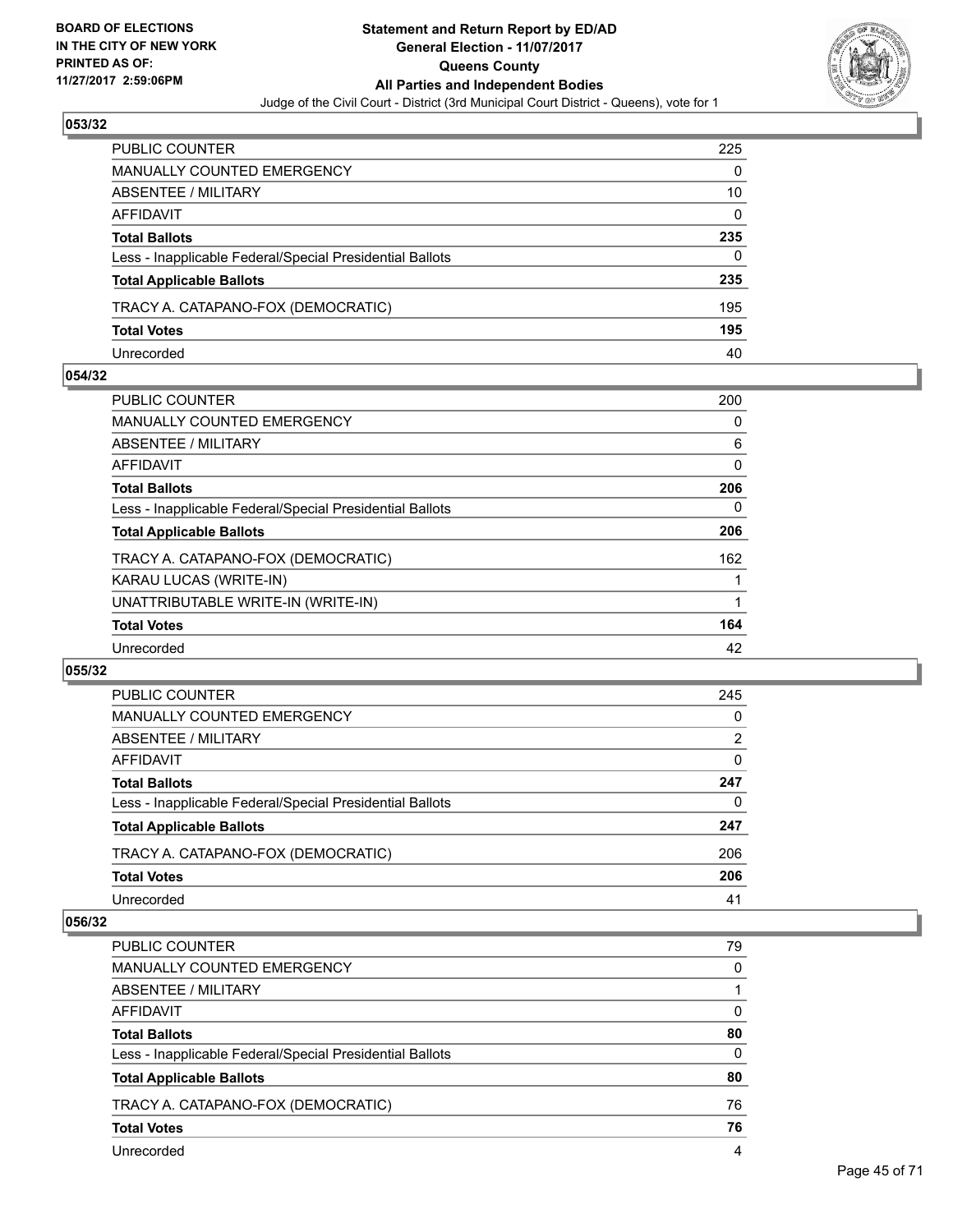

| PUBLIC COUNTER                                           | 0            |
|----------------------------------------------------------|--------------|
| MANUALLY COUNTED EMERGENCY                               | 0            |
| ABSENTEE / MILITARY                                      | 0            |
| AFFIDAVIT                                                | $\Omega$     |
| <b>Total Ballots</b>                                     | 0            |
| Less - Inapplicable Federal/Special Presidential Ballots | 0            |
| <b>Total Applicable Ballots</b>                          | $\Omega$     |
| TRACY A. CATAPANO-FOX (DEMOCRATIC)                       | <sup>0</sup> |
| <b>Total Votes</b>                                       | 0            |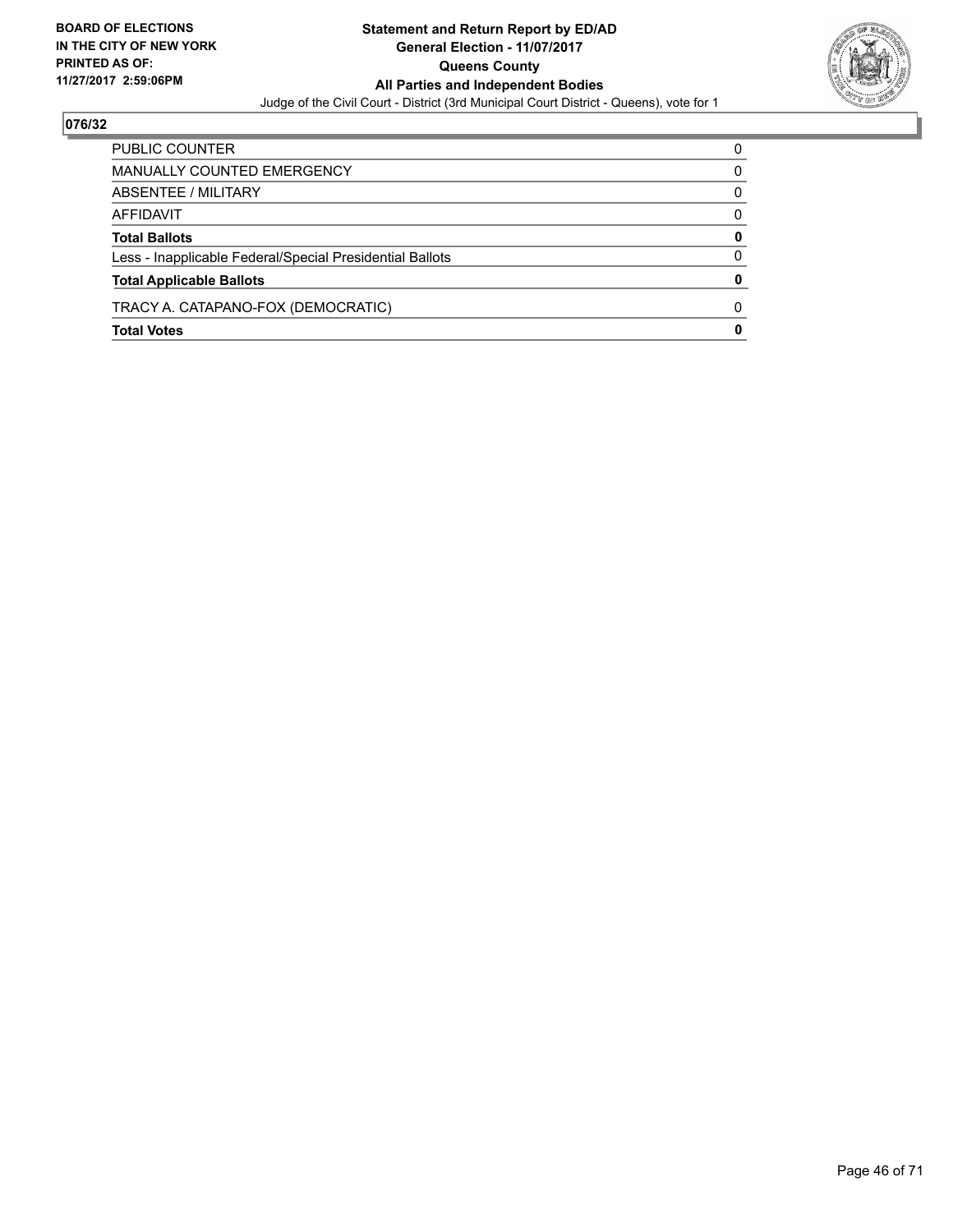

| <b>PUBLIC COUNTER</b>                                    | 48 |
|----------------------------------------------------------|----|
| MANUALLY COUNTED EMERGENCY                               | 0  |
| ABSENTEE / MILITARY                                      |    |
| AFFIDAVIT                                                |    |
| <b>Total Ballots</b>                                     | 50 |
| Less - Inapplicable Federal/Special Presidential Ballots | 0  |
| <b>Total Applicable Ballots</b>                          | 50 |
| TRACY A. CATAPANO-FOX (DEMOCRATIC)                       | 37 |
| <b>Total Votes</b>                                       | 37 |
| Unrecorded                                               | 13 |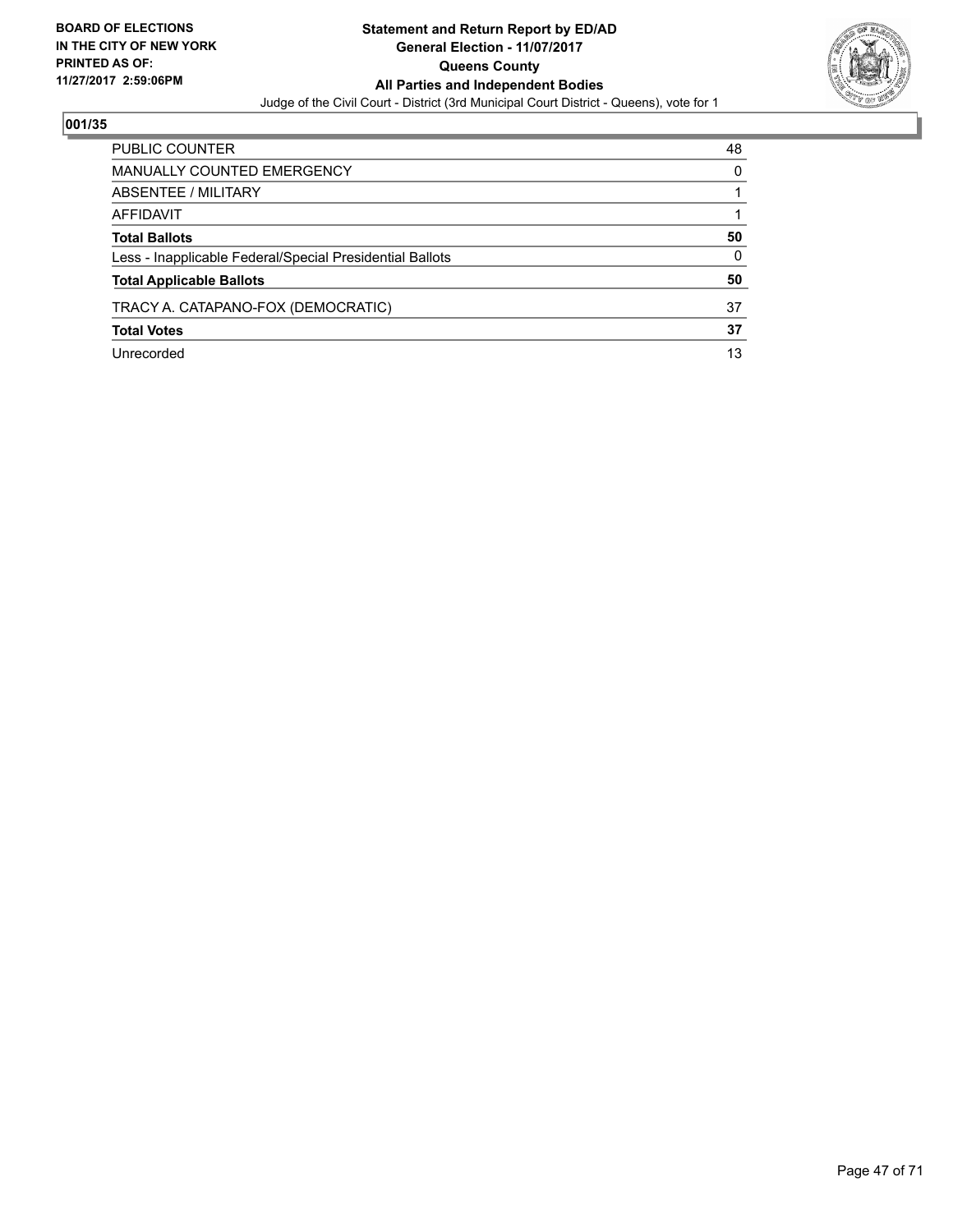

| PUBLIC COUNTER                                           | 0            |
|----------------------------------------------------------|--------------|
| MANUALLY COUNTED EMERGENCY                               | 0            |
| ABSENTEE / MILITARY                                      | 0            |
| AFFIDAVIT                                                | $\Omega$     |
| <b>Total Ballots</b>                                     | 0            |
| Less - Inapplicable Federal/Special Presidential Ballots | $\Omega$     |
| <b>Total Applicable Ballots</b>                          | $\mathbf{0}$ |
| TRACY A. CATAPANO-FOX (DEMOCRATIC)                       | $\Omega$     |
| <b>Total Votes</b>                                       | $\mathbf{0}$ |

# **041/37**

| PUBLIC COUNTER                                           | 51           |
|----------------------------------------------------------|--------------|
| MANUALLY COUNTED EMERGENCY                               | $\Omega$     |
| ABSENTEE / MILITARY                                      |              |
| AFFIDAVIT                                                | 2            |
| Total Ballots                                            | 54           |
| Less - Inapplicable Federal/Special Presidential Ballots | $\mathbf{0}$ |
| <b>Total Applicable Ballots</b>                          | 54           |
| TRACY A. CATAPANO-FOX (DEMOCRATIC)                       | 36           |
| JOE GIRARDI (WRITE-IN)                                   |              |
| <b>Total Votes</b>                                       | 37           |
| Unrecorded                                               | 17           |

| <b>PUBLIC COUNTER</b>                                    | 176 |
|----------------------------------------------------------|-----|
| <b>MANUALLY COUNTED EMERGENCY</b>                        | 0   |
| <b>ABSENTEE / MILITARY</b>                               | 2   |
| AFFIDAVIT                                                |     |
| <b>Total Ballots</b>                                     | 179 |
| Less - Inapplicable Federal/Special Presidential Ballots | 0   |
| <b>Total Applicable Ballots</b>                          | 179 |
| TRACY A. CATAPANO-FOX (DEMOCRATIC)                       | 109 |
| ANTHONY R. ROMANO (WRITE-IN)                             |     |
| B.J BLAZKEWICZ (WRITE-IN)                                |     |
| UNATTRIBUTABLE WRITE-IN (WRITE-IN)                       | 3   |
| <b>Total Votes</b>                                       | 114 |
| Unrecorded                                               | 65  |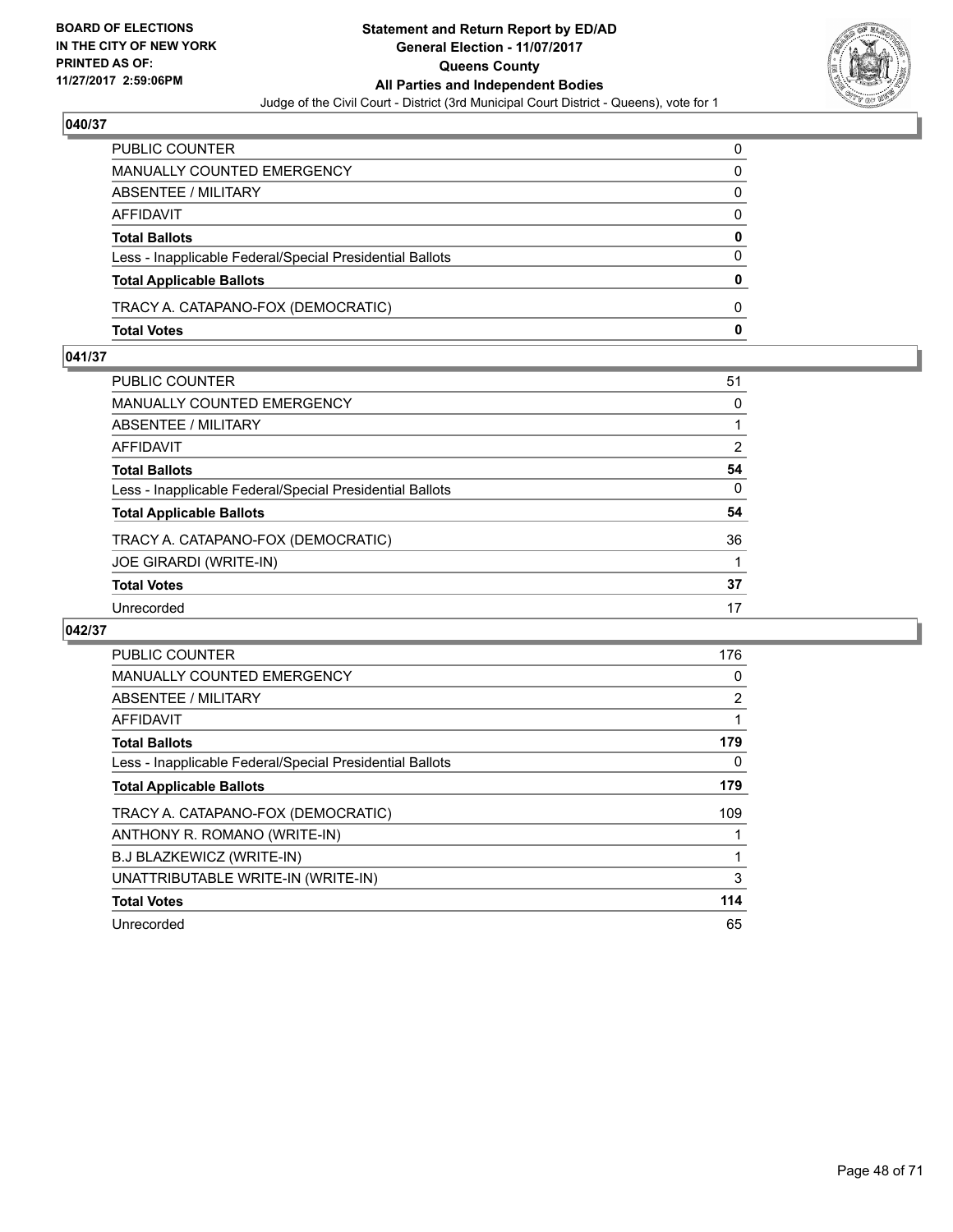

| PUBLIC COUNTER                                           | 147 |
|----------------------------------------------------------|-----|
| <b>MANUALLY COUNTED EMERGENCY</b>                        | 0   |
| <b>ABSENTEE / MILITARY</b>                               |     |
| AFFIDAVIT                                                | 0   |
| <b>Total Ballots</b>                                     | 148 |
| Less - Inapplicable Federal/Special Presidential Ballots | 0   |
| <b>Total Applicable Ballots</b>                          | 148 |
| TRACY A. CATAPANO-FOX (DEMOCRATIC)                       | 86  |
| <b>Total Votes</b>                                       | 86  |
| Unrecorded                                               | 62  |

## **044/37**

| PUBLIC COUNTER                                           | 205 |
|----------------------------------------------------------|-----|
| <b>MANUALLY COUNTED EMERGENCY</b>                        | 0   |
| <b>ABSENTEE / MILITARY</b>                               | 2   |
| AFFIDAVIT                                                | 0   |
| <b>Total Ballots</b>                                     | 207 |
| Less - Inapplicable Federal/Special Presidential Ballots | 0   |
| <b>Total Applicable Ballots</b>                          | 207 |
| TRACY A. CATAPANO-FOX (DEMOCRATIC)                       | 120 |
| <b>Total Votes</b>                                       | 120 |
| Unrecorded                                               | 87  |
|                                                          |     |

## **045/37**

| <b>PUBLIC COUNTER</b>                                    | 205            |
|----------------------------------------------------------|----------------|
| <b>MANUALLY COUNTED EMERGENCY</b>                        | 0              |
| ABSENTEE / MILITARY                                      | 3              |
| AFFIDAVIT                                                |                |
| <b>Total Ballots</b>                                     | 209            |
| Less - Inapplicable Federal/Special Presidential Ballots | 0              |
| <b>Total Applicable Ballots</b>                          | 209            |
| TRACY A. CATAPANO-FOX (DEMOCRATIC)                       | 129            |
| UNATTRIBUTABLE WRITE-IN (WRITE-IN)                       | $\overline{2}$ |
| <b>Total Votes</b>                                       | 131            |
| Unrecorded                                               | 78             |

| <b>PUBLIC COUNTER</b>                                    | 181 |
|----------------------------------------------------------|-----|
| <b>MANUALLY COUNTED EMERGENCY</b>                        | 0   |
| ABSENTEE / MILITARY                                      | 6   |
| AFFIDAVIT                                                |     |
| <b>Total Ballots</b>                                     | 188 |
| Less - Inapplicable Federal/Special Presidential Ballots | 0   |
| <b>Total Applicable Ballots</b>                          | 188 |
| TRACY A. CATAPANO-FOX (DEMOCRATIC)                       | 109 |
| PATRICIA KERRIGAN (WRITE-IN)                             |     |
| <b>Total Votes</b>                                       | 110 |
| Unrecorded                                               | 78  |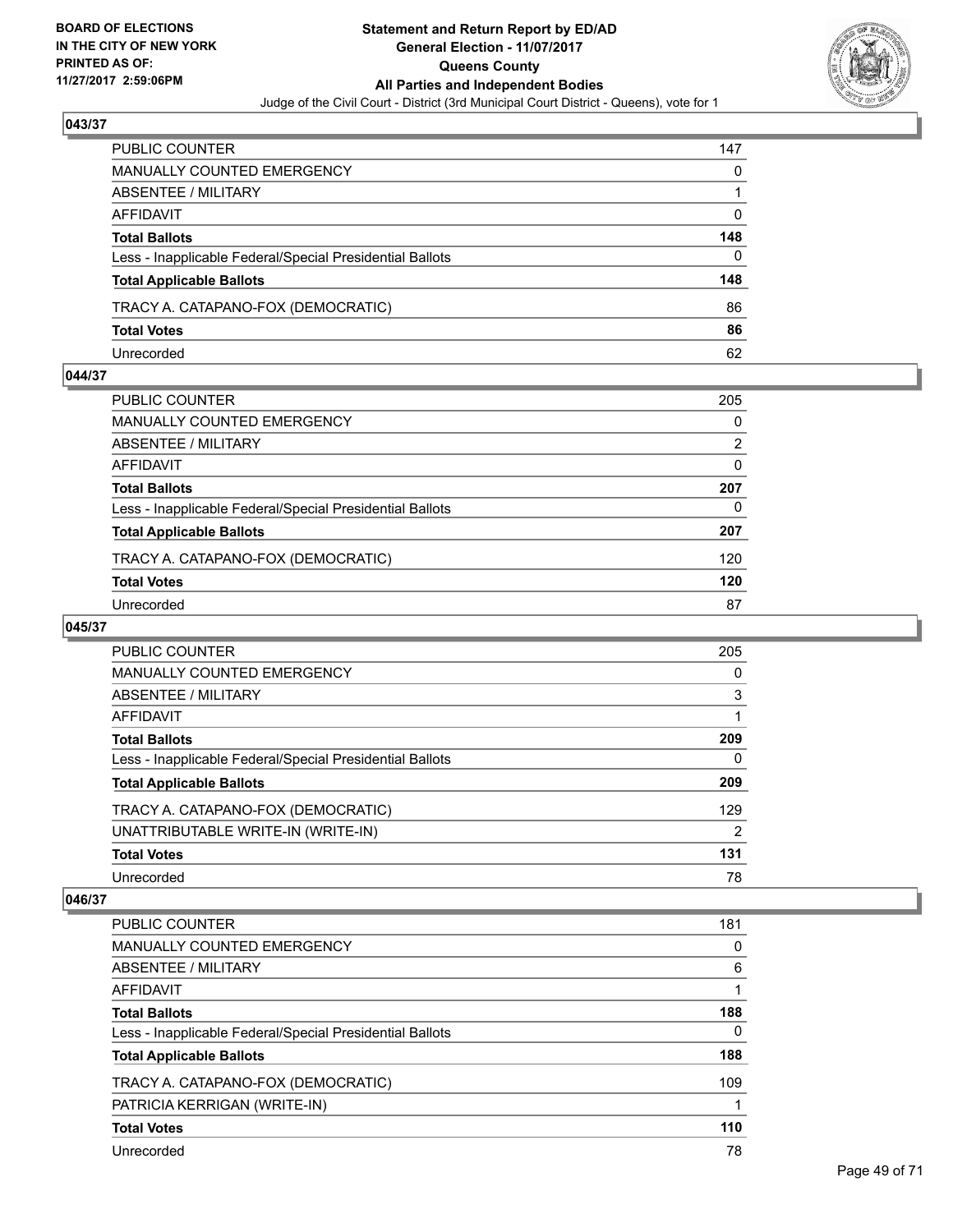

| PUBLIC COUNTER                                           | 187 |
|----------------------------------------------------------|-----|
| MANUALLY COUNTED EMERGENCY                               | 0   |
| ABSENTEE / MILITARY                                      | 2   |
| AFFIDAVIT                                                | 3   |
| <b>Total Ballots</b>                                     | 192 |
| Less - Inapplicable Federal/Special Presidential Ballots | 0   |
| <b>Total Applicable Ballots</b>                          | 192 |
| TRACY A. CATAPANO-FOX (DEMOCRATIC)                       | 126 |
| <b>Total Votes</b>                                       | 126 |
| Unrecorded                                               | 66  |

## **048/37**

| PUBLIC COUNTER                                           | 210 |
|----------------------------------------------------------|-----|
| MANUALLY COUNTED EMERGENCY                               | 0   |
| <b>ABSENTEE / MILITARY</b>                               | 6   |
| AFFIDAVIT                                                | 2   |
| <b>Total Ballots</b>                                     | 218 |
| Less - Inapplicable Federal/Special Presidential Ballots | 0   |
| <b>Total Applicable Ballots</b>                          | 218 |
| TRACY A. CATAPANO-FOX (DEMOCRATIC)                       | 167 |
| <b>Total Votes</b>                                       | 167 |
| Unrecorded                                               | 51  |

## **049/37**

| <b>PUBLIC COUNTER</b>                                    | 242 |
|----------------------------------------------------------|-----|
| <b>MANUALLY COUNTED EMERGENCY</b>                        | 0   |
| ABSENTEE / MILITARY                                      | 3   |
| AFFIDAVIT                                                | 3   |
| <b>Total Ballots</b>                                     | 248 |
| Less - Inapplicable Federal/Special Presidential Ballots | 0   |
| <b>Total Applicable Ballots</b>                          | 248 |
| TRACY A. CATAPANO-FOX (DEMOCRATIC)                       | 164 |
| MIRAN PAVSIC (WRITE-IN)                                  |     |
| <b>Total Votes</b>                                       | 165 |
| Unrecorded                                               | 83  |

| <b>PUBLIC COUNTER</b>                                    | 216 |
|----------------------------------------------------------|-----|
| <b>MANUALLY COUNTED EMERGENCY</b>                        | 0   |
| ABSENTEE / MILITARY                                      | 2   |
| AFFIDAVIT                                                | 4   |
| <b>Total Ballots</b>                                     | 222 |
| Less - Inapplicable Federal/Special Presidential Ballots | 0   |
| <b>Total Applicable Ballots</b>                          | 222 |
| TRACY A. CATAPANO-FOX (DEMOCRATIC)                       | 158 |
| <b>Total Votes</b>                                       | 158 |
| Unrecorded                                               | 64  |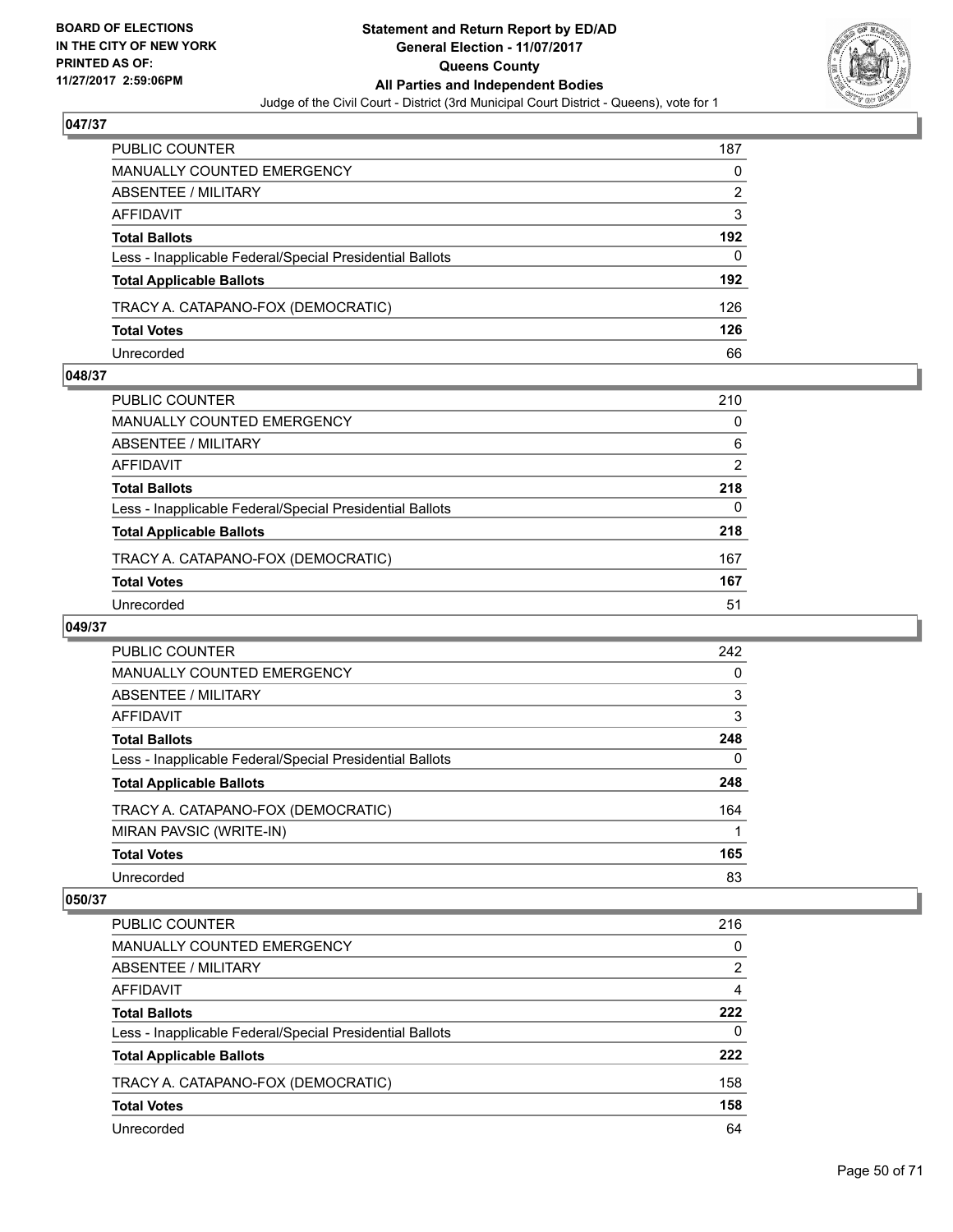

| PUBLIC COUNTER                                           | 5        |
|----------------------------------------------------------|----------|
| MANUALLY COUNTED EMERGENCY                               | 0        |
| ABSENTEE / MILITARY                                      | 0        |
| AFFIDAVIT                                                | $\Omega$ |
| <b>Total Ballots</b>                                     | 5        |
| Less - Inapplicable Federal/Special Presidential Ballots | $\Omega$ |
| <b>Total Applicable Ballots</b>                          | 5        |
| TRACY A. CATAPANO-FOX (DEMOCRATIC)                       | 5        |
| <b>Total Votes</b>                                       | 5        |

# **052/37**

| PUBLIC COUNTER                                           | 93           |
|----------------------------------------------------------|--------------|
| MANUALLY COUNTED EMERGENCY                               | $\mathbf{0}$ |
| <b>ABSENTEE / MILITARY</b>                               | $\mathbf{0}$ |
| AFFIDAVIT                                                | $\mathbf{0}$ |
| Total Ballots                                            | 93           |
| Less - Inapplicable Federal/Special Presidential Ballots | $\Omega$     |
| <b>Total Applicable Ballots</b>                          | 93           |
| TRACY A. CATAPANO-FOX (DEMOCRATIC)                       | 66           |
| <b>Total Votes</b>                                       | 66           |
| Unrecorded                                               | 27           |
|                                                          |              |

# **053/37**

| <b>PUBLIC COUNTER</b>                                    | 54 |
|----------------------------------------------------------|----|
| MANUALLY COUNTED EMERGENCY                               | 0  |
| ABSENTEE / MILITARY                                      | 2  |
| AFFIDAVIT                                                | 2  |
| <b>Total Ballots</b>                                     | 58 |
| Less - Inapplicable Federal/Special Presidential Ballots | 0  |
| <b>Total Applicable Ballots</b>                          | 58 |
| TRACY A. CATAPANO-FOX (DEMOCRATIC)                       | 42 |
| STEVE DAY (WRITE-IN)                                     |    |
| <b>Total Votes</b>                                       | 43 |
| Unrecorded                                               | 15 |

| <b>PUBLIC COUNTER</b>                                    | 75 |
|----------------------------------------------------------|----|
| <b>MANUALLY COUNTED EMERGENCY</b>                        | 0  |
| ABSENTEE / MILITARY                                      | 3  |
| <b>AFFIDAVIT</b>                                         | 0  |
| <b>Total Ballots</b>                                     | 78 |
| Less - Inapplicable Federal/Special Presidential Ballots | 0  |
| <b>Total Applicable Ballots</b>                          | 78 |
| TRACY A. CATAPANO-FOX (DEMOCRATIC)                       | 56 |
| UNATTRIBUTABLE WRITE-IN (WRITE-IN)                       |    |
| <b>Total Votes</b>                                       | 57 |
| Unrecorded                                               | 21 |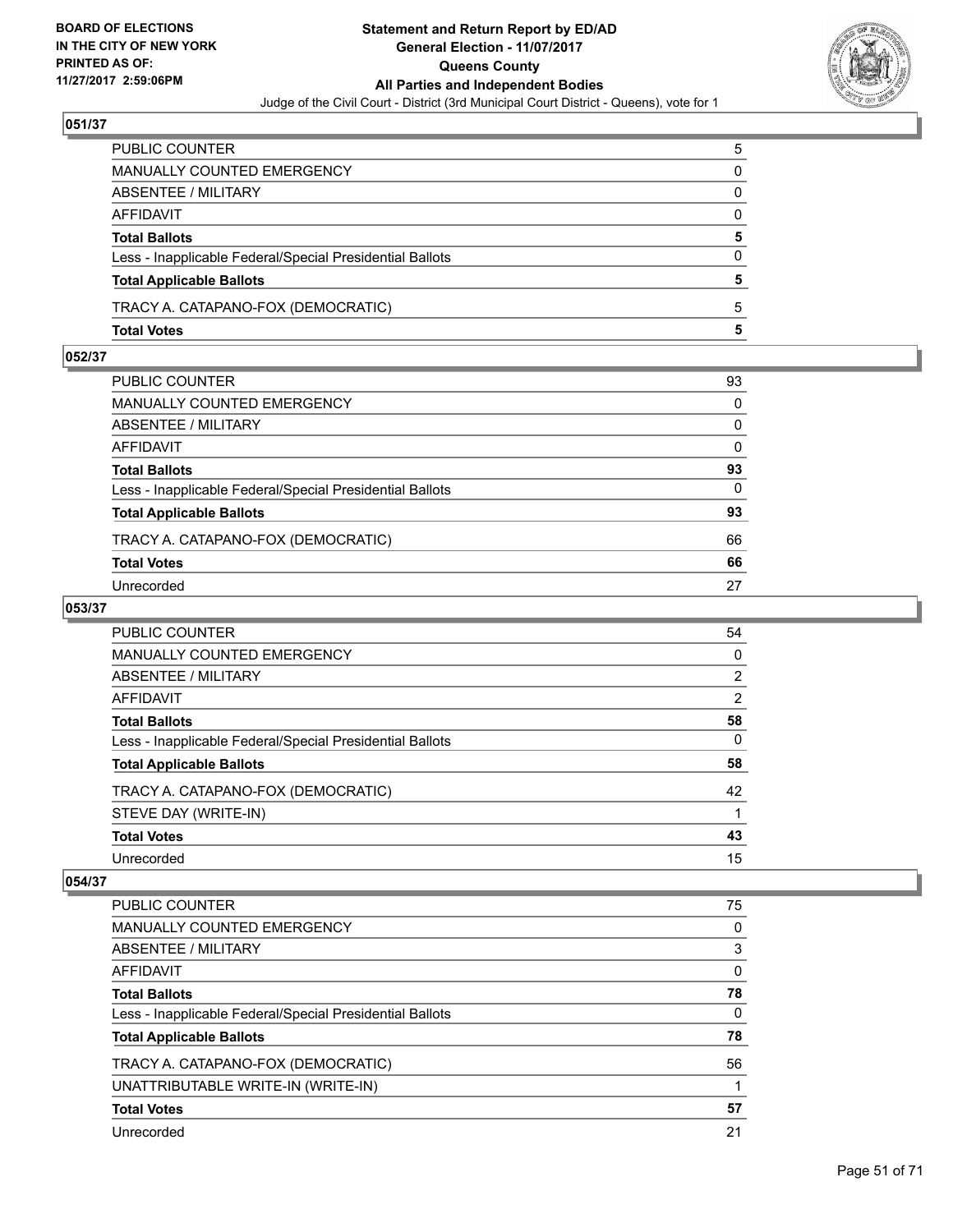

# **055/37 COMBINED into: 051/37**

#### **056/37**

| <b>PUBLIC COUNTER</b>                                    | 156 |
|----------------------------------------------------------|-----|
| <b>MANUALLY COUNTED EMERGENCY</b>                        | 0   |
| ABSENTEE / MILITARY                                      |     |
| AFFIDAVIT                                                | 3   |
| <b>Total Ballots</b>                                     | 160 |
| Less - Inapplicable Federal/Special Presidential Ballots | 0   |
| <b>Total Applicable Ballots</b>                          | 160 |
| TRACY A. CATAPANO-FOX (DEMOCRATIC)                       | 126 |
| JOHN PROVENZANO (WRITE-IN)                               |     |
| RYAN HALLAHAN (WRITE-IN)                                 |     |
| <b>Total Votes</b>                                       | 128 |
| Unrecorded                                               | 32  |

## **057/37**

| <b>PUBLIC COUNTER</b>                                    | 152      |
|----------------------------------------------------------|----------|
| MANUALLY COUNTED EMERGENCY                               | 0        |
| ABSENTEE / MILITARY                                      | 2        |
| AFFIDAVIT                                                |          |
| <b>Total Ballots</b>                                     | 155      |
| Less - Inapplicable Federal/Special Presidential Ballots | $\Omega$ |
| <b>Total Applicable Ballots</b>                          | 155      |
| TRACY A. CATAPANO-FOX (DEMOCRATIC)                       | 115      |
| <b>Total Votes</b>                                       | 115      |
| Unrecorded                                               | 40       |

| <b>PUBLIC COUNTER</b>                                    | 216 |
|----------------------------------------------------------|-----|
| <b>MANUALLY COUNTED EMERGENCY</b>                        | 0   |
| ABSENTEE / MILITARY                                      | 0   |
| <b>AFFIDAVIT</b>                                         | 5   |
| <b>Total Ballots</b>                                     | 221 |
| Less - Inapplicable Federal/Special Presidential Ballots | 0   |
| <b>Total Applicable Ballots</b>                          | 221 |
| TRACY A. CATAPANO-FOX (DEMOCRATIC)                       | 173 |
| JAMES J. KEVINS JR. (WRITE-IN)                           |     |
| UNATTRIBUTABLE WRITE-IN (WRITE-IN)                       |     |
| <b>Total Votes</b>                                       | 175 |
| Unrecorded                                               | 46  |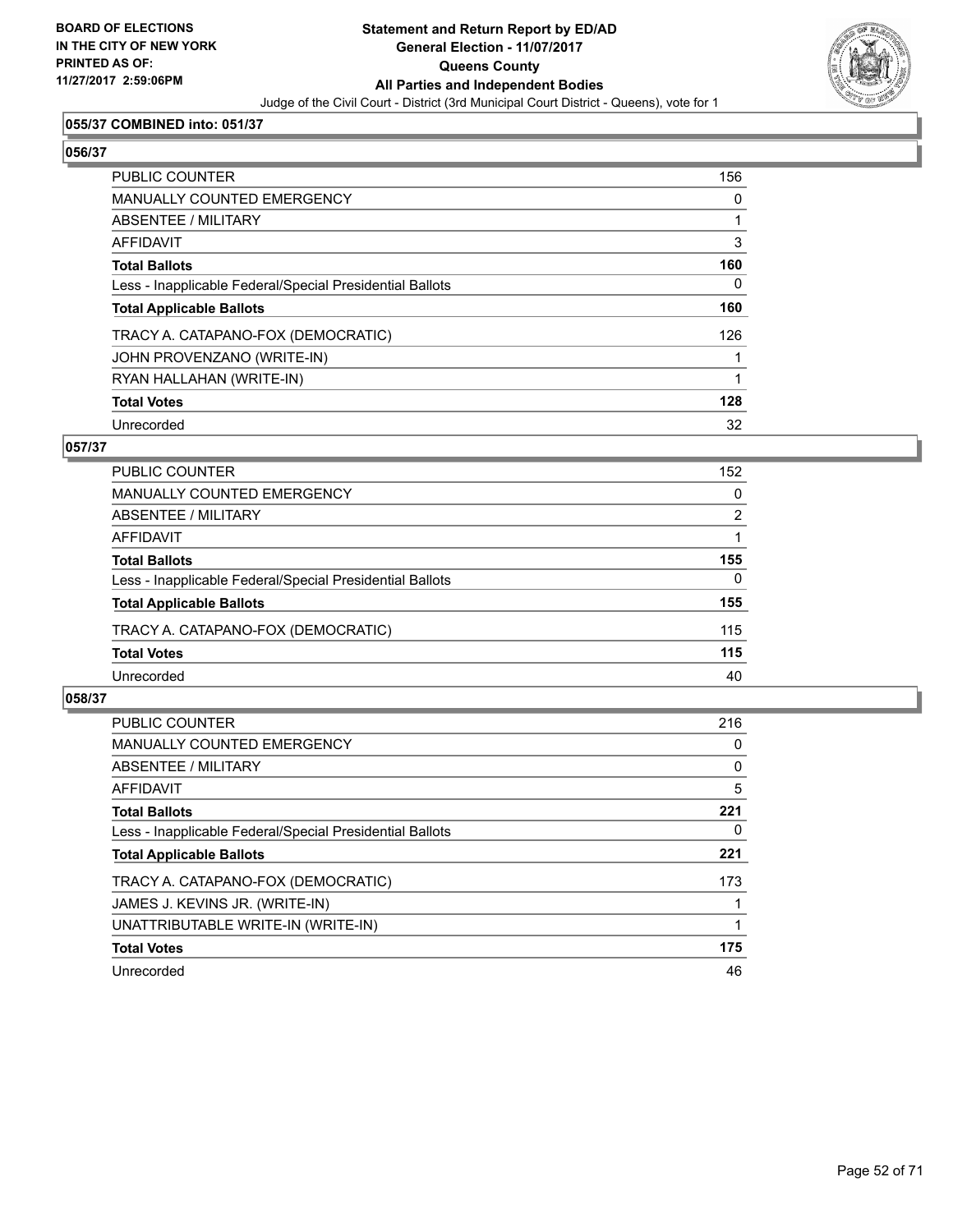

| <b>PUBLIC COUNTER</b>                                    | 229 |
|----------------------------------------------------------|-----|
| <b>MANUALLY COUNTED EMERGENCY</b>                        | 0   |
| ABSENTEE / MILITARY                                      | 4   |
| AFFIDAVIT                                                | 4   |
| <b>Total Ballots</b>                                     | 237 |
| Less - Inapplicable Federal/Special Presidential Ballots | 0   |
| <b>Total Applicable Ballots</b>                          | 237 |
| TRACY A. CATAPANO-FOX (DEMOCRATIC)                       | 200 |
| JOSEPH F. KASPER (WRITE-IN)                              |     |
| MATTHEW TUZYNSKI (WRITE-IN)                              |     |
|                                                          |     |
| <b>Total Votes</b>                                       | 202 |

## **060/37**

| <b>PUBLIC COUNTER</b>                                    | 21 |
|----------------------------------------------------------|----|
| MANUALLY COUNTED EMERGENCY                               | 0  |
| ABSENTEE / MILITARY                                      |    |
| AFFIDAVIT                                                | 0  |
| <b>Total Ballots</b>                                     | 22 |
| Less - Inapplicable Federal/Special Presidential Ballots | 0  |
| <b>Total Applicable Ballots</b>                          | 22 |
| TRACY A. CATAPANO-FOX (DEMOCRATIC)                       | 17 |
| <b>Total Votes</b>                                       | 17 |
| Unrecorded                                               | 5  |

| <b>PUBLIC COUNTER</b>                                    | 120 |
|----------------------------------------------------------|-----|
| <b>MANUALLY COUNTED EMERGENCY</b>                        | 0   |
| ABSENTEE / MILITARY                                      | 6   |
| <b>AFFIDAVIT</b>                                         | 2   |
| <b>Total Ballots</b>                                     | 128 |
| Less - Inapplicable Federal/Special Presidential Ballots | 0   |
| <b>Total Applicable Ballots</b>                          | 128 |
| TRACY A. CATAPANO-FOX (DEMOCRATIC)                       | 83  |
| JOSEPH HYNES (WRITE-IN)                                  |     |
| <b>Total Votes</b>                                       | 84  |
| Unrecorded                                               | 44  |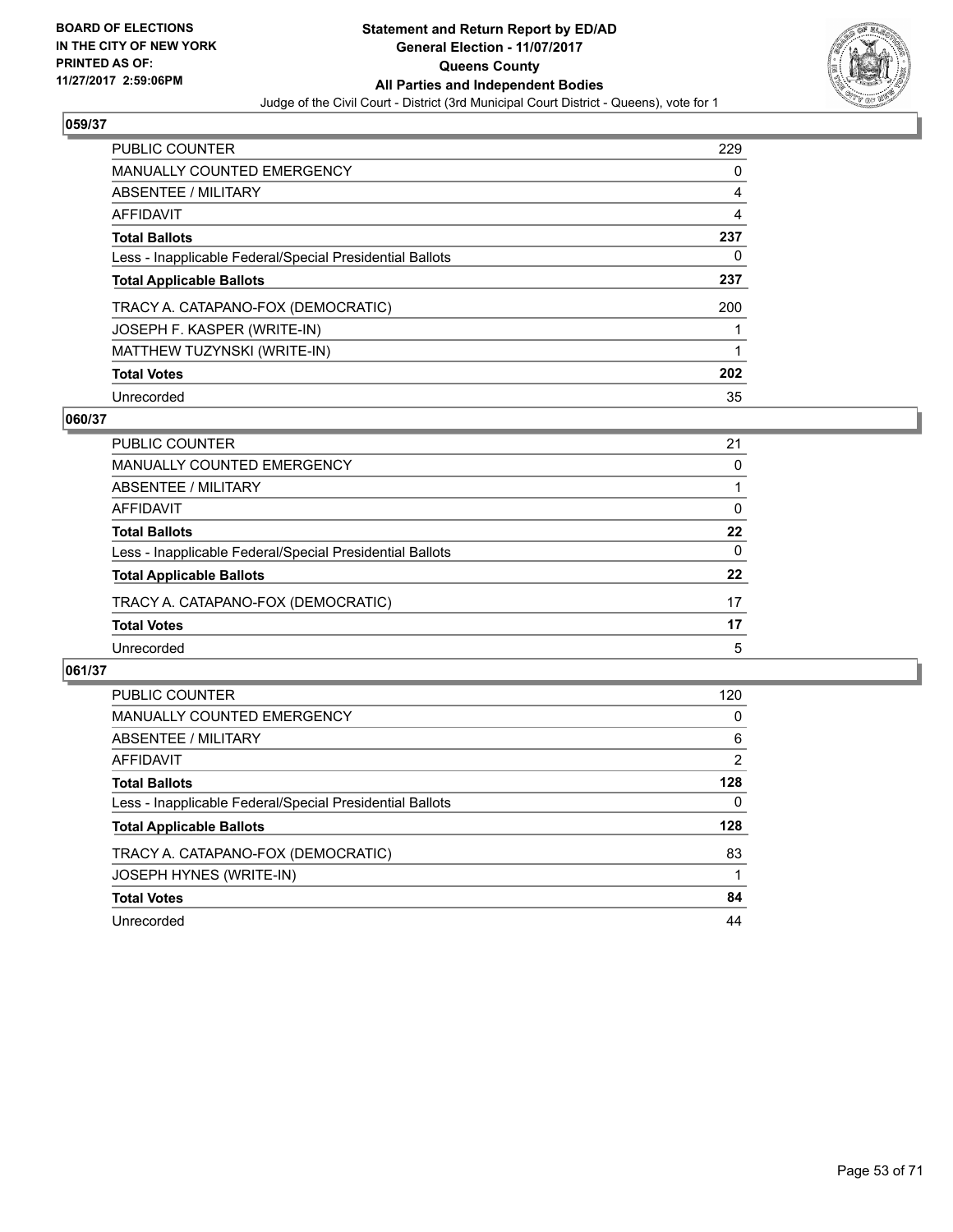

| PUBLIC COUNTER                                           | 180 |
|----------------------------------------------------------|-----|
| <b>MANUALLY COUNTED EMERGENCY</b>                        | 0   |
| ABSENTEE / MILITARY                                      | 3   |
| <b>AFFIDAVIT</b>                                         | 2   |
| <b>Total Ballots</b>                                     | 185 |
| Less - Inapplicable Federal/Special Presidential Ballots | 0   |
| <b>Total Applicable Ballots</b>                          | 185 |
| TRACY A. CATAPANO-FOX (DEMOCRATIC)                       | 120 |
| MICHAEL CHELUNE (WRITE-IN)                               |     |
| MICHAEL JACKSON (WRITE-IN)                               |     |
| RONALD RAHMAN (WRITE-IN)                                 | 1   |
| <b>Total Votes</b>                                       | 123 |
| Unrecorded                                               | 62  |

# **067/37**

| <b>PUBLIC COUNTER</b>                                    | 158 |
|----------------------------------------------------------|-----|
| <b>MANUALLY COUNTED EMERGENCY</b>                        | 0   |
| ABSENTEE / MILITARY                                      | 0   |
| AFFIDAVIT                                                |     |
| <b>Total Ballots</b>                                     | 159 |
| Less - Inapplicable Federal/Special Presidential Ballots | 0   |
| <b>Total Applicable Ballots</b>                          | 159 |
| TRACY A. CATAPANO-FOX (DEMOCRATIC)                       | 110 |
| <b>Total Votes</b>                                       | 110 |
| Unrecorded                                               | 49  |

| <b>PUBLIC COUNTER</b>                                    | 153            |
|----------------------------------------------------------|----------------|
| <b>MANUALLY COUNTED EMERGENCY</b>                        | 0              |
| ABSENTEE / MILITARY                                      | $\overline{2}$ |
| AFFIDAVIT                                                | 2              |
| <b>Total Ballots</b>                                     | 157            |
| Less - Inapplicable Federal/Special Presidential Ballots | 0              |
| <b>Total Applicable Ballots</b>                          | 157            |
| TRACY A. CATAPANO-FOX (DEMOCRATIC)                       | 112            |
| ANTONIN GREGORY SCALIA (WRITE-IN)                        |                |
| BRANDT WINDER (WRITE-IN)                                 |                |
| <b>JERRY YONKE (WRITE-IN)</b>                            |                |
| <b>Total Votes</b>                                       | 115            |
| Unrecorded                                               | 42             |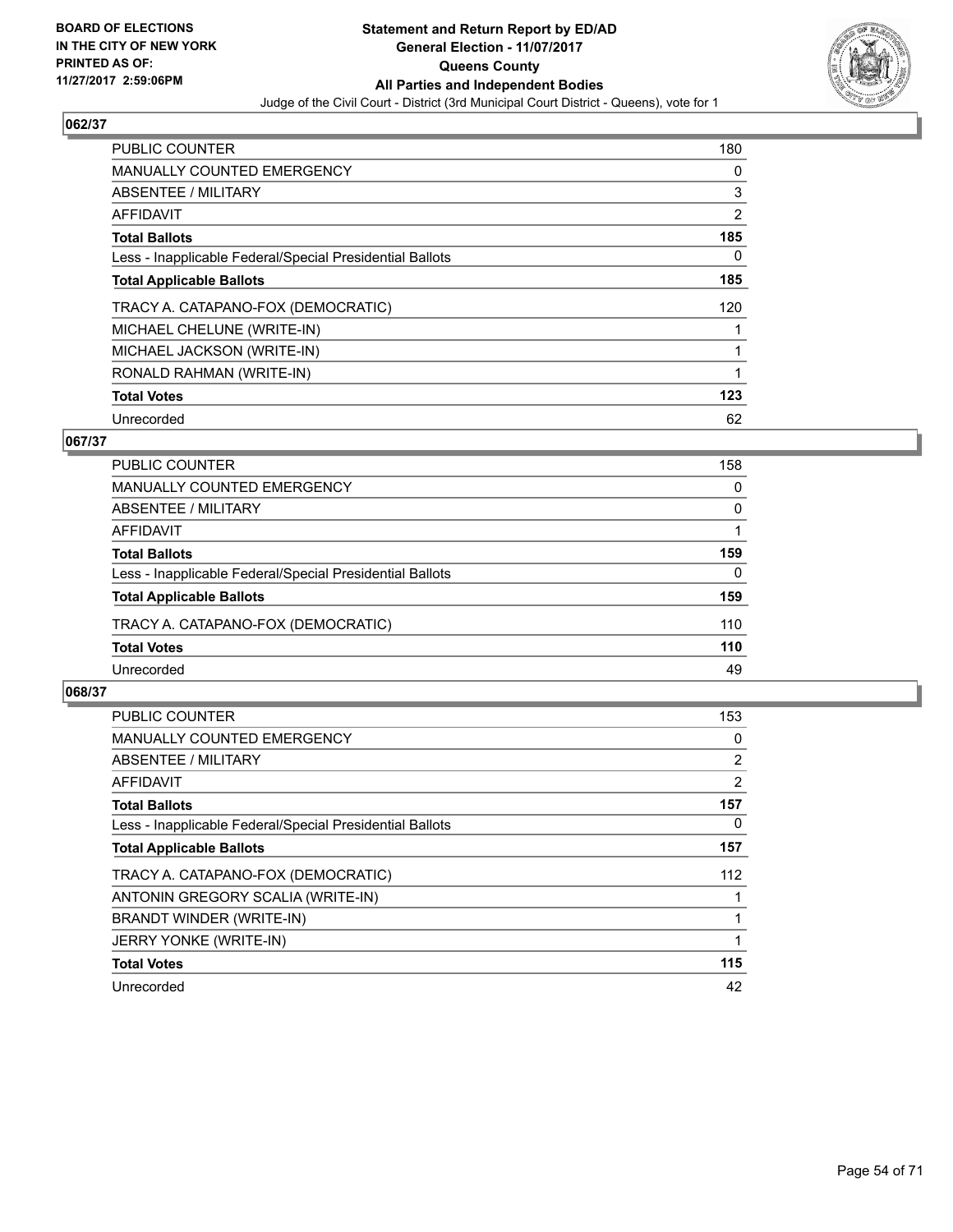

| <b>PUBLIC COUNTER</b>                                    | 166 |
|----------------------------------------------------------|-----|
| <b>MANUALLY COUNTED EMERGENCY</b>                        | 0   |
| ABSENTEE / MILITARY                                      | 3   |
| AFFIDAVIT                                                | 2   |
| <b>Total Ballots</b>                                     | 171 |
| Less - Inapplicable Federal/Special Presidential Ballots | 0   |
| <b>Total Applicable Ballots</b>                          | 171 |
| TRACY A. CATAPANO-FOX (DEMOCRATIC)                       | 107 |
| LARRY LAZAR (WRITE-IN)                                   | 2   |
| <b>Total Votes</b>                                       | 109 |
| Unrecorded                                               | 62  |

# **085/37**

| <b>PUBLIC COUNTER</b>                                    | 168 |
|----------------------------------------------------------|-----|
| <b>MANUALLY COUNTED EMERGENCY</b>                        | 0   |
| ABSENTEE / MILITARY                                      | 12  |
| <b>AFFIDAVIT</b>                                         | 5   |
| <b>Total Ballots</b>                                     | 185 |
| Less - Inapplicable Federal/Special Presidential Ballots | 0   |
| <b>Total Applicable Ballots</b>                          | 185 |
| TRACY A. CATAPANO-FOX (DEMOCRATIC)                       | 116 |
| ELLIS PEREZ (WRITE-IN)                                   |     |
| RAVEN O'CONNELL (WRITE-IN)                               |     |
| RICH SNITCHENGALLI (WRITE-IN)                            |     |
| UNATTRIBUTABLE WRITE-IN (WRITE-IN)                       | 2   |
| <b>Total Votes</b>                                       | 121 |
| Unrecorded                                               | 64  |

| PUBLIC COUNTER                                           | 90 |
|----------------------------------------------------------|----|
| MANUALLY COUNTED EMERGENCY                               | 0  |
| ABSENTEE / MILITARY                                      | 3  |
| AFFIDAVIT                                                | 3  |
| <b>Total Ballots</b>                                     | 96 |
| Less - Inapplicable Federal/Special Presidential Ballots | 0  |
| <b>Total Applicable Ballots</b>                          | 96 |
| TRACY A. CATAPANO-FOX (DEMOCRATIC)                       | 69 |
| ANDREW W K (WRITE-IN)                                    |    |
| <b>Total Votes</b>                                       | 70 |
| Unrecorded                                               | 26 |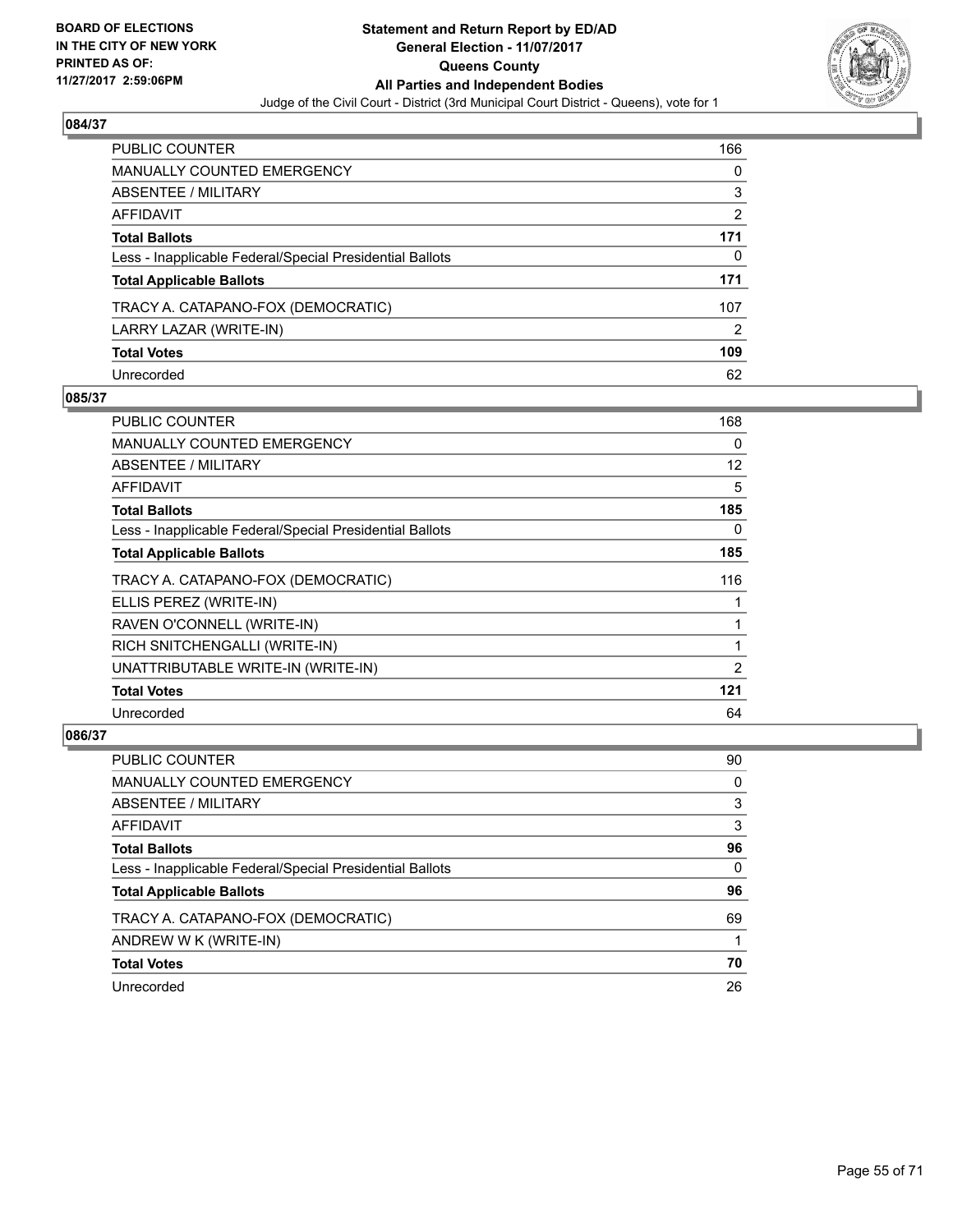

| PUBLIC COUNTER                                           | 205 |
|----------------------------------------------------------|-----|
| <b>MANUALLY COUNTED EMERGENCY</b>                        | 0   |
| ABSENTEE / MILITARY                                      |     |
| AFFIDAVIT                                                | 5   |
| <b>Total Ballots</b>                                     | 211 |
| Less - Inapplicable Federal/Special Presidential Ballots | 0   |
| <b>Total Applicable Ballots</b>                          | 211 |
| TRACY A. CATAPANO-FOX (DEMOCRATIC)                       | 156 |
| <b>Total Votes</b>                                       | 156 |
| Unrecorded                                               | 55  |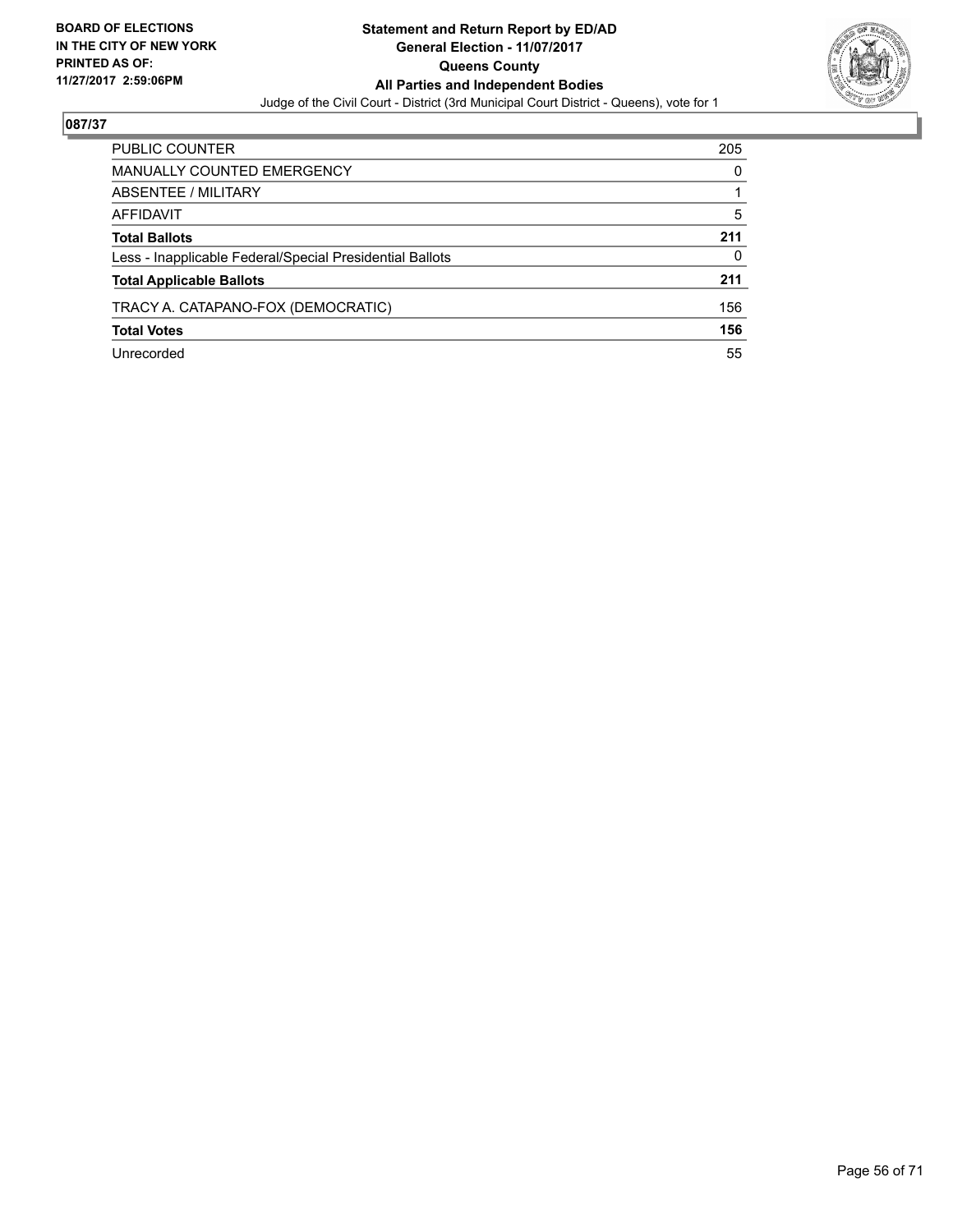

| PUBLIC COUNTER                                           | 151 |
|----------------------------------------------------------|-----|
| MANUALLY COUNTED EMERGENCY                               | 0   |
| ABSENTEE / MILITARY                                      | 0   |
| AFFIDAVIT                                                | 2   |
| <b>Total Ballots</b>                                     | 153 |
| Less - Inapplicable Federal/Special Presidential Ballots | 0   |
| <b>Total Applicable Ballots</b>                          | 153 |
| TRACY A. CATAPANO-FOX (DEMOCRATIC)                       | 106 |
| <b>Total Votes</b>                                       | 106 |
| Unrecorded                                               | 47  |

## **002/38**

| PUBLIC COUNTER                                           | 110 |
|----------------------------------------------------------|-----|
| MANUALLY COUNTED EMERGENCY                               | 0   |
| ABSENTEE / MILITARY                                      | 3   |
| AFFIDAVIT                                                | 3   |
| Total Ballots                                            | 116 |
| Less - Inapplicable Federal/Special Presidential Ballots | 0   |
| <b>Total Applicable Ballots</b>                          | 116 |
| TRACY A. CATAPANO-FOX (DEMOCRATIC)                       | 99  |
| <b>Total Votes</b>                                       | 99  |
| Unrecorded                                               | 17  |
|                                                          |     |

# **003/38**

| PUBLIC COUNTER                                           | 132 |
|----------------------------------------------------------|-----|
| <b>MANUALLY COUNTED EMERGENCY</b>                        | 0   |
| ABSENTEE / MILITARY                                      | 0   |
| AFFIDAVIT                                                |     |
| <b>Total Ballots</b>                                     | 133 |
| Less - Inapplicable Federal/Special Presidential Ballots | 0   |
| <b>Total Applicable Ballots</b>                          | 133 |
| TRACY A. CATAPANO-FOX (DEMOCRATIC)                       | 107 |
| <b>Total Votes</b>                                       | 107 |
| Unrecorded                                               | 26  |

| PUBLIC COUNTER                                           | 170            |
|----------------------------------------------------------|----------------|
| <b>MANUALLY COUNTED EMERGENCY</b>                        | 0              |
| <b>ABSENTEE / MILITARY</b>                               | $\overline{2}$ |
| AFFIDAVIT                                                | 2              |
| <b>Total Ballots</b>                                     | 174            |
| Less - Inapplicable Federal/Special Presidential Ballots | 0              |
| <b>Total Applicable Ballots</b>                          | 174            |
| TRACY A. CATAPANO-FOX (DEMOCRATIC)                       | 128            |
| UNATTRIBUTABLE WRITE-IN (WRITE-IN)                       |                |
| <b>Total Votes</b>                                       | 129            |
| Unrecorded                                               | 45             |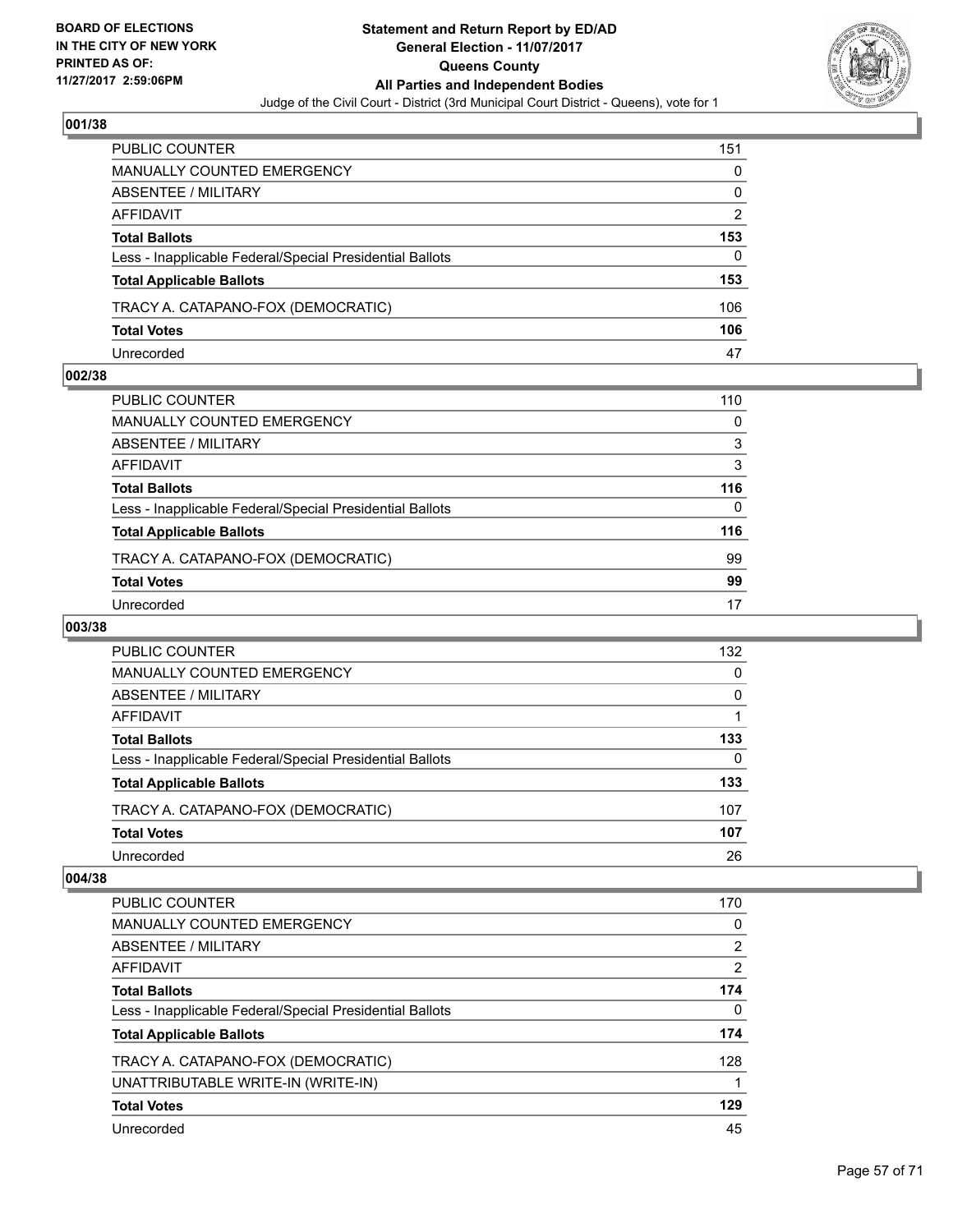

| PUBLIC COUNTER                                           | 174 |
|----------------------------------------------------------|-----|
| <b>MANUALLY COUNTED EMERGENCY</b>                        | 0   |
| ABSENTEE / MILITARY                                      | 0   |
| AFFIDAVIT                                                | 5   |
| <b>Total Ballots</b>                                     | 179 |
| Less - Inapplicable Federal/Special Presidential Ballots | 0   |
| <b>Total Applicable Ballots</b>                          | 179 |
| TRACY A. CATAPANO-FOX (DEMOCRATIC)                       | 140 |
| <b>Total Votes</b>                                       | 140 |
| Unrecorded                                               | 39  |

## **006/38**

| PUBLIC COUNTER                                           | 213 |
|----------------------------------------------------------|-----|
| <b>MANUALLY COUNTED EMERGENCY</b>                        | 0   |
| ABSENTEE / MILITARY                                      |     |
| AFFIDAVIT                                                | 2   |
| <b>Total Ballots</b>                                     | 216 |
| Less - Inapplicable Federal/Special Presidential Ballots | 0   |
| <b>Total Applicable Ballots</b>                          | 216 |
| TRACY A. CATAPANO-FOX (DEMOCRATIC)                       | 175 |
| <b>Total Votes</b>                                       | 175 |
| Unrecorded                                               | 41  |
|                                                          |     |

# **007/38**

| <b>PUBLIC COUNTER</b>                                    | 146 |
|----------------------------------------------------------|-----|
| MANUALLY COUNTED EMERGENCY                               | 0   |
| ABSENTEE / MILITARY                                      | 2   |
| AFFIDAVIT                                                | 0   |
| <b>Total Ballots</b>                                     | 148 |
| Less - Inapplicable Federal/Special Presidential Ballots | 0   |
| <b>Total Applicable Ballots</b>                          | 148 |
| TRACY A. CATAPANO-FOX (DEMOCRATIC)                       | 123 |
| <b>Total Votes</b>                                       | 123 |
| Unrecorded                                               | 25  |

| PUBLIC COUNTER                                           | 196 |
|----------------------------------------------------------|-----|
| <b>MANUALLY COUNTED EMERGENCY</b>                        | 0   |
| ABSENTEE / MILITARY                                      | 6   |
| AFFIDAVIT                                                | 3   |
| <b>Total Ballots</b>                                     | 205 |
| Less - Inapplicable Federal/Special Presidential Ballots | 0   |
| <b>Total Applicable Ballots</b>                          | 205 |
| TRACY A. CATAPANO-FOX (DEMOCRATIC)                       | 149 |
| <b>Total Votes</b>                                       | 149 |
| Unrecorded                                               | 56  |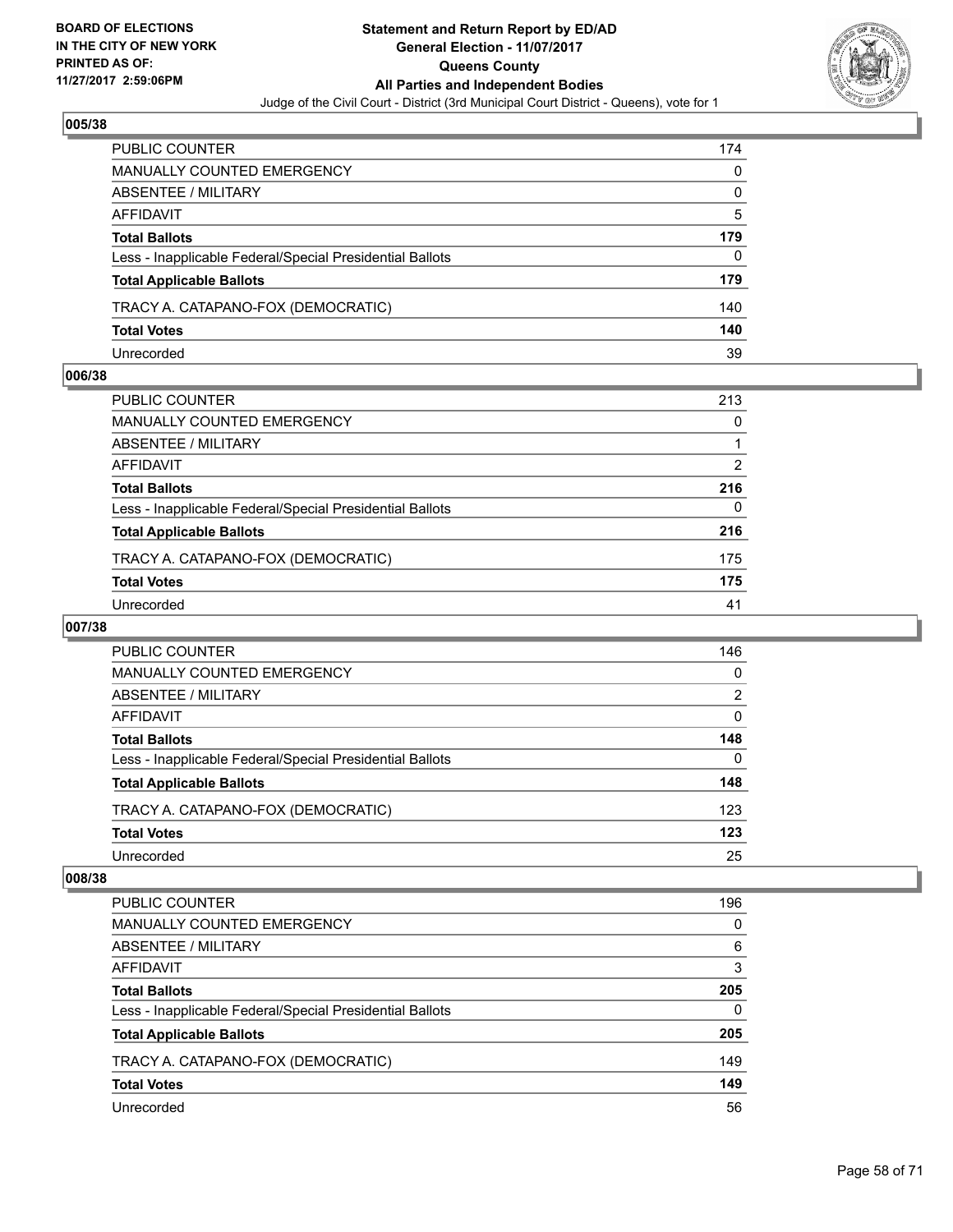

| PUBLIC COUNTER                                           | 186 |
|----------------------------------------------------------|-----|
| <b>MANUALLY COUNTED EMERGENCY</b>                        | 0   |
| ABSENTEE / MILITARY                                      | 4   |
| AFFIDAVIT                                                | 0   |
| <b>Total Ballots</b>                                     | 190 |
| Less - Inapplicable Federal/Special Presidential Ballots | 0   |
| <b>Total Applicable Ballots</b>                          | 190 |
| TRACY A. CATAPANO-FOX (DEMOCRATIC)                       | 128 |
| MARK PUFAL (WRITE-IN)                                    |     |
| SAMI NAIM (WRITE-IN)                                     |     |
| <b>Total Votes</b>                                       | 130 |
| Unrecorded                                               | 60  |

## **010/38**

| <b>PUBLIC COUNTER</b>                                    | 185 |
|----------------------------------------------------------|-----|
| <b>MANUALLY COUNTED EMERGENCY</b>                        | 0   |
| ABSENTEE / MILITARY                                      | 4   |
| AFFIDAVIT                                                |     |
| <b>Total Ballots</b>                                     | 190 |
| Less - Inapplicable Federal/Special Presidential Ballots | 0   |
| <b>Total Applicable Ballots</b>                          | 190 |
| TRACY A. CATAPANO-FOX (DEMOCRATIC)                       | 137 |
| DIETRICH A. GRELL (WRITE-IN)                             |     |
| UNATTRIBUTABLE WRITE-IN (WRITE-IN)                       |     |
| <b>VINCE SINNOTT (WRITE-IN)</b>                          | 1   |
| <b>Total Votes</b>                                       | 140 |
| Unrecorded                                               | 50  |

# **011/38 COMBINED into: 015/38**

| PUBLIC COUNTER                                           | 188 |
|----------------------------------------------------------|-----|
| <b>MANUALLY COUNTED EMERGENCY</b>                        | 0   |
| ABSENTEE / MILITARY                                      | 3   |
| AFFIDAVIT                                                | 3   |
| <b>Total Ballots</b>                                     | 194 |
| Less - Inapplicable Federal/Special Presidential Ballots | 0   |
| <b>Total Applicable Ballots</b>                          | 194 |
| TRACY A. CATAPANO-FOX (DEMOCRATIC)                       | 124 |
| BOGDAN JANKOWSKI (WRITE-IN)                              |     |
| EMILY HAUSER (WRITE-IN)                                  |     |
| JAMES J. KELLY (WRITE-IN)                                | 1   |
| RUDY GIULIANI (WRITE-IN)                                 | 2   |
| <b>Total Votes</b>                                       | 129 |
| Unrecorded                                               | 65  |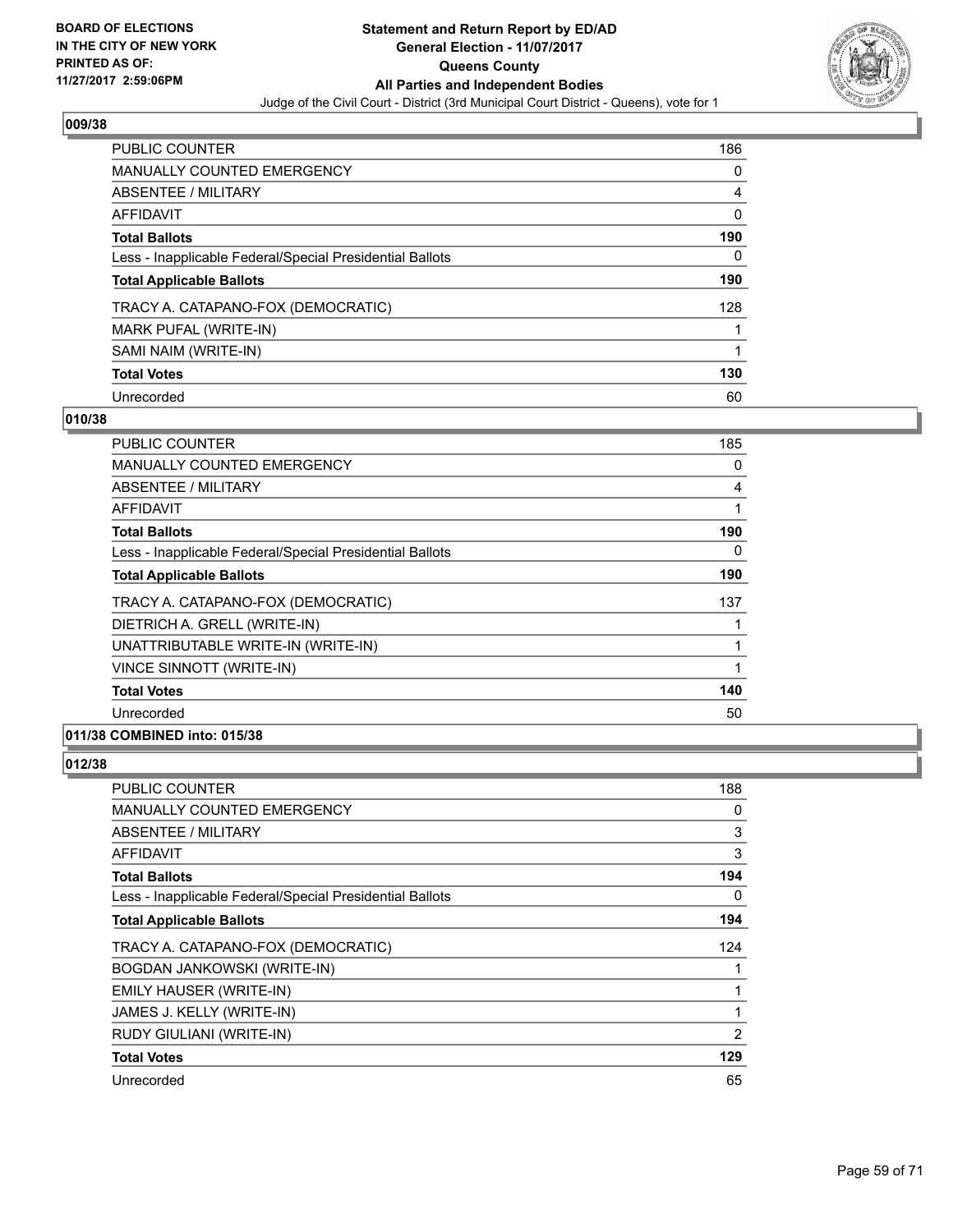

| PUBLIC COUNTER                                           | 157 |
|----------------------------------------------------------|-----|
| MANUALLY COUNTED EMERGENCY                               | 0   |
| ABSENTEE / MILITARY                                      | 2   |
| AFFIDAVIT                                                |     |
| <b>Total Ballots</b>                                     | 160 |
| Less - Inapplicable Federal/Special Presidential Ballots | 0   |
| <b>Total Applicable Ballots</b>                          | 160 |
| TRACY A. CATAPANO-FOX (DEMOCRATIC)                       | 96  |
| <b>Total Votes</b>                                       | 96  |
| Unrecorded                                               | 64  |

## **014/38**

| <b>PUBLIC COUNTER</b>                                    | 235 |
|----------------------------------------------------------|-----|
| <b>MANUALLY COUNTED EMERGENCY</b>                        | 0   |
| ABSENTEE / MILITARY                                      | 3   |
| AFFIDAVIT                                                | 5   |
| <b>Total Ballots</b>                                     | 243 |
| Less - Inapplicable Federal/Special Presidential Ballots | 0   |
| <b>Total Applicable Ballots</b>                          | 243 |
| TRACY A. CATAPANO-FOX (DEMOCRATIC)                       | 155 |
| JOE A. MORSCHER JR (WRITE-IN)                            |     |
| MIKE TYSON (WRITE-IN)                                    |     |
| UNATTRIBUTABLE WRITE-IN (WRITE-IN)                       |     |
| <b>Total Votes</b>                                       | 158 |
| Unrecorded                                               | 85  |
|                                                          |     |

| <b>PUBLIC COUNTER</b>                                    | 101 |
|----------------------------------------------------------|-----|
| <b>MANUALLY COUNTED EMERGENCY</b>                        | 0   |
| ABSENTEE / MILITARY                                      | 5   |
| AFFIDAVIT                                                | 0   |
| <b>Total Ballots</b>                                     | 106 |
| Less - Inapplicable Federal/Special Presidential Ballots | 0   |
| <b>Total Applicable Ballots</b>                          | 106 |
| TRACY A. CATAPANO-FOX (DEMOCRATIC)                       | 66  |
| MICHAEL PALLILLO (WRITE-IN)                              |     |
| <b>Total Votes</b>                                       | 67  |
| Unrecorded                                               | 39  |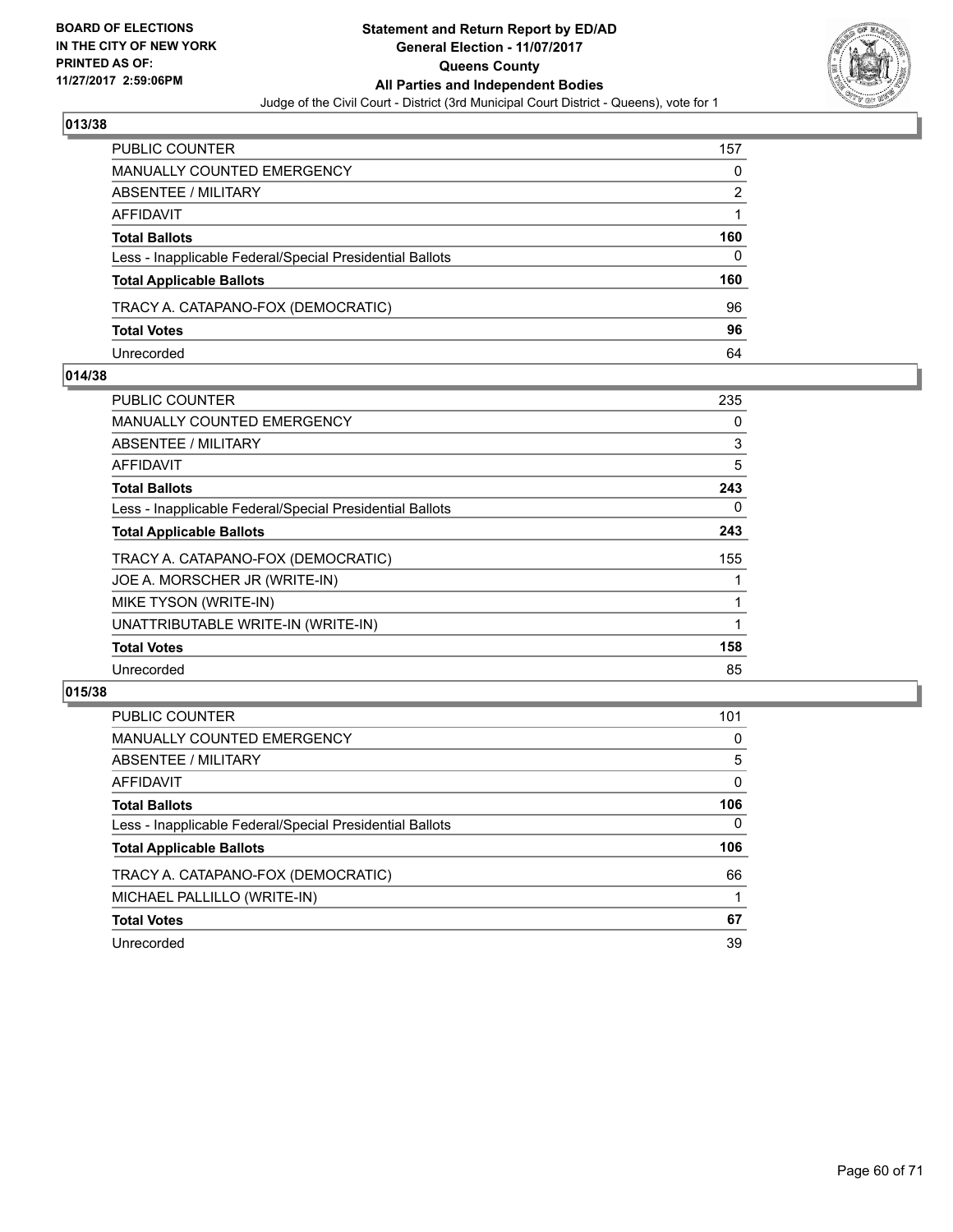

| <b>PUBLIC COUNTER</b>                                    | 279            |
|----------------------------------------------------------|----------------|
| <b>MANUALLY COUNTED EMERGENCY</b>                        | 0              |
| <b>ABSENTEE / MILITARY</b>                               | 6              |
| <b>AFFIDAVIT</b>                                         | $\overline{2}$ |
| <b>Total Ballots</b>                                     | 287            |
| Less - Inapplicable Federal/Special Presidential Ballots | 0              |
| <b>Total Applicable Ballots</b>                          | 287            |
| TRACY A. CATAPANO-FOX (DEMOCRATIC)                       | 184            |
| RANDY ORTON (WRITE-IN)                                   |                |
| <b>Total Votes</b>                                       | 185            |
| Unrecorded                                               | 102            |

## **017/38**

| <b>PUBLIC COUNTER</b>                                    | 293 |
|----------------------------------------------------------|-----|
| <b>MANUALLY COUNTED EMERGENCY</b>                        | 0   |
| ABSENTEE / MILITARY                                      | 12  |
| <b>AFFIDAVIT</b>                                         |     |
| <b>Total Ballots</b>                                     | 306 |
| Less - Inapplicable Federal/Special Presidential Ballots | 0   |
| <b>Total Applicable Ballots</b>                          | 306 |
| TRACY A. CATAPANO-FOX (DEMOCRATIC)                       | 190 |
| JOSEPH F. KASPER (WRITE-IN)                              |     |
| MICKEY MOUSE (WRITE-IN)                                  |     |
| <b>Total Votes</b>                                       | 192 |
| Unrecorded                                               | 114 |

| <b>PUBLIC COUNTER</b>                                    | 239            |
|----------------------------------------------------------|----------------|
| <b>MANUALLY COUNTED EMERGENCY</b>                        | 0              |
| ABSENTEE / MILITARY                                      | 4              |
| AFFIDAVIT                                                | 4              |
| <b>Total Ballots</b>                                     | 247            |
| Less - Inapplicable Federal/Special Presidential Ballots | 0              |
| <b>Total Applicable Ballots</b>                          | 247            |
| TRACY A. CATAPANO-FOX (DEMOCRATIC)                       | 127            |
| MATTHEW DIBONO (WRITE-IN)                                |                |
| MICKEY MOUSE (WRITE-IN)                                  | $\overline{2}$ |
| TREY GOWDY (WRITE-IN)                                    |                |
| <b>Total Votes</b>                                       | 131            |
| Unrecorded                                               | 116            |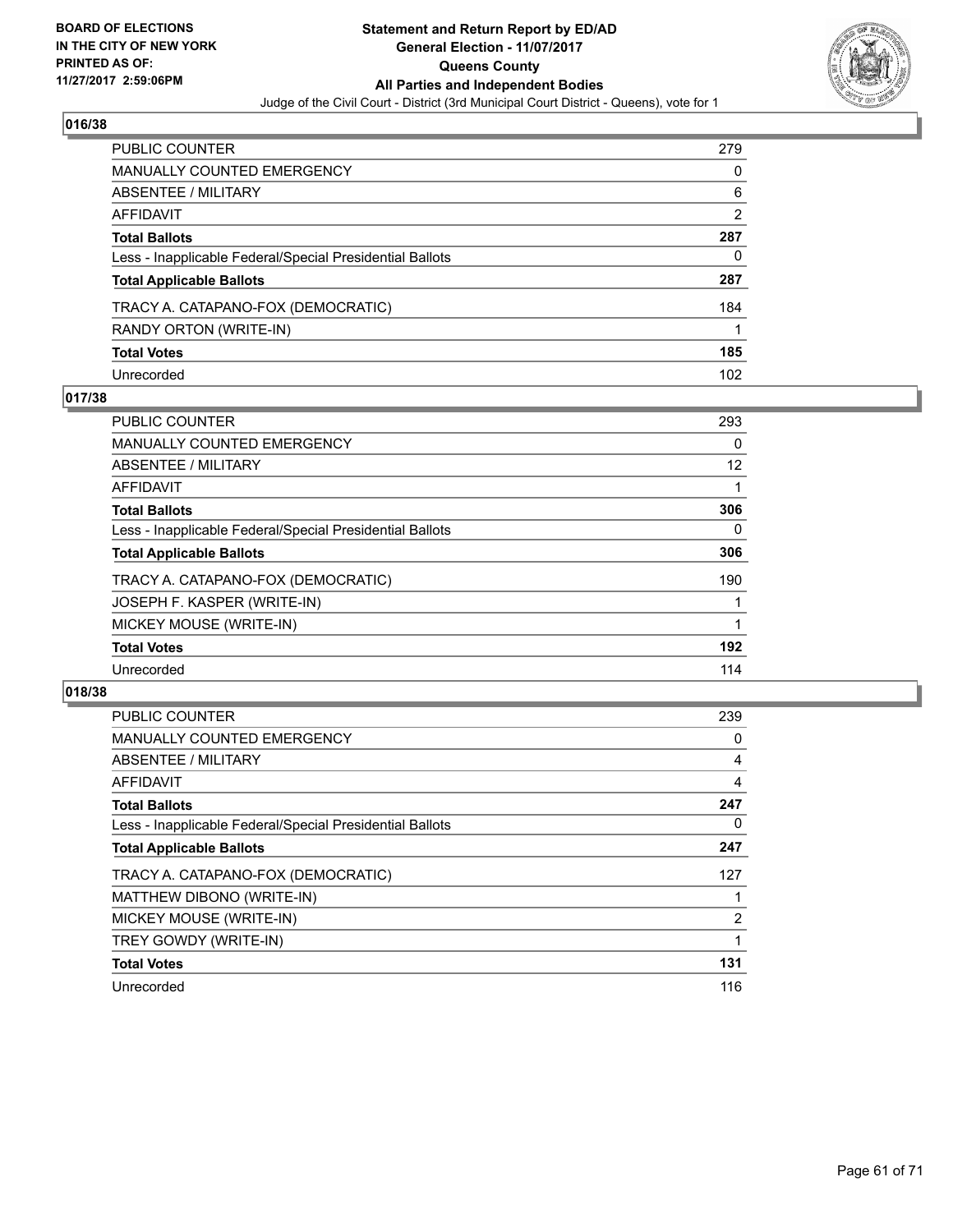

| <b>PUBLIC COUNTER</b>                                    | 242 |
|----------------------------------------------------------|-----|
| <b>MANUALLY COUNTED EMERGENCY</b>                        | 0   |
| ABSENTEE / MILITARY                                      | 14  |
| <b>AFFIDAVIT</b>                                         | 4   |
| <b>Total Ballots</b>                                     | 260 |
| Less - Inapplicable Federal/Special Presidential Ballots | 0   |
| <b>Total Applicable Ballots</b>                          | 260 |
| TRACY A. CATAPANO-FOX (DEMOCRATIC)                       | 137 |
| ALFRED E. NEUMAD (WRITE-IN)                              |     |
| MIKE CONIGLIARO (WRITE-IN)                               |     |
| UNATTRIBUTABLE WRITE-IN (WRITE-IN)                       | 1   |
| <b>Total Votes</b>                                       | 140 |
| Unrecorded                                               | 120 |

# **020/38**

| <b>PUBLIC COUNTER</b>                                    | 37 |
|----------------------------------------------------------|----|
| MANUALLY COUNTED EMERGENCY                               | 0  |
| ABSENTEE / MILITARY                                      | 2  |
| AFFIDAVIT                                                | 2  |
| <b>Total Ballots</b>                                     | 41 |
| Less - Inapplicable Federal/Special Presidential Ballots | 0  |
| <b>Total Applicable Ballots</b>                          | 41 |
| TRACY A. CATAPANO-FOX (DEMOCRATIC)                       | 33 |
| <b>Total Votes</b>                                       | 33 |
| Unrecorded                                               | 8  |

| <b>PUBLIC COUNTER</b>                                    | 169      |
|----------------------------------------------------------|----------|
| <b>MANUALLY COUNTED EMERGENCY</b>                        | 0        |
| ABSENTEE / MILITARY                                      | 0        |
| AFFIDAVIT                                                |          |
| <b>Total Ballots</b>                                     | 170      |
| Less - Inapplicable Federal/Special Presidential Ballots | $\Omega$ |
| <b>Total Applicable Ballots</b>                          | 170      |
| TRACY A. CATAPANO-FOX (DEMOCRATIC)                       | 120      |
| PAUL DROWNGER (WRITE-IN)                                 |          |
| <b>Total Votes</b>                                       | 121      |
| Unrecorded                                               | 49       |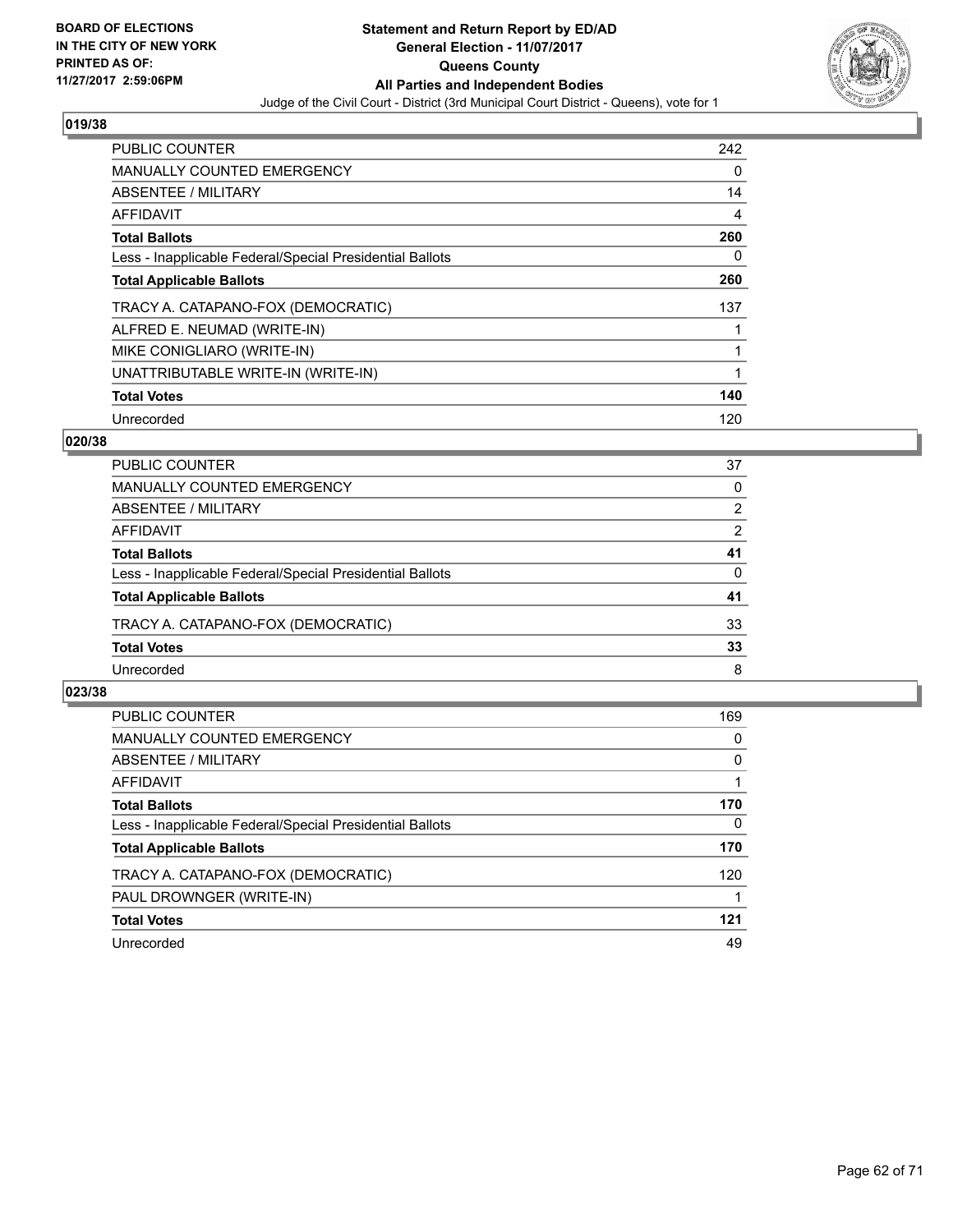

| PUBLIC COUNTER                                           | 168 |
|----------------------------------------------------------|-----|
| <b>MANUALLY COUNTED EMERGENCY</b>                        | 0   |
| ABSENTEE / MILITARY                                      |     |
| AFFIDAVIT                                                |     |
| <b>Total Ballots</b>                                     | 170 |
| Less - Inapplicable Federal/Special Presidential Ballots | 0   |
| <b>Total Applicable Ballots</b>                          | 170 |
| TRACY A. CATAPANO-FOX (DEMOCRATIC)                       | 128 |
| <b>Total Votes</b>                                       | 128 |
| Unrecorded                                               | 42  |

## **025/38**

| PUBLIC COUNTER                                           | 146   |
|----------------------------------------------------------|-------|
| <b>MANUALLY COUNTED EMERGENCY</b>                        | 0     |
| <b>ABSENTEE / MILITARY</b>                               | 3     |
|                                                          | 2     |
|                                                          | 151   |
| Less - Inapplicable Federal/Special Presidential Ballots | 0     |
| <b>Total Applicable Ballots</b>                          | 151   |
| TRACY A. CATAPANO-FOX (DEMOCRATIC)                       | 112   |
|                                                          | $112$ |
|                                                          | 39    |
|                                                          |       |

## **026/38**

| <b>PUBLIC COUNTER</b>                                    | 172      |
|----------------------------------------------------------|----------|
| <b>MANUALLY COUNTED EMERGENCY</b>                        | 0        |
| ABSENTEE / MILITARY                                      | 6        |
| AFFIDAVIT                                                | 2        |
| <b>Total Ballots</b>                                     | 180      |
| Less - Inapplicable Federal/Special Presidential Ballots | $\Omega$ |
| <b>Total Applicable Ballots</b>                          | 180      |
| TRACY A. CATAPANO-FOX (DEMOCRATIC)                       | 131      |
| UNATTRIBUTABLE WRITE-IN (WRITE-IN)                       |          |
| <b>Total Votes</b>                                       | 132      |
| Unrecorded                                               | 48       |

| <b>PUBLIC COUNTER</b>                                    | 154 |
|----------------------------------------------------------|-----|
| <b>MANUALLY COUNTED EMERGENCY</b>                        | 0   |
| ABSENTEE / MILITARY                                      |     |
| <b>AFFIDAVIT</b>                                         | 2   |
| <b>Total Ballots</b>                                     | 157 |
| Less - Inapplicable Federal/Special Presidential Ballots | 0   |
| <b>Total Applicable Ballots</b>                          | 157 |
| TRACY A. CATAPANO-FOX (DEMOCRATIC)                       | 131 |
| UNATTRIBUTABLE WRITE-IN (WRITE-IN)                       |     |
| <b>Total Votes</b>                                       | 132 |
| Unrecorded                                               | 25  |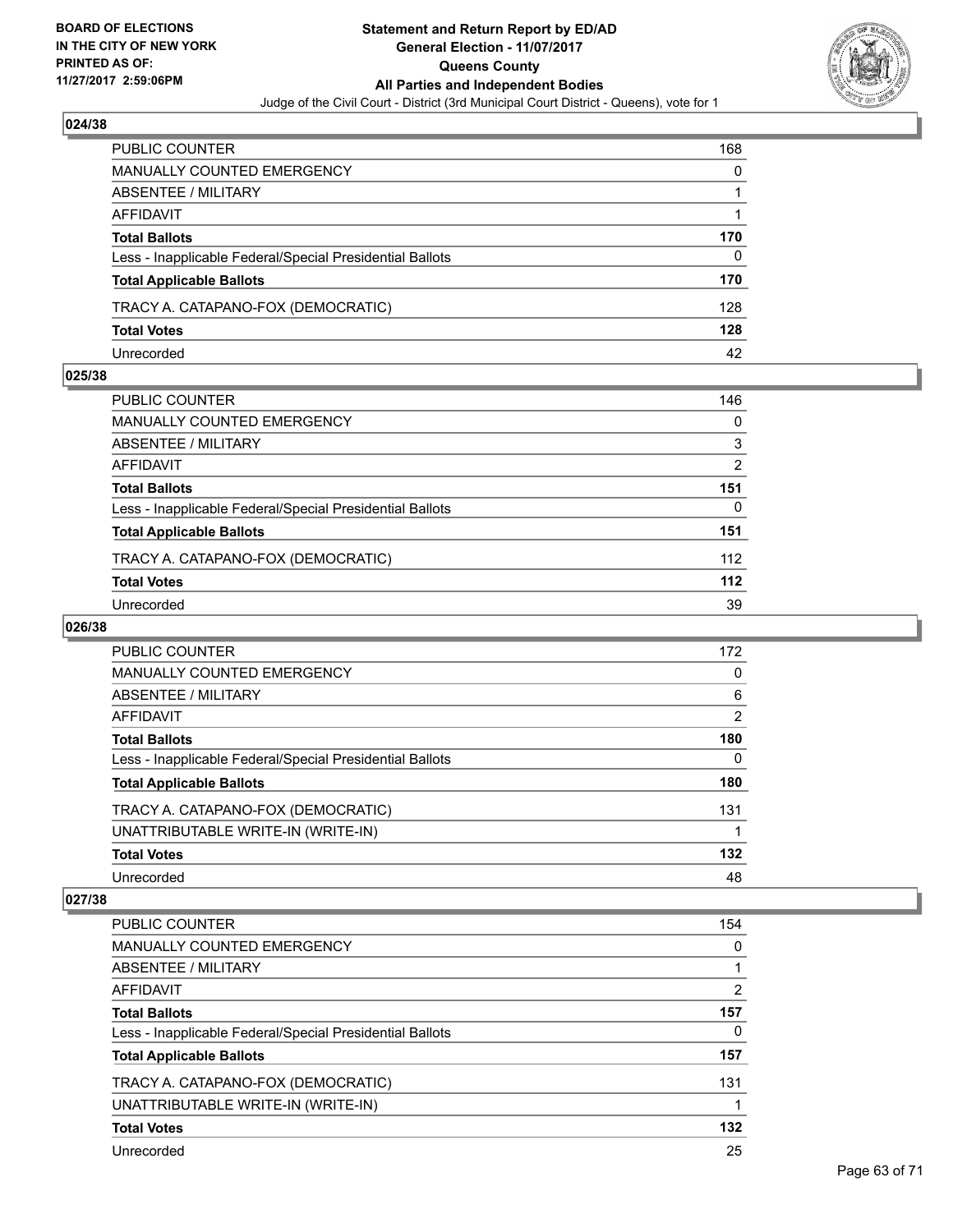

| <b>PUBLIC COUNTER</b>                                    | 336 |
|----------------------------------------------------------|-----|
| MANUALLY COUNTED EMERGENCY                               | 0   |
| ABSENTEE / MILITARY                                      | 6   |
| AFFIDAVIT                                                | 7   |
| <b>Total Ballots</b>                                     | 349 |
| Less - Inapplicable Federal/Special Presidential Ballots | 0   |
| <b>Total Applicable Ballots</b>                          | 349 |
| TRACY A. CATAPANO-FOX (DEMOCRATIC)                       | 208 |
| MIKE MILLER (WRITE-IN)                                   |     |
| RONALD MCDONALD (WRITE-IN)                               |     |
| <b>Total Votes</b>                                       | 210 |
|                                                          |     |

## **029/38**

| <b>PUBLIC COUNTER</b>                                    | 102 |
|----------------------------------------------------------|-----|
| MANUALLY COUNTED EMERGENCY                               | 0   |
| ABSENTEE / MILITARY                                      |     |
| AFFIDAVIT                                                | 2   |
| <b>Total Ballots</b>                                     | 105 |
| Less - Inapplicable Federal/Special Presidential Ballots | 0   |
| <b>Total Applicable Ballots</b>                          | 105 |
| TRACY A. CATAPANO-FOX (DEMOCRATIC)                       | 79  |
| EDDIE I RIVERA (WRITE-IN)                                |     |
| <b>Total Votes</b>                                       | 80  |
| Unrecorded                                               | 25  |

| <b>PUBLIC COUNTER</b>                                    | 192 |
|----------------------------------------------------------|-----|
| MANUALLY COUNTED EMERGENCY                               | 0   |
| ABSENTEE / MILITARY                                      | 6   |
| AFFIDAVIT                                                | 4   |
| <b>Total Ballots</b>                                     | 202 |
| Less - Inapplicable Federal/Special Presidential Ballots | 0   |
| <b>Total Applicable Ballots</b>                          | 202 |
| TRACY A. CATAPANO-FOX (DEMOCRATIC)                       | 149 |
| DONAVAN DIAZ (WRITE-IN)                                  |     |
| <b>Total Votes</b>                                       | 150 |
| Unrecorded                                               | 52  |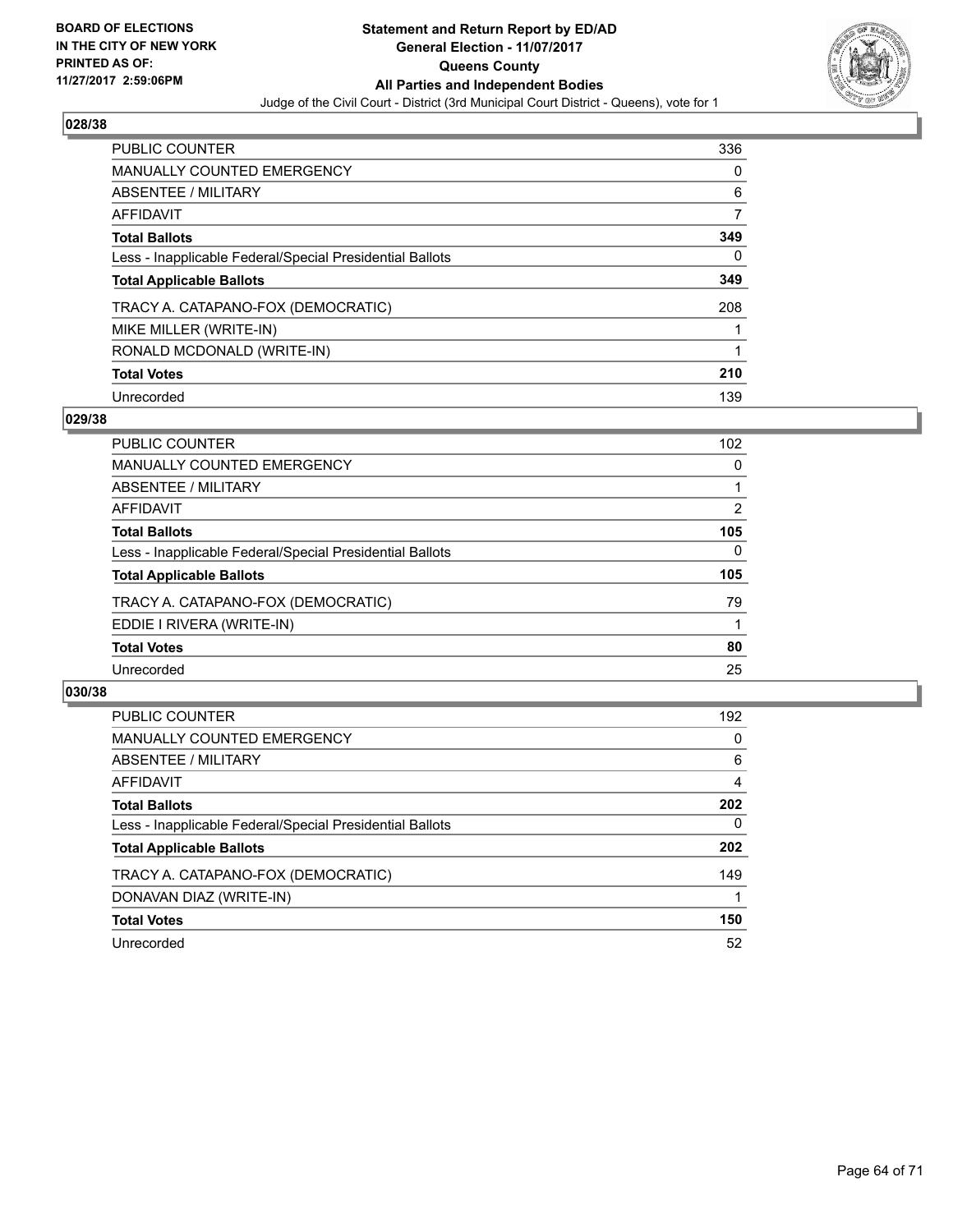

| PUBLIC COUNTER                                           | 170 |
|----------------------------------------------------------|-----|
| <b>MANUALLY COUNTED EMERGENCY</b>                        | 0   |
| ABSENTEE / MILITARY                                      | 5   |
| AFFIDAVIT                                                | 4   |
| <b>Total Ballots</b>                                     | 179 |
| Less - Inapplicable Federal/Special Presidential Ballots | 0   |
| <b>Total Applicable Ballots</b>                          | 179 |
| TRACY A. CATAPANO-FOX (DEMOCRATIC)                       | 135 |
| <b>Total Votes</b>                                       | 135 |
| Unrecorded                                               | 44  |

## **032/38**

| PUBLIC COUNTER                                           | 168 |
|----------------------------------------------------------|-----|
| <b>MANUALLY COUNTED EMERGENCY</b>                        | 0   |
| ABSENTEE / MILITARY                                      | 3   |
| AFFIDAVIT                                                | 5   |
| <b>Total Ballots</b>                                     | 176 |
| Less - Inapplicable Federal/Special Presidential Ballots | 0   |
| <b>Total Applicable Ballots</b>                          | 176 |
| TRACY A. CATAPANO-FOX (DEMOCRATIC)                       | 132 |
| <b>Total Votes</b>                                       | 132 |
| Unrecorded                                               | 44  |
|                                                          |     |

| <b>PUBLIC COUNTER</b>                                    | 155         |
|----------------------------------------------------------|-------------|
| <b>MANUALLY COUNTED EMERGENCY</b>                        | 0           |
| <b>ABSENTEE / MILITARY</b>                               | 4           |
| AFFIDAVIT                                                | 0           |
| <b>Total Ballots</b>                                     | 159         |
| Less - Inapplicable Federal/Special Presidential Ballots | 0           |
| <b>Total Applicable Ballots</b>                          | 159         |
| TRACY A. CATAPANO-FOX (DEMOCRATIC)                       | 110         |
| <b>BART SIMPSON (WRITE-IN)</b>                           |             |
| <b>JOHN SMITH (WRITE-IN)</b>                             |             |
| MISTAH COLES (WRITE-IN)                                  | 1           |
| NELSON MEDINA (WRITE-IN)                                 | $\mathbf 1$ |
| <b>Total Votes</b>                                       | 114         |
| Unrecorded                                               | 45          |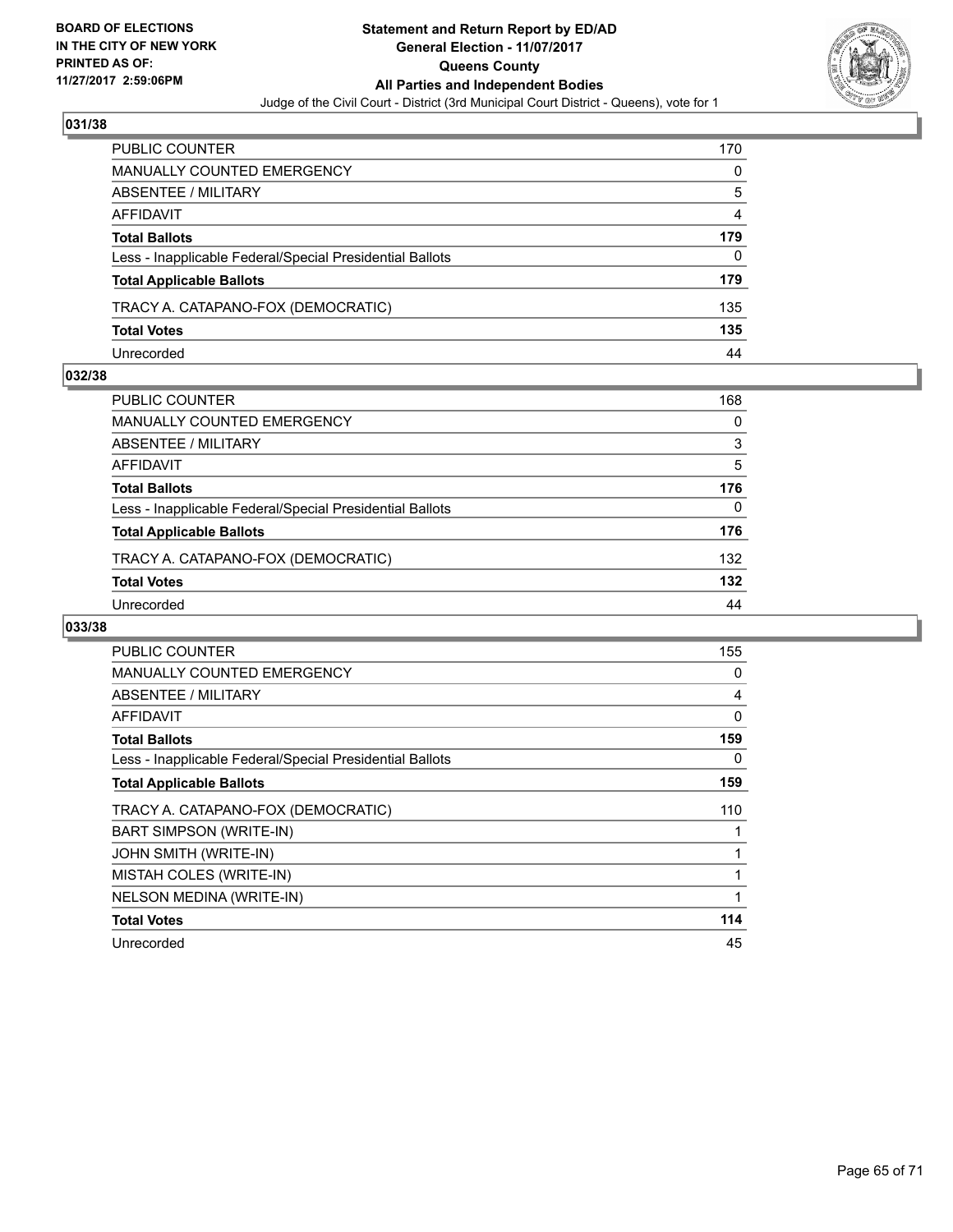

| PUBLIC COUNTER                                           | 63 |
|----------------------------------------------------------|----|
| MANUALLY COUNTED EMERGENCY                               | 0  |
| ABSENTEE / MILITARY                                      |    |
| AFFIDAVIT                                                | 2  |
| <b>Total Ballots</b>                                     | 66 |
| Less - Inapplicable Federal/Special Presidential Ballots | 0  |
| <b>Total Applicable Ballots</b>                          | 66 |
| TRACY A. CATAPANO-FOX (DEMOCRATIC)                       | 50 |
| <b>Total Votes</b>                                       | 50 |
| Unrecorded                                               | 16 |

## **035/38**

| PUBLIC COUNTER                                           | 35 |
|----------------------------------------------------------|----|
| MANUALLY COUNTED EMERGENCY                               | 0  |
| ABSENTEE / MILITARY                                      | 0  |
| AFFIDAVIT                                                |    |
| Total Ballots                                            | 36 |
| Less - Inapplicable Federal/Special Presidential Ballots | 0  |
| <b>Total Applicable Ballots</b>                          | 36 |
| TRACY A. CATAPANO-FOX (DEMOCRATIC)                       | 28 |
| <b>Total Votes</b>                                       | 28 |
| Unrecorded                                               | 8  |
|                                                          |    |

# **036/38**

| PUBLIC COUNTER                                           | 43 |
|----------------------------------------------------------|----|
| <b>MANUALLY COUNTED EMERGENCY</b>                        | 0  |
| ABSENTEE / MILITARY                                      |    |
| AFFIDAVIT                                                | 0  |
| <b>Total Ballots</b>                                     | 44 |
| Less - Inapplicable Federal/Special Presidential Ballots | 0  |
| <b>Total Applicable Ballots</b>                          | 44 |
| TRACY A. CATAPANO-FOX (DEMOCRATIC)                       | 28 |
| MICHAEL B ALOISE (WRITE-IN)                              |    |
| <b>Total Votes</b>                                       | 29 |
| Unrecorded                                               | 15 |

| PUBLIC COUNTER                                           | 67 |
|----------------------------------------------------------|----|
| MANUALLY COUNTED EMERGENCY                               | 0  |
| ABSENTEE / MILITARY                                      |    |
| AFFIDAVIT                                                | 2  |
| <b>Total Ballots</b>                                     | 70 |
| Less - Inapplicable Federal/Special Presidential Ballots | 0  |
| <b>Total Applicable Ballots</b>                          | 70 |
| TRACY A. CATAPANO-FOX (DEMOCRATIC)                       | 42 |
| <b>Total Votes</b>                                       | 42 |
| Unrecorded                                               | 28 |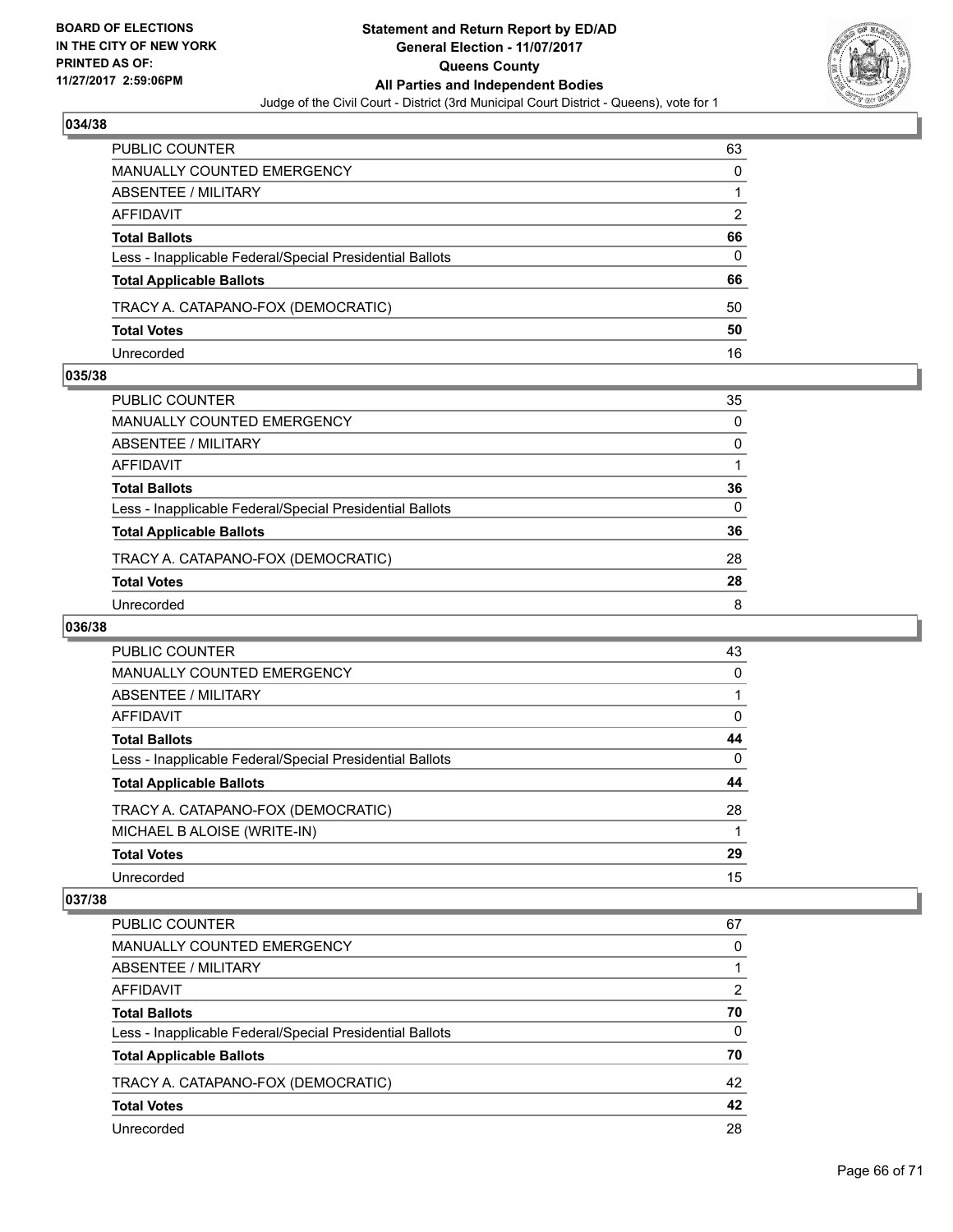

| PUBLIC COUNTER                                           | 73       |
|----------------------------------------------------------|----------|
| MANUALLY COUNTED EMERGENCY                               | 0        |
| ABSENTEE / MILITARY                                      | 0        |
| AFFIDAVIT                                                | $\Omega$ |
| <b>Total Ballots</b>                                     | 73       |
| Less - Inapplicable Federal/Special Presidential Ballots | 0        |
| <b>Total Applicable Ballots</b>                          | 73       |
| TRACY A. CATAPANO-FOX (DEMOCRATIC)                       | 57       |
| <b>Total Votes</b>                                       | 57       |
| Unrecorded                                               | 16       |

## **039/38**

| <b>PUBLIC COUNTER</b>                                    | 106 |
|----------------------------------------------------------|-----|
| <b>MANUALLY COUNTED EMERGENCY</b>                        | 0   |
| <b>ABSENTEE / MILITARY</b>                               | 2   |
| <b>AFFIDAVIT</b>                                         | 0   |
| <b>Total Ballots</b>                                     | 108 |
| Less - Inapplicable Federal/Special Presidential Ballots | 0   |
| <b>Total Applicable Ballots</b>                          | 108 |
| TRACY A. CATAPANO-FOX (DEMOCRATIC)                       | 77  |
| <b>JOSEPH REUTER (WRITE-IN)</b>                          |     |
| <b>Total Votes</b>                                       | 78  |
| Unrecorded                                               | 30  |

## **040/38**

| <b>PUBLIC COUNTER</b>                                    | 77 |
|----------------------------------------------------------|----|
| <b>MANUALLY COUNTED EMERGENCY</b>                        | 0  |
| ABSENTEE / MILITARY                                      | 0  |
| <b>AFFIDAVIT</b>                                         | 0  |
| <b>Total Ballots</b>                                     | 77 |
| Less - Inapplicable Federal/Special Presidential Ballots | 0  |
| <b>Total Applicable Ballots</b>                          | 77 |
| TRACY A. CATAPANO-FOX (DEMOCRATIC)                       | 56 |
| JEFFREY A TAIT (WRITE-IN)                                |    |
| <b>Total Votes</b>                                       | 57 |
| Unrecorded                                               | 20 |

| <b>PUBLIC COUNTER</b>                                    | 183 |
|----------------------------------------------------------|-----|
| MANUALLY COUNTED EMERGENCY                               | 0   |
| ABSENTEE / MILITARY                                      | 0   |
| AFFIDAVIT                                                |     |
| <b>Total Ballots</b>                                     | 184 |
| Less - Inapplicable Federal/Special Presidential Ballots | 0   |
| <b>Total Applicable Ballots</b>                          | 184 |
| TRACY A. CATAPANO-FOX (DEMOCRATIC)                       | 138 |
| <b>Total Votes</b>                                       | 138 |
| Unrecorded                                               | 46  |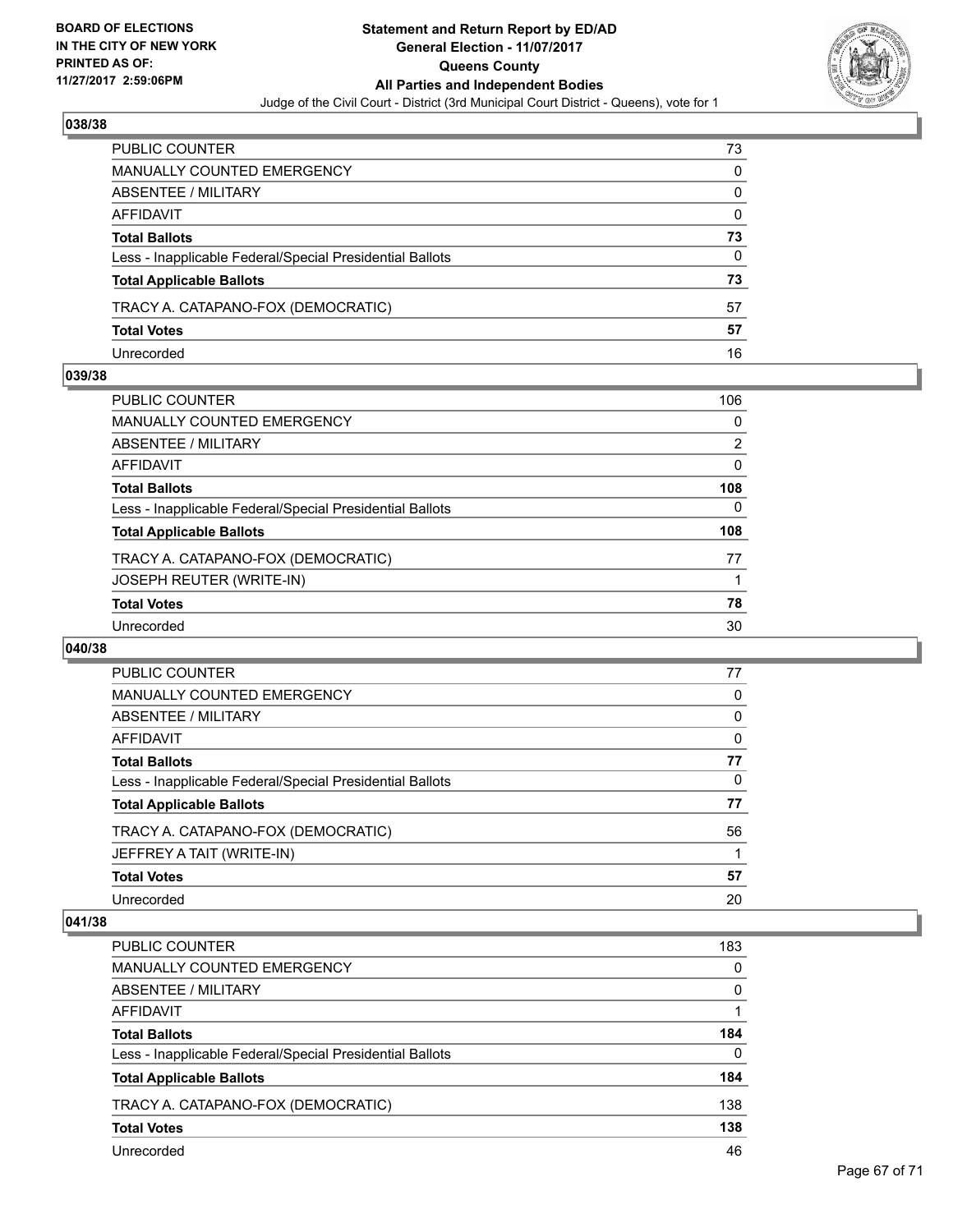

| <b>PUBLIC COUNTER</b>                                    | 151 |
|----------------------------------------------------------|-----|
| <b>MANUALLY COUNTED EMERGENCY</b>                        | 0   |
| <b>ABSENTEE / MILITARY</b>                               | 0   |
| AFFIDAVIT                                                | 3   |
| <b>Total Ballots</b>                                     | 154 |
| Less - Inapplicable Federal/Special Presidential Ballots | 0   |
| <b>Total Applicable Ballots</b>                          | 154 |
| TRACY A. CATAPANO-FOX (DEMOCRATIC)                       | 102 |
| ANTHONY WEINER (WRITE-IN)                                |     |
| <b>Total Votes</b>                                       | 103 |
| Unrecorded                                               | 51  |

## **045/38**

| <b>PUBLIC COUNTER</b>                                    | 71             |
|----------------------------------------------------------|----------------|
| <b>MANUALLY COUNTED EMERGENCY</b>                        | 0              |
| ABSENTEE / MILITARY                                      | $\overline{2}$ |
| AFFIDAVIT                                                | 0              |
| <b>Total Ballots</b>                                     | 73             |
| Less - Inapplicable Federal/Special Presidential Ballots | 0              |
| <b>Total Applicable Ballots</b>                          | 73             |
| TRACY A. CATAPANO-FOX (DEMOCRATIC)                       | 47             |
| FRAN GALLEGHER (WRITE-IN)                                |                |
| SERGIO RODRIGUEZ (WRITE-IN)                              |                |
| <b>Total Votes</b>                                       | 49             |
| Unrecorded                                               | 24             |

| <b>Total Votes</b>                                       | 0        |
|----------------------------------------------------------|----------|
| TRACY A. CATAPANO-FOX (DEMOCRATIC)                       | 0        |
| <b>Total Applicable Ballots</b>                          | 0        |
| Less - Inapplicable Federal/Special Presidential Ballots | $\Omega$ |
| <b>Total Ballots</b>                                     | 0        |
| AFFIDAVIT                                                | 0        |
| <b>ABSENTEE / MILITARY</b>                               | 0        |
| MANUALLY COUNTED EMERGENCY                               | 0        |
| PUBLIC COUNTER                                           | 0        |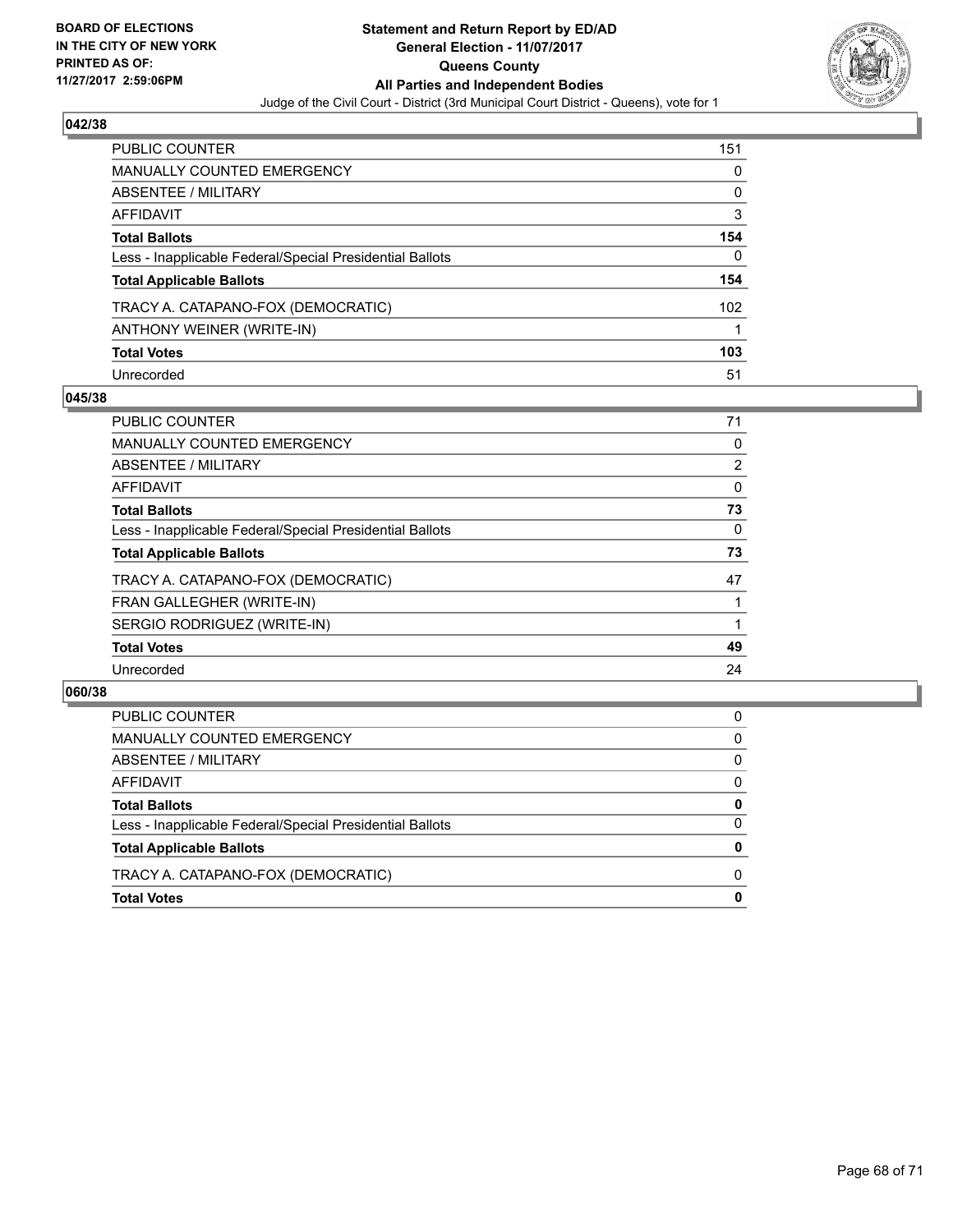

| <b>PUBLIC COUNTER</b>                                    | 182 |
|----------------------------------------------------------|-----|
| <b>MANUALLY COUNTED EMERGENCY</b>                        | 0   |
| ABSENTEE / MILITARY                                      | 2   |
| AFFIDAVIT                                                | 3   |
| <b>Total Ballots</b>                                     | 187 |
| Less - Inapplicable Federal/Special Presidential Ballots | 0   |
| <b>Total Applicable Ballots</b>                          | 187 |
| TRACY A. CATAPANO-FOX (DEMOCRATIC)                       | 142 |
| <b>Total Votes</b>                                       | 142 |
| Unrecorded                                               | 45  |

## **064/38**

| PUBLIC COUNTER                                           | 117 |
|----------------------------------------------------------|-----|
| MANUALLY COUNTED EMERGENCY                               | 0   |
| ABSENTEE / MILITARY                                      | 5   |
| AFFIDAVIT                                                | 4   |
| <b>Total Ballots</b>                                     | 126 |
| Less - Inapplicable Federal/Special Presidential Ballots | 0   |
| <b>Total Applicable Ballots</b>                          | 126 |
| TRACY A. CATAPANO-FOX (DEMOCRATIC)                       | 95  |
| <b>Total Votes</b>                                       | 95  |
| Unrecorded                                               | 31  |
|                                                          |     |

## **065/38**

| PUBLIC COUNTER                                           | 196 |
|----------------------------------------------------------|-----|
| MANUALLY COUNTED EMERGENCY                               | 0   |
| ABSENTEE / MILITARY                                      | 3   |
| AFFIDAVIT                                                | 3   |
| <b>Total Ballots</b>                                     | 202 |
| Less - Inapplicable Federal/Special Presidential Ballots | 0   |
| <b>Total Applicable Ballots</b>                          | 202 |
| TRACY A. CATAPANO-FOX (DEMOCRATIC)                       | 137 |
| <b>Total Votes</b>                                       | 137 |
| Unrecorded                                               | 65  |

| <b>PUBLIC COUNTER</b>                                    | 176 |
|----------------------------------------------------------|-----|
| <b>MANUALLY COUNTED EMERGENCY</b>                        | 0   |
| ABSENTEE / MILITARY                                      | 5   |
| AFFIDAVIT                                                | 3   |
| <b>Total Ballots</b>                                     | 184 |
| Less - Inapplicable Federal/Special Presidential Ballots | 0   |
| <b>Total Applicable Ballots</b>                          | 184 |
| TRACY A. CATAPANO-FOX (DEMOCRATIC)                       | 111 |
| FRANK OCASIO (WRITE-IN)                                  |     |
| UNATTRIBUTABLE WRITE-IN (WRITE-IN)                       | 2   |
| <b>Total Votes</b>                                       | 114 |
| Unrecorded                                               | 70  |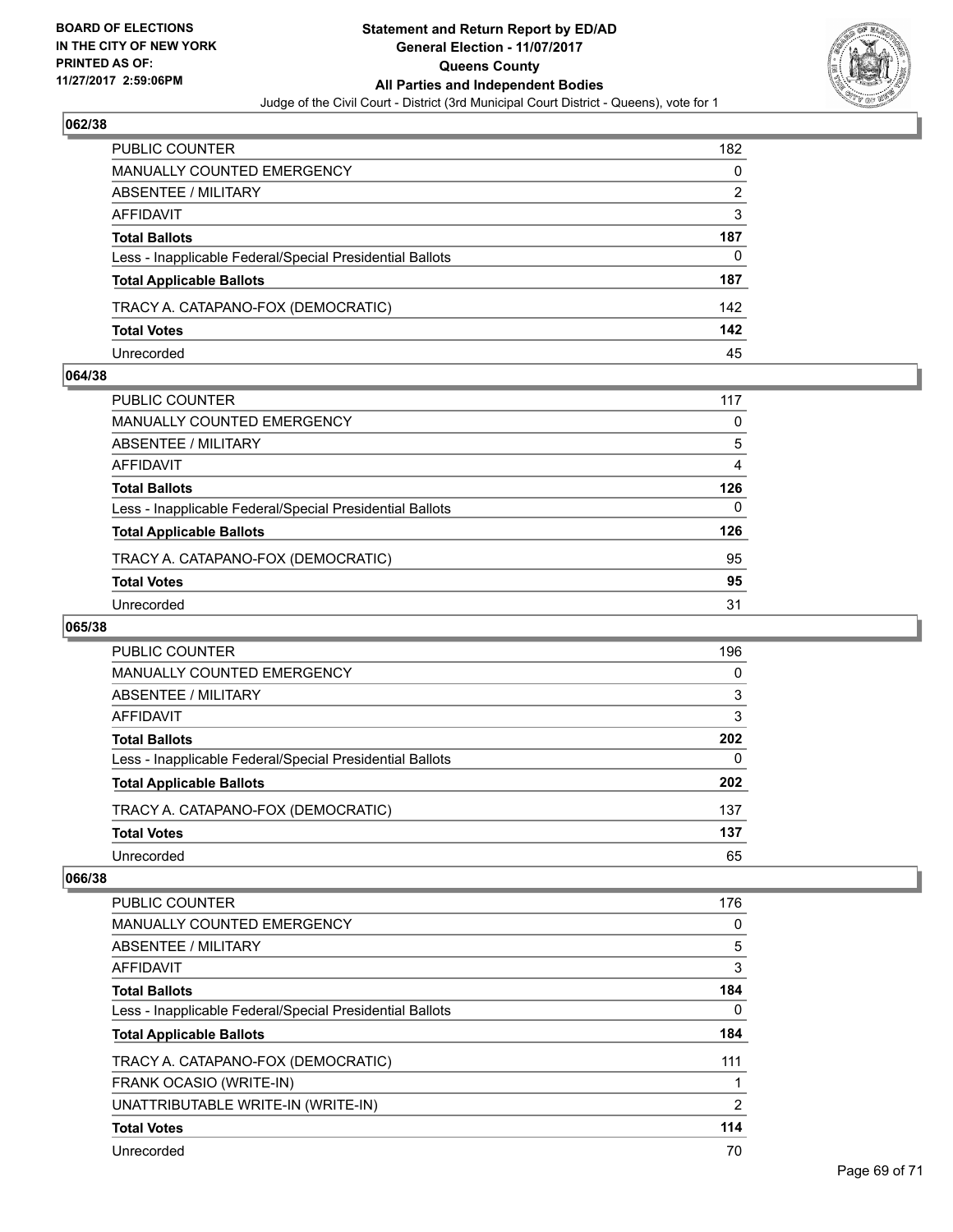

| <b>PUBLIC COUNTER</b>                                    | 102 |
|----------------------------------------------------------|-----|
| <b>MANUALLY COUNTED EMERGENCY</b>                        | 0   |
| ABSENTEE / MILITARY                                      |     |
| AFFIDAVIT                                                | 3   |
| <b>Total Ballots</b>                                     | 106 |
| Less - Inapplicable Federal/Special Presidential Ballots | 0   |
| <b>Total Applicable Ballots</b>                          | 106 |
| TRACY A. CATAPANO-FOX (DEMOCRATIC)                       | 69  |
| <b>Total Votes</b>                                       | 69  |
| Unrecorded                                               | 37  |

## **069/38**

| PUBLIC COUNTER                                           | 89           |
|----------------------------------------------------------|--------------|
| MANUALLY COUNTED EMERGENCY                               | 0            |
| ABSENTEE / MILITARY                                      | 1            |
| AFFIDAVIT                                                | 2            |
| <b>Total Ballots</b>                                     | 92           |
| Less - Inapplicable Federal/Special Presidential Ballots | $\mathbf{0}$ |
| <b>Total Applicable Ballots</b>                          | 92           |
| TRACY A. CATAPANO-FOX (DEMOCRATIC)                       | 74           |
| <b>Total Votes</b>                                       | 74           |
| Unrecorded                                               | 18           |
|                                                          |              |

| <b>PUBLIC COUNTER</b>                                    | 149            |
|----------------------------------------------------------|----------------|
| <b>MANUALLY COUNTED EMERGENCY</b>                        | 0              |
| ABSENTEE / MILITARY                                      | $\overline{2}$ |
| <b>AFFIDAVIT</b>                                         | 2              |
| <b>Total Ballots</b>                                     | 153            |
| Less - Inapplicable Federal/Special Presidential Ballots | 0              |
| <b>Total Applicable Ballots</b>                          | 153            |
| TRACY A. CATAPANO-FOX (DEMOCRATIC)                       | 114            |
| VIBIUS CELTICUS MAGNUS (WRITE-IN)                        |                |
| <b>Total Votes</b>                                       | 115            |
| Unrecorded                                               | 38             |